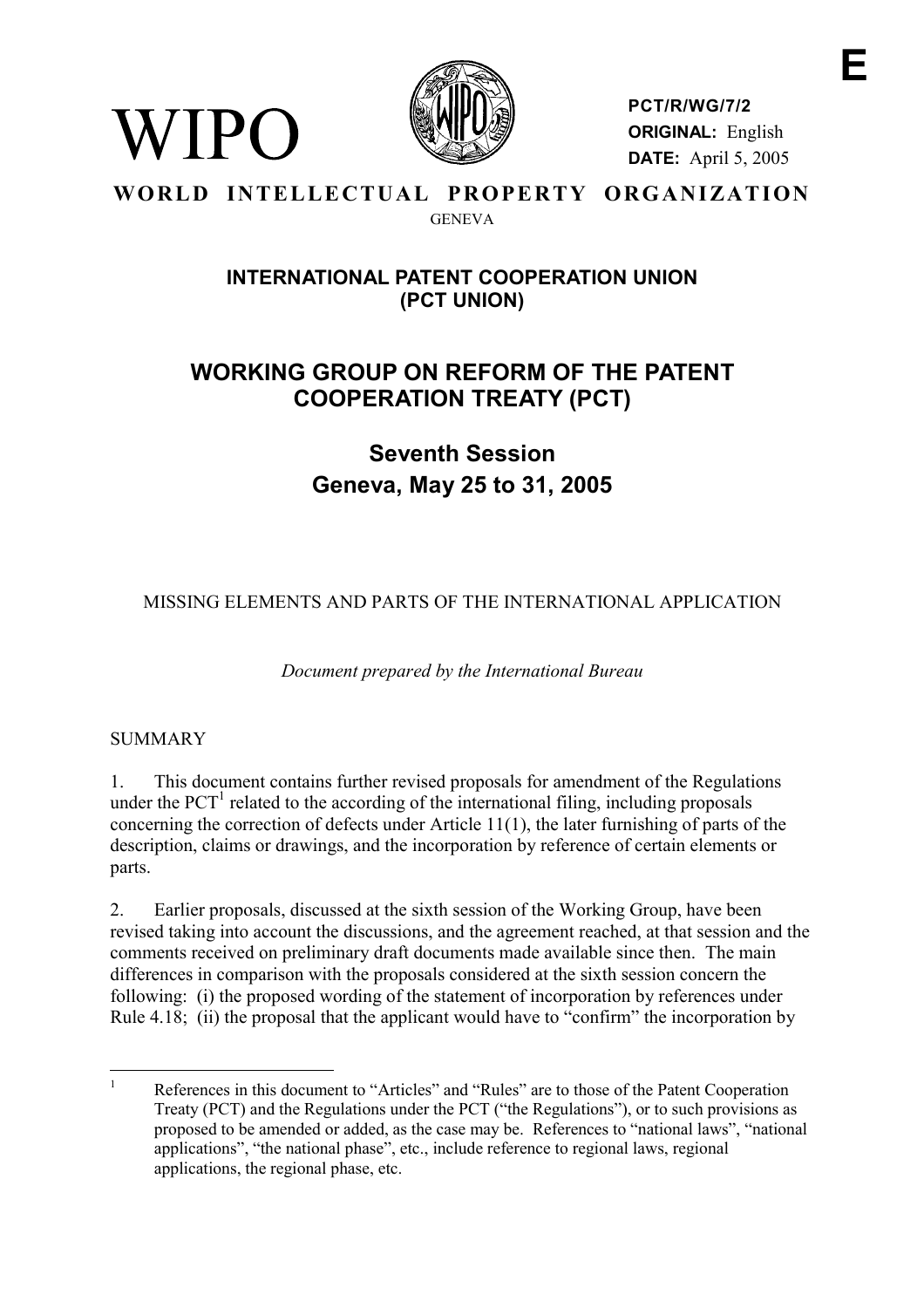#### PCT/R/WG/7/2 page 2

reference of certain elements or parts rather than, as in previous drafts, "request," subsequent to the filing of the international application, that the elements or parts be considered to have been contained in the application as filed; (iii) the proposed structure of Rule 20; (iv) the addition of a reservation provision for designated Offices in relation to the provisions concerning incorporation by reference; and (v) the wording of Rule 82*ter* as proposed to be amended.

## BACKGROUND

3. At its first session, the Working Group on Reform of the Patent Cooperation Treaty (PCT) discussed proposals designed to align the PCT with the requirements of the Patent Law Treaty (PLT), based on document PCT/R/WG/1/5.

4. Among the PLT-related proposals contained in document PCT/R/WG/1/5 were proposals to conform the PCT requirements relating to the later furnishing of parts of the description, claims or drawings to those of the PLT (see document PCT/R/WG/1/5, Annex I). However, due to time constraints, the proposals could not be discussed during the first session of the Working Group.

5. For the second session of the Working Group, the International Bureau prepared a document outlining possible further PLT-related changes to the PCT, suggesting, in general, that those PLT-related proposals contained in document PCT/R/WG/1/5 which had not been discussed during the first session of the Working Group would not need to be addressed as matters of high priority. With regard to the proposal to conform the above mentioned PCT requirements relating to the later furnishing of parts of the description, claims or drawings to those of the PLT, as contained in Annex I to document PCT/R/WG/1/5, it was suggested that "[i]n light of the discussions at the first session of the Working Group, this proposal is considered to have a relatively low priority and will not be resubmitted for consideration by the Working Group until a later date" (see document PCT/R/WG/2/6, paragraph 9; the Working Group at its second session was unable in the time available to consider document PCT/R/WG/2/6 – see document PCT/R/WG/2/12, paragraph 59).

6. At its third session, the Working Group reviewed proposals for reform which had already been submitted to the Committee on Reform of the PCT or the Working Group but not yet considered in detail and agreed on the priority of those proposals, with a view to their inclusion in the work program of the Working Group. Among the proposals reviewed by the Working Group was the proposal to conform the PCT requirements relating to the later furnishing of parts of the description, claims or drawings to those of the PLT, as originally submitted to the Working Group in document PCT/R/WG/1/5. The Working Group agreed that the International Bureau should resubmit the proposals for further consideration by the Working Group (see the summary of the session by the Chair, document PCT/R/WG/3/5, paragraphs 35 to 40, in particular, paragraph 38).

7. Further revised proposals relating to the later furnishing of parts of the description, claims or drawings prepared by the International Bureau were considered by the Working Group at its fourth, fifth and sixth session. As had been agreed by the Working Group at its fifth session (see the summary by the Chair of the fifth session of the Working Group, document PCT/R/WG/5/13, paragraph 92), the revised proposals discussed by the Working Group at its sixth session included proposals not only to allow the applicant to "incorporate by reference" certain parts of the description, claims or drawings (similar to the provision under PLT Article  $5(6)$ ) without loss of the filing date, but also to allow the applicant to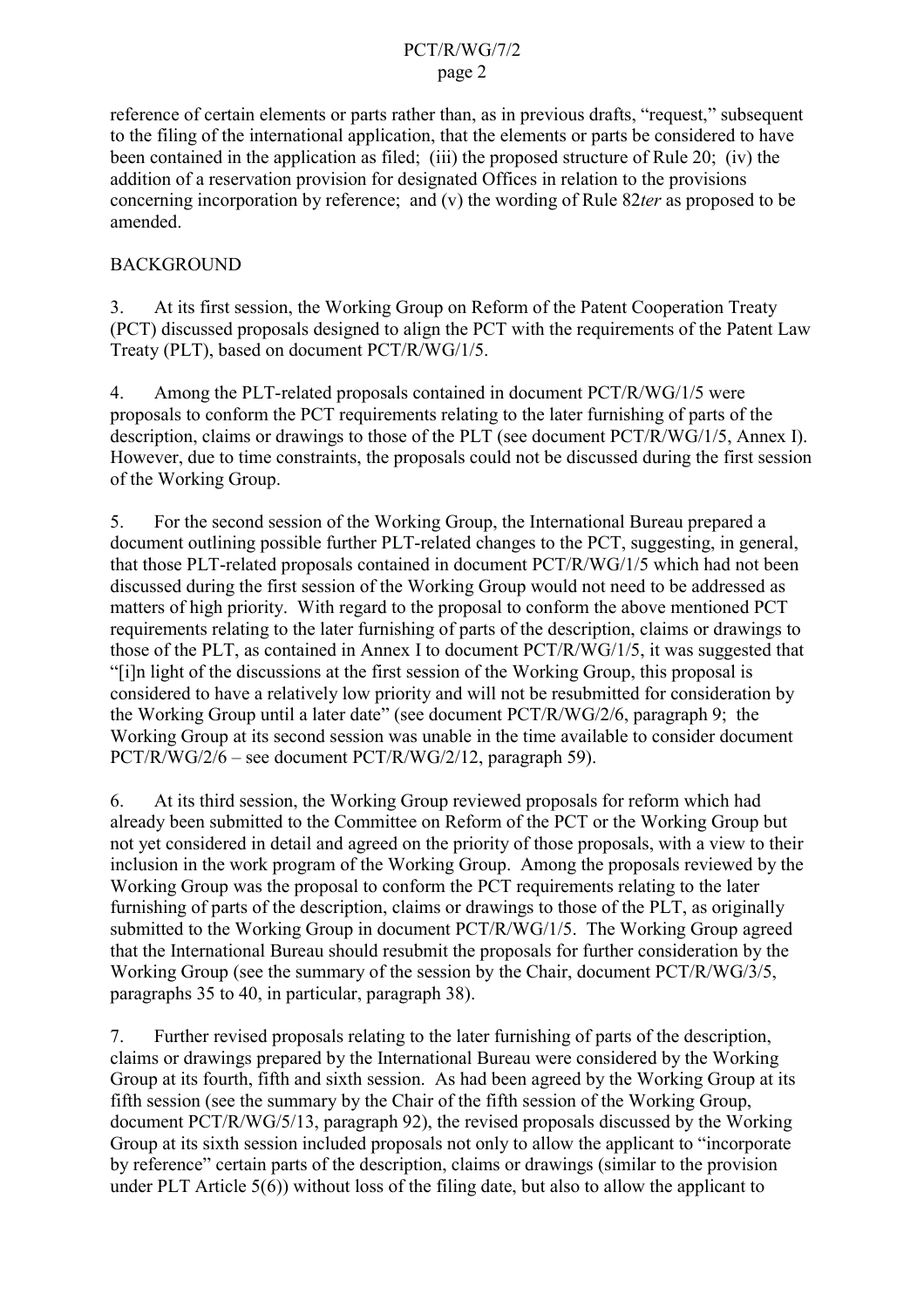#### PCT/R/WG/7/2 page 3

"incorporate by reference", for the purposes of the international filing date, the part which on the face of it appears to be a description and the part which on the face of it appears to be a claim or claims (in effect, similar to the "reference filing" provision under PLT Article 5(7) in respect of the description and any drawings) where any such element is not otherwise contained in the international application.

8. The summaries by the Chair of the sessions of the Working Group set out the status of the matters discussed by the Committee and the Working Group, respectively, noting the range of views expressed and areas where agreement had been reached, and identifying what future work needed to be undertaken (see documents PCT/R/WG/4/14, paragraphs 45 to 71, PCT/R/WG/5/13, paragraphs 28 to 62, and PCT/R/WG/6/12, paragraphs 58 to 67).

9. The Working Group's discussions at its most recent (sixth) session (see document PCT/R/WG/6/12, paragraphs 58 to 67) are outlined in the following paragraphs:

"58. Discussions were based on documents PCT/R/WG/6/4 and 4 Add.1.

"59. The Working Group was generally in favor of the proposals contained in the document and invited the Secretariat to prepare revised proposals, for consideration at the next session, taking into account the comments and suggestions set out in the following paragraphs.

"60. While a number of questions remained to be addressed, the revised drafting of Rules 4.18 and 20 in document PCT/R/WG/6/4 Add.1 was in general preferred to that in document PCT/R/WG/6/4. The references to Rules 4.18 and 20 in the following paragraphs are thus to those Rules as they appear in document PCT/R/WG/6/4 Add.1. *Rules 4.18 and 20*

"61. Some delegations expressed the view that there was no basis in the Treaty itself for the incorporation by reference of a missing element or missing part of an international application and therefore believed that an amendment of the Treaty would be required in order to implement provisions of the kind envisaged.

"62. One delegation expressed the view that, since incorporation by reference of a missing element under Rule 4.18 would be conditional on compliance with the requirements of Rule 20.5(a) and (b), the proposed provision was not compatible with Articles 11(2) and 14(2) since, "at the time of receipt" of the international application, the missing element was not incorporated in the international application. The legal fiction established by Rule 4.18, according to which the missing element would be considered to have been incorporated by reference *ab initio* in the international application only if the requirements of Rule 20.5(a) and (b) were subsequently complied with, would not be sufficient to overcome the delegation's concerns. In that delegation's view, it would be necessary for such incorporation by reference to be unconditional so as to comply with those Articles.

"63. One delegation expressed concerns as to compatibility of the proposal with the Articles of the Treaty and noted that the issue of missing parts could be dealt with, so far as a designated State was concerned, by appropriate provisions in the national law. That delegation and others stated that, in the event that the proposals were to proceed by way of amendment of the Regulations, a transitional reservation for designated Offices would therefore be needed in addition to that proposed for receiving Offices.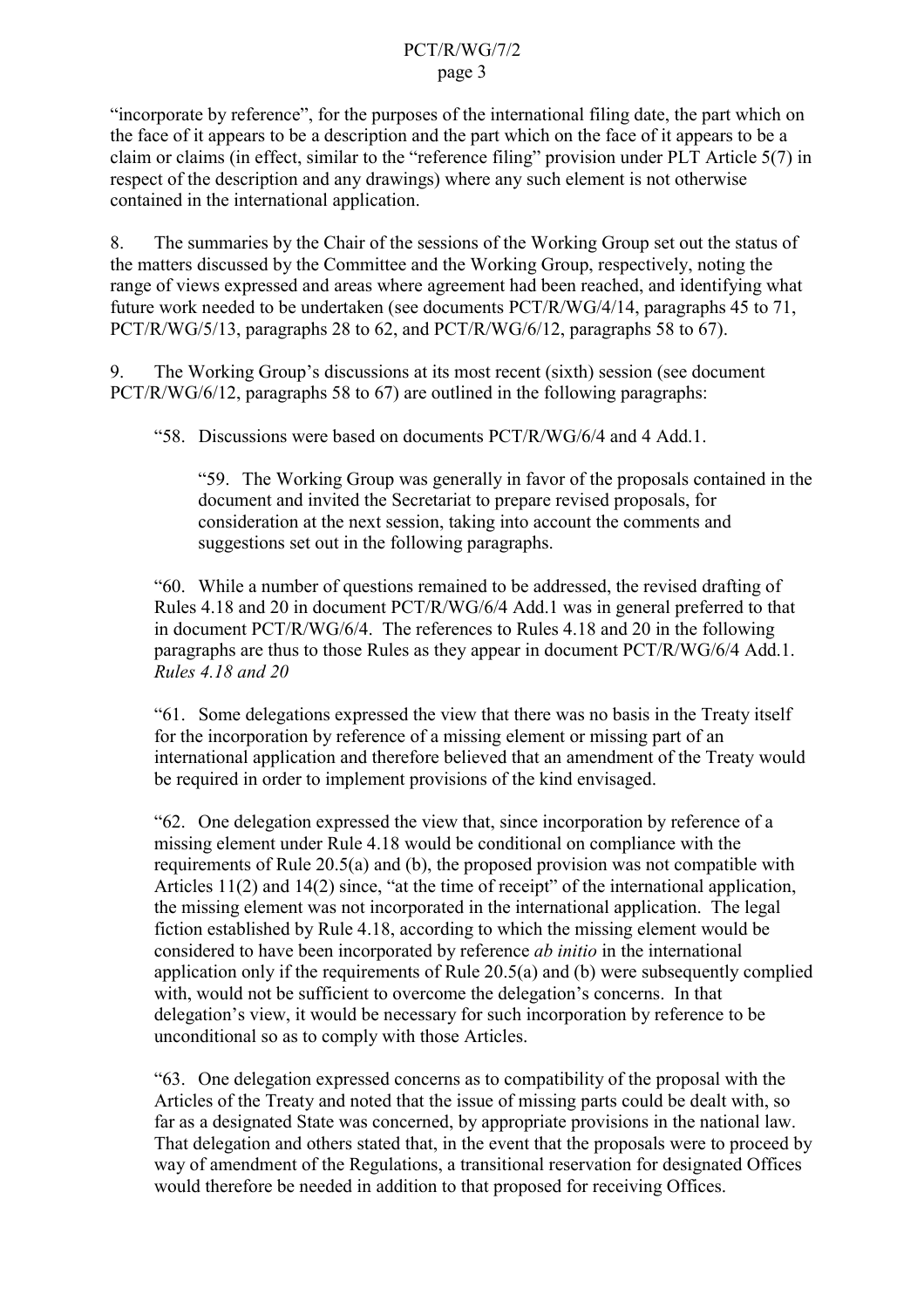"64. In response to a query concerning Rule 4.18 as to whether the applicant would need to establish on the face of the application documents that something was missing from them before an incorporation by reference could be effective, two delegations suggested that Rule 4.18 should be interpreted broadly so as to enable the incorporation by reference of any part or element contained in the priority document concerned, without having to satisfy such a test. One delegation pointed to Note 5.21 on PLT Article 5(6)(b) (filing date where missing part of description or drawing is filed), which referred to the question "whether, in a particular case, a missing part of the description or a missing drawing is completely contained in the earlier application." Another delegation observed that there was no apparent policy reason for applying a strict interpretation of the provisions since the time frame was such that the missing part or element would always be included in the application as published, and there was no possibility of abuse since the relevant subject matter had to be contained in the earlier application.

"65. A suggestion by a representative of users that it should be possible for the incorporation by reference of a missing part or element of an international application to be effected by acts taken in the national phase was opposed by several delegations. The International Bureau confirmed that the Comment on Rule 4.18 was not intended to imply such a possibility and should be modified accordingly.

"66. In reply to a query by a delegation, the International Bureau explained that Rule 4.18 used the wording "The request *may* contain a statement …" since it did not seem appropriate to require the applicant to include such a statement in all cases. A reference to the statement was required in Rule 4 since only contents listed in that Rule could be included in the request. In practice, however, it was envisaged that the request form would include a pre-printed statement under Rule 4.18.

"67. In response to a query by a delegation, the Secretariat confirmed that, under Rule  $20.5(a)(i)$  as proposed to be amended in document PCT/R/WG/6/4 Add.1, it was intended that, for the purposes of incorporation by reference, the priority claim must have been contained in the international application on the date on which one or more elements referred to in Article 11(1)(iii) were first received by the receiving Office."

10. Annex I to the present document contains further revised texts of the proposals related to the according of the international filing date, including proposals related to "incorporation by reference" of certain elements and parts of the international application, contained in the Annexes to documents PCT/R/WG/6/4 and 4 Add.1. The proposals have been further revised so as to take into account the discussions and agreements reached at the sixth session of the Working Group, as summarized in paragraph 9, above, and comments received on preliminary draft documents for the seventh session of the Working Group which had been made available for comment on the WIPO website as PCT/R/WG/7 Paper No. 1 and Paper No. 1 Rev. Noting that the Working Group, at its sixth session, generally preferred the revised drafting of Rules 4.18 and 20 in document PCT/R/WG/6/4 Add.1 to that in document PCT/R/WG/6/4 (see the summary of the sixth session by the Chair, document PCT/R/WG/6/12, paragraph 60, reproduced in paragraph 9, above), the further revised proposals for Rules 4.18 and 20 appearing in Annex I to this document are, by and large, based on those Rules as they appeared in document PCT/R/WG/6/4 Add.1.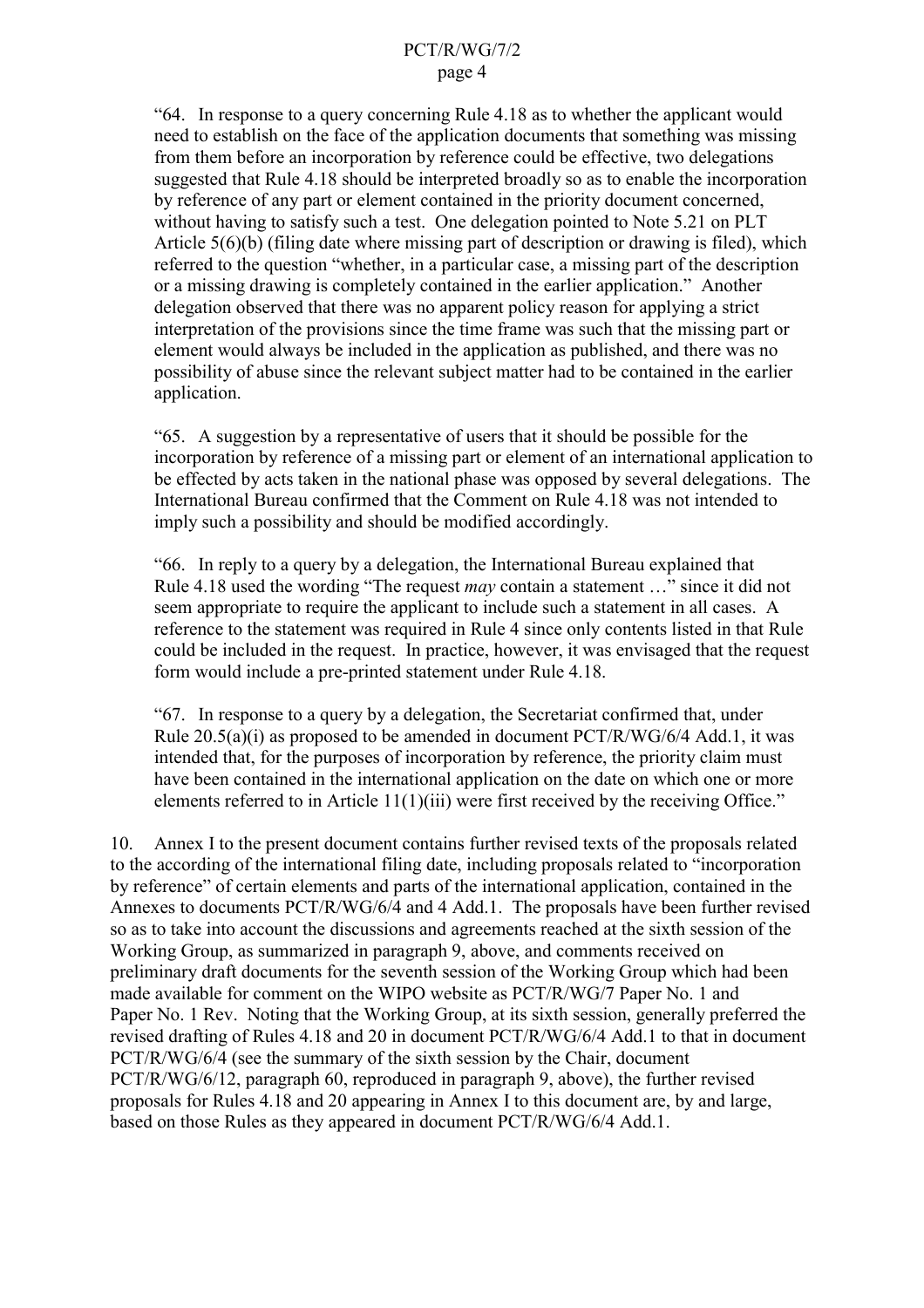#### PCT/R/WG/7/2 page 5

11. For information and clarity, the proposals for amendment of Rule 20 are presented both in the form of a marked-up text of Rule 20 as proposed to be amended (contained in Annex I) and in the form of a "clean" text of Rule 20 as it would stand after amendment (contained in Annex II).

12. The main features of the further revised proposals are outlined in the following paragraphs.

INTERNATIONAL FILING DATE; CORRECTION OF DEFECTS UNDER ARTICLE 11(2); LATER FURNISHING OF MISSING PARTS; INCORPORATION BY REFERENCE

## *Title of Rule 20*

13. In the context of aligning the PCT requirements concerning the later furnishing of certain elements or parts of the application to those of the PLT, it is proposed to change the title of Rule 20 to read "International Filing Date" rather than, as at present, "Receipt of the International Application", so as to more appropriately cover the subject matter of Rule 20, namely, the according of the international filing date under Article 11.

## *Structure of Rule 20*

14. It is proposed to revise the structure of Rule 20 by moving to the Administrative Instructions matters of detail related to the stamping of dates, etc., leaving the Rule to deal only with matters related to the according of the international filing date, including procedures and consequences concerning the correction of defects under Article 11(2), the later furnishing of missing parts, and the incorporation by reference of certain elements or parts.

15. So as to avoid adding further complexity to the system, it is no longer proposed, as in document PCT/R/WG/6/4 Add.1, to deal with the procedures and consequences relating both to the correction of certain defects under Article 11(1)(iii)(d) and (e) (the international application does not contain the element referred to in Article  $11(1)(d)$  or(e)), and to the later furnishing of certain parts of description, claims and drawings, in the same Rule.

16. Furthermore, it is no longer proposed, as in document PCT/R/WG/6/4 Add.1, to deal with the procedures and consequences relating to both the possible incorporation by reference of the elements referred to in Article 11(1)(iii)(d) and (e), and of parts of the description, claims and drawings, in the same Rule.

17. Rather, it is proposed to deal with those issues in separate Rules, as follows:

(a) Rule 20.3 as proposed to be amended deals with the procedures and consequences relating to *all* Article 11(1) defects, and with the consequences where the applicant confirms, in accordance with Rule 20.6 as proposed to be amended (see below), the incorporation by reference of any element referred to in Article 11(1)(iii)(d) or (e).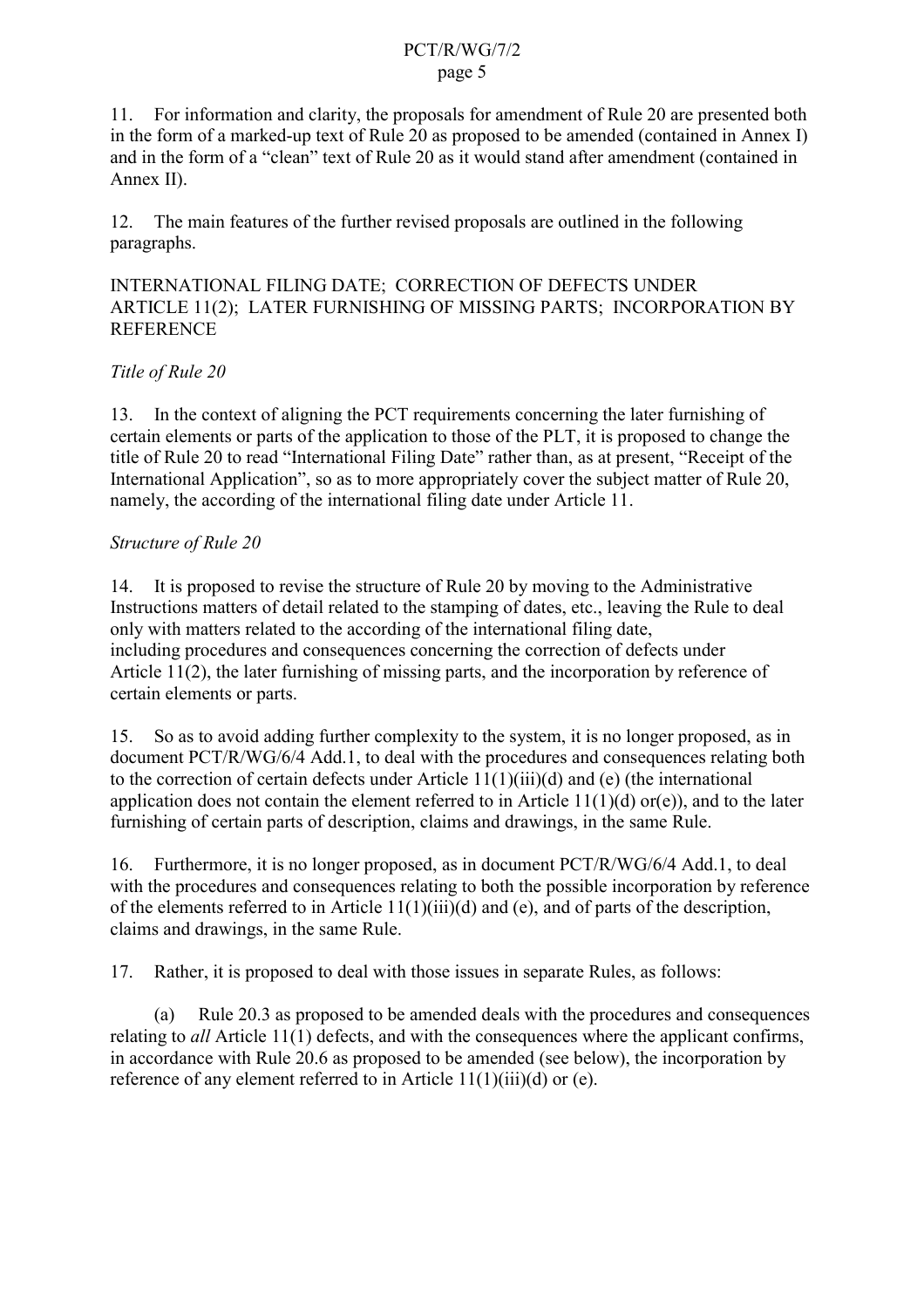#### PCT/R/WG/7/2 page 6

(b) Rule 20.5 as proposed to be amended deals with the procedures and consequences relating to the later furnishing of certain parts of the description, claims and drawings, and with the consequences where the applicant confirms, in accordance with Rule 20.6 as proposed to be amended (see below), the incorporation by reference of any such part.

(c) Rules 4.18 as proposed to be amended deals with the possible inclusion in the request of a statement of incorporation by reference of both the elements referred to in Article 11(1)(iii)(d) or (e) and of parts of the description, claims or drawings. Rule 20.6 as proposed to be amended deals with the required confirmation of any such statement of incorporation by reference.

18. The proposed amendments would also align the order of the provisions dealing with the according of the international filing date with the (logical) order in which a receiving Office determines whether to accord, and which date to accord, as the international filing date, as follows:

| - Rule 20.1 | Determination Under Article 11(1)                                |
|-------------|------------------------------------------------------------------|
| - Rule 20.2 | Positive Determination Under Article 11(1)                       |
| - Rule 20.3 | Defects Under Article 11(1)                                      |
| - Rule 20.4 | Negative Determination Under Article 11(1)                       |
| - Rule 20.5 | <b>Missing Parts</b>                                             |
| - Rule 20.6 | Confirmation of Incorporation by Reference of Elements and Parts |
| - Rule 20.7 | Time Limit                                                       |

- Rule 20.8 Incompatibility With National Laws

*Determination under Article 11(1) (Rule 20.1)*

19. Rule 20.1 corresponds to present Rule 20.4, except for some minor drafting changes. It deals with general questions related to the determination under Article 11(1).

*Positive Determination under Article 11(1) (Rule 20.2)*

20. Rule 20.2 as proposed to be amended by and large corresponds to present Rule 20.5, except that paragraphs (a) and (b) are proposed to be amended so as to clarify that this Rule deals with the according of the international filing date where the receiving Office determines that the international application, *at the time of receipt*, fulfills all requirements under Article 11(1).

## *Apparent Defects Under Article 11(1) (Rule 20.3)*

21. With regard to the provisions relating to the correction of apparent Article 11(1) defects, the revised proposals contained in Annex I continue to make a distinction between, on the one hand, defects under Article 11(1)(i), (ii) and (iii)(a) to (c) (relating to nationality and residence requirements, language, indication that application is intended as an international application, designations of countries, and name of applicant), and, on the other hand, defects under Article 11(1)(iii)(d) and (e) (relating to a missing description or missing claim or claims; see Rule  $20.3(a)(ii)$  as proposed to be amended), noting that, depending on the applicant's action, the according of the international filing date may or may not be affected.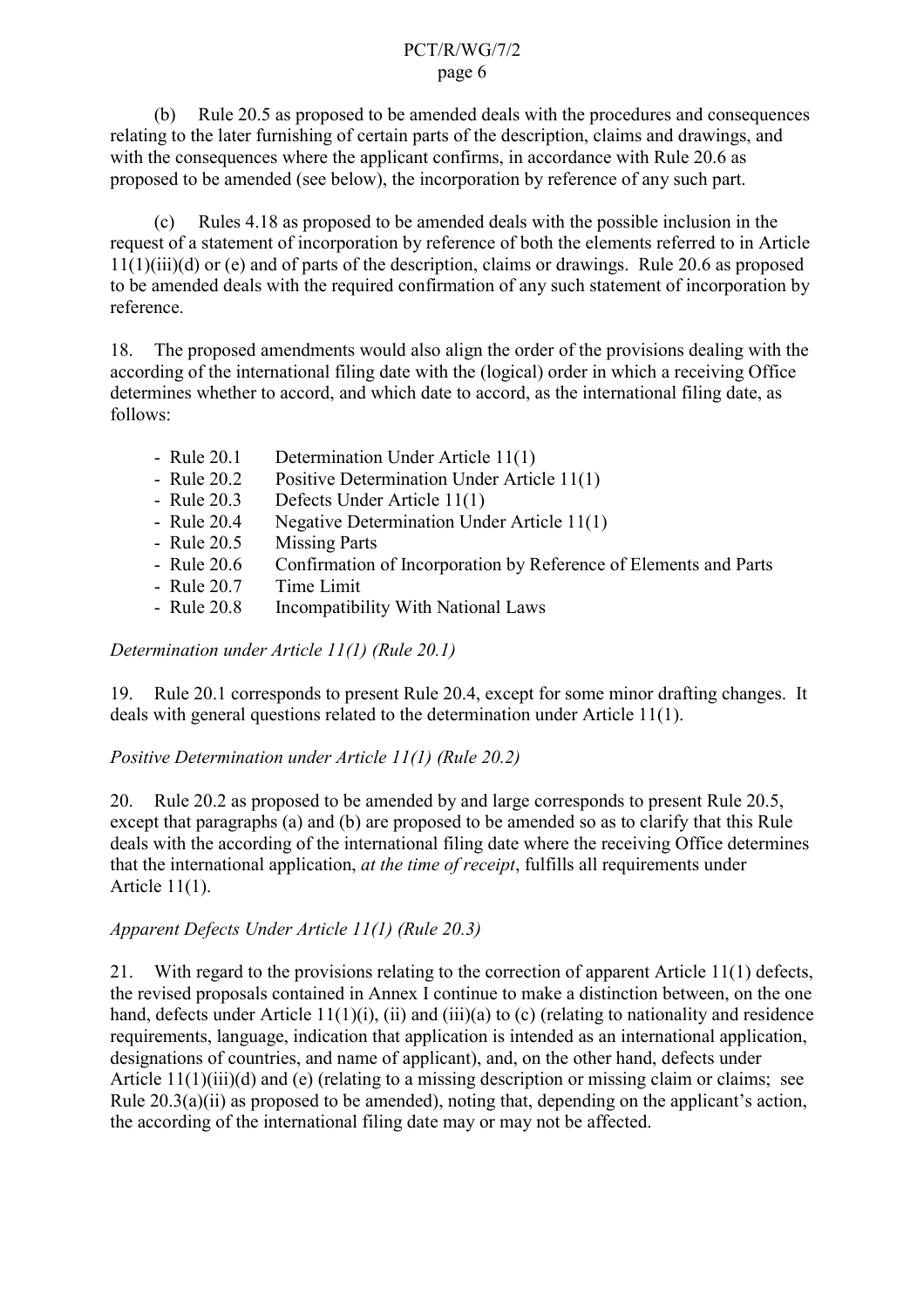22. Where the receiving Office finds that any of the requirements of Article  $11(1)(i)$ , (ii) and (iii)(a) to (c) is or appear to be not fulfilled, it will invite the applicant to furnish the required correction under Article 11(2). The furnishing by the applicant of the required correction will always affect the according of the international filing date, which will be the date on which the receiving Office receives that correction (see Rule  $20.3(a)(i)$  and  $20.3(b)(i)$ as proposed to be amended), provided that all other requirements of Article 11(1) are complied with.

23. Where the receiving Office finds that any of the requirements of Article 11(1)(iii)(d) and (e) is not or appears not to be fulfilled, it will invite the applicant to either furnish the required correction or confirm that the element concerned referred to in Article 11(1)(iii)(d) or (e) is incorporated by reference under Rule 4.18. Where the applicant furnishes the required correction under Article 11(2), the international filing date will be the date on which the receiving Office receives the required correction (see Rule 20.3(a)(ii) and 20.3(b)(i) as proposed to be amended), provided that all other requirements of Article 11(1) are complied with.

24. However, where the applicant confirms the incorporation by reference of an element referred to in Article 11(1)(iii)(d) or (e) which is completely contained in an earlier application the priority of which is claimed in the international application, that element will be considered to have been contained in the purported international application on the date on which one or more elements referred to in Article 11(1)(iii) were first received by the receiving Office, and the international filing date will be the date on which all Article 11(1) requirements are fulfilled (see Rule 20.3(a)(ii) and 20.3(b)(ii) as proposed to be amended) (see paragraphs 30 to 39, below, with regard to the inclusion in the request of the statement of incorporation by reference and the requirement to confirm that statement).

## *Negative Determination Under Article 11(1) (Rule 20.4)*

25. Rule 20.4 as proposed to be amended corresponds to present Rule 20.7 and deals with the "negative determination under Article  $11(1)$ ," that is, the refusal by the receiving Office to accord an international filing date. It is proposed to be amended so as to take into account the possibility that the applicant, rather than filing a correction under Article 11(2), may confirm the incorporation by reference of an element referred to in Article  $11(1)(iii)(d)$  or (e).

## *Missing Parts (Rule 20.5)*

26. As indicated above, it is proposed to deal with the provisions relating to the later furnishing of certain parts of the description, claims or drawings (not including the case where an entire element referred to in Article  $11(1)(iii)(d)$  or (e) is or appears to be missing but including the case where all of the drawings are or appear to be missing) in a separate Rule (Rule 20.5 as proposed to be amended). Similar to the consequences explained above in relation to the applicant's actions following an invitation to correct a defect under Article 11(1)(iii)(d) and (e) (see paragraph 23 above), depending on the applicant's action following an invitation to furnish a part of the description, claims or drawings which is or appears to be missing, the according of the international filing date may or may not be affected.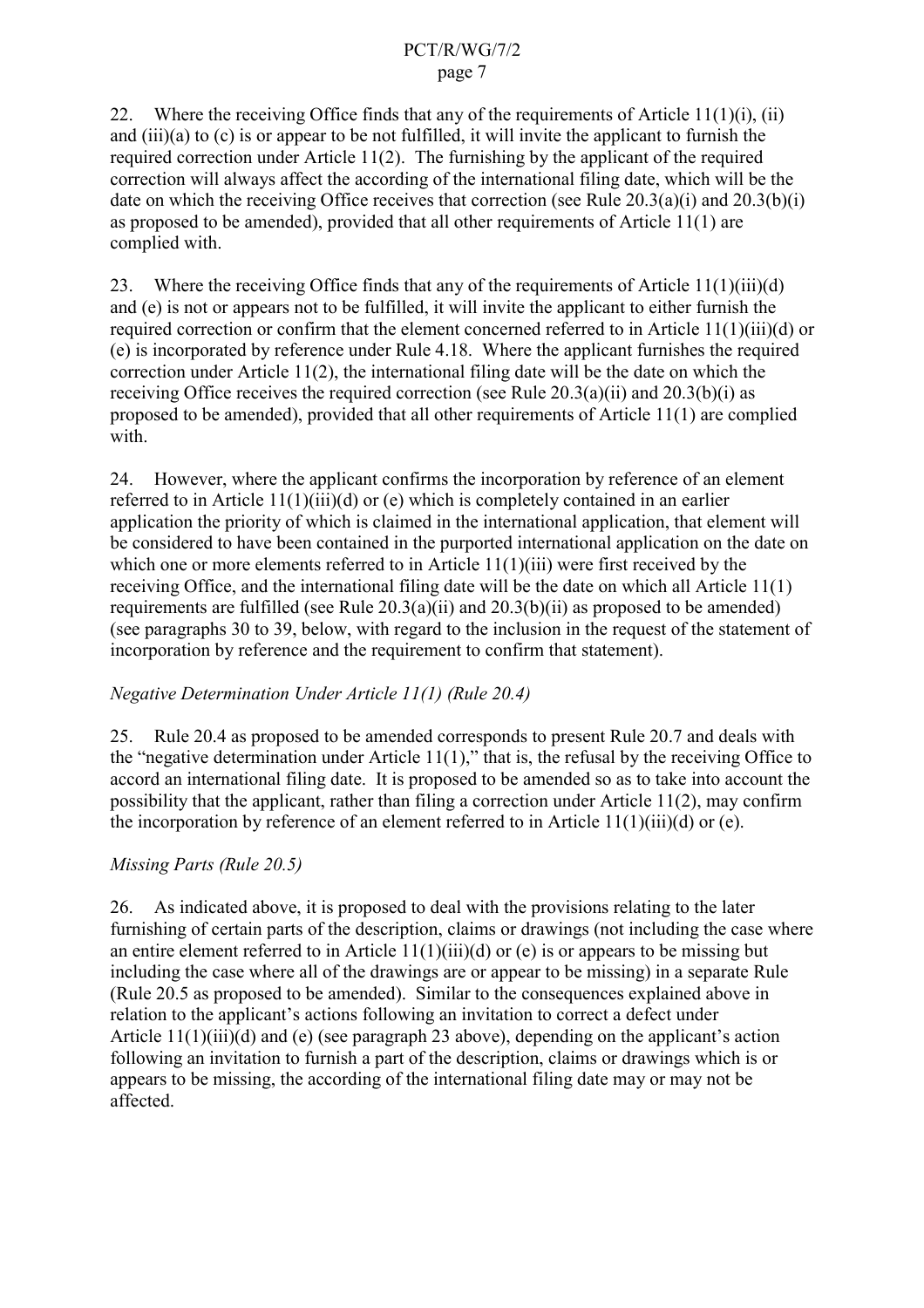27. Where the applicant furnishes a missing part to the receiving Office on or before the date on which all of the requirements of Article 11(1) are fulfilled but within the applicable time limit under Rule 20.7, that part will be included in the purported international application and the international filing date will be the date on which all of the requirements of Article 11(1) are fulfilled (see Rule 20.5(b) as proposed to be amended).

28. Where the applicant furnishes a missing part to the receiving Office after the date on which all of the requirements of Article 11(1) were fulfilled but within the applicable time limit under Rule 20.7, that part will be included in the international application and the international filing date will be corrected to the date on which the receiving Office received that part (see Rule 20.5(c) as proposed to be amended).

29. Where the applicant confirms, in accordance with Rule 20.6(a), that a part of the description, claims or drawings was incorporated by reference under Rule 4.18 and the receiving Office finds that all the requirements of Rule 4.18 and 20.6(a) are complied with, that part is considered to have been contained in the purported international application on the date on which one or more elements referred to in Article 11(1)(iii) were first received by the receiving Office, and the international filing date will be the date on which all of the requirements of Article 11(1) are fulfilled (see Rule 20.5(d) as proposed to be amended).

## *Statement of Incorporation by Reference; Confirmation of Such Statement (Rules 4.18 and 20.6)*

30. Under proposed new Rule 4.18, where the international application, on the date on which one or more elements referred to in Article 11(1)(iii) were first received by the receiving Office, claims the priority of the earlier application, the applicant would be entitled to include in the request a statement of incorporation by reference that, where any element of the international application referred to in Article  $11(1)(iii)(d)$  or (e) or any part of the description, claims or drawings referred to in Rule 20.5(a) which is not otherwise contained in the international application is completely contained in the earlier application, that element or part is, subject to confirmation under Rule 20.6(a), incorporated by reference in the international application for the purposes of Rule 20.6.

31. It is proposed that the applicant would have to "confirm" the incorporation by reference of any element of the international application referred to in Article 11(1)(iii)(d) or (e) or any part of the description, claims or drawings, rather than, as was proposed in documents PCT/R/WG/6/4 and 4 Add.1, that the applicant must, subsequent to the filing of the international application, "request" that the missing element or part be considered to have been contained in the application as filed, noting that the incorporation by reference itself has already been effected by including the statement under Rule 4.18 in the international application as filed.

32. PLT Rule 2(4) leaves it at the option of the Office of a PLT Contracting Party to require the furnishing by the applicant of a *simple copy* of the earlier application (within the time limit for making the request for incorporation by reference) and/or to invite the applicant to furnish a *certified copy* of the earlier application (within four month from the date of the invitation to furnish a missing part or within the 16-month time limit for furnishing the priority document, whichever expires earlier) in order to determine whether the missing part is completely contained in the earlier application (PLT Rule 5.2(b)(ii) contains a similar provision with regard to "reference filing").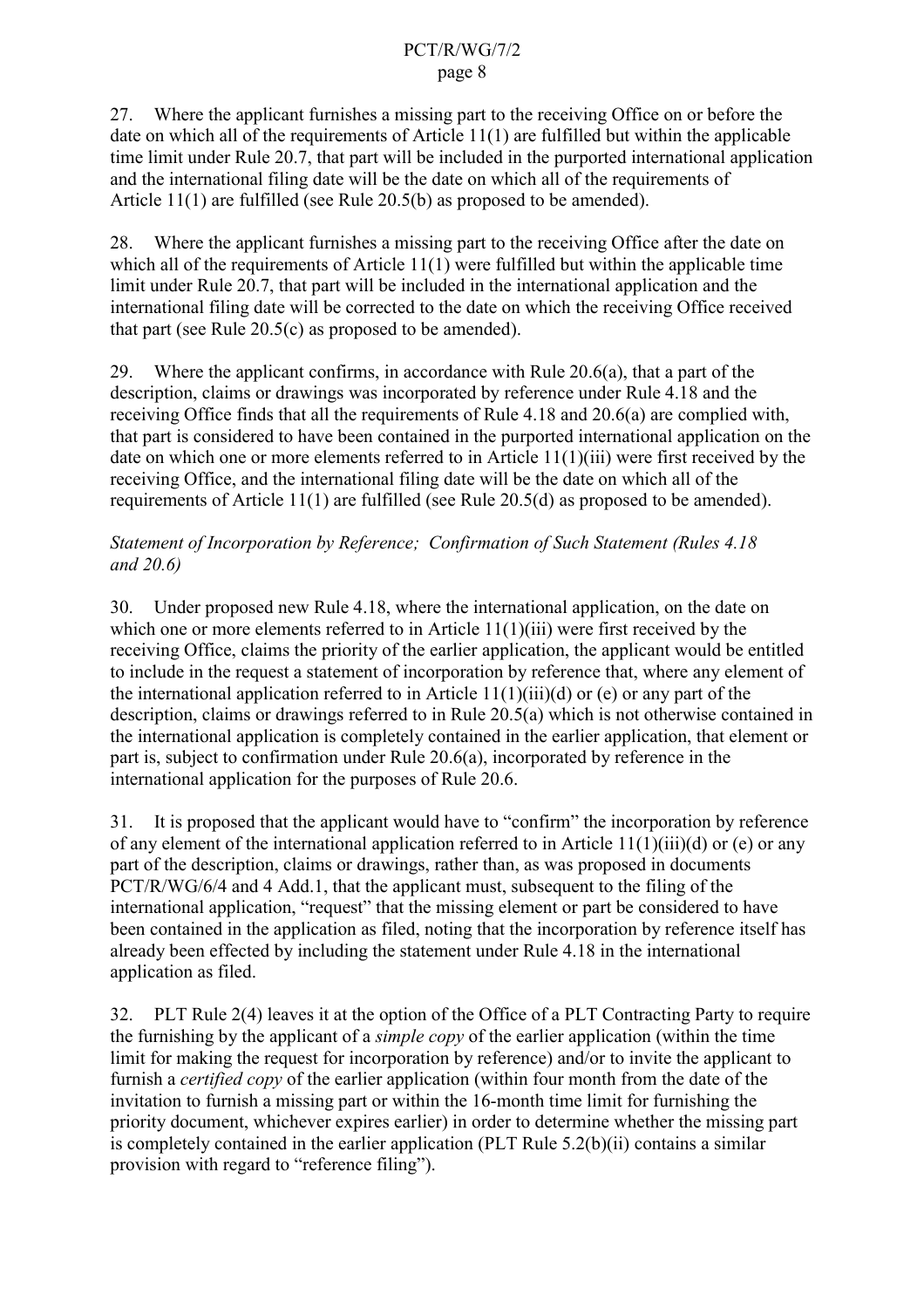#### PCT/R/WG/7/2 page 9

33. In view of the practical difficulties experienced by applicants in obtaining priority documents from certain Offices, it does not appear realistic to require the applicant to furnish a certified copy of the earlier application (the "priority document") within a time limit which is shorter than the time limit under present Rule 17.1(a) (noting that the time limit under Rule 17.1(a) is, in effect, the date of international publication of the international application concerned, and that the applicant may, in accordance with Rule 17.1(c), validly furnish the priority document to any designated Office even after national phase entry). On the other hand, it does not appear possible to require the receiving Office to delay making its decision under Rule 20.6(b) on the incorporation by reference until after the expiration of the time limit under Rule 17.1(a).

34. In order to solve the problem, it is proposed to proceed as follows. Generally, under Rule 20.6(a) as proposed to be amended, the applicant would be required, for the purposes of incorporation by reference of a missing element or part under Rule 20.6, to furnish only a simple copy of the earlier application, within the applicable time limit under Rule 20.7 unless, within that time limit, the priority document is available to the receiving Office because the applicant has already complied with Rule 17.1(a), (b) or (b-*bis*) in relation to the priority document.

35. Where the priority document was available to the receiving Office within the applicable time limit under Rule 20.7, the receiving Office would base its finding under Rule 20.6(b) on the priority document, and the front page of the published pamphlet would contain, for the benefit of designated and elected Offices, an indication to that effect.

36. Where, however, the priority document was not available to the receiving Office within the applicable time limit under Rule 20.7 because the applicant did not, within that time limit, comply with Rule 17.1(a), (b) or (b-*bis*) in relation to the priority document, the receiving Office would base its finding under Rule 20.6(b) on the simple copy of the earlier application furnished by the applicant under Rule 20.6(a). The front page of the published pamphlet would contain an indication to the effect that the applicant, for the purposes of Rule 20.6(a)(ii), relied on a separately submitted (non-certified) copy of the earlier application rather than on compliance with Rule 17.1(a), (b) or (b-*bis*) in relation to the priority document.

37. In the latter case, during national phase procedures, where the priority document continues not to be available to the designated or elected Office because the applicant still has not complied with Rule 17.1(a), (b) or (b-*bis*) in relation to the priority document, or where the priority document is available to the designated or elected Office but that Office finds that that the element or part concerned is not completely contained in the priority document, that Office would be entitled to treat the application, in the case of a missing element, as if the international filing date had been accorded under Rule 20.3(b)(i) (see paragraph 23, above) or, in the case of a missing part, as if the international filing date had been accorded under either Rule 20.5(b) or (c), as the case may be (see paragraphs 27 and 28, above), provided that the Office would have to first give the applicant an opportunity to furnish the priority document within a time limit which is reasonable under the circumstances (see proposed new Rule 82*ter*.1(b)). In order to be able to make a determination under proposed new Rule 82*ter*.1(b), the designated or elected Office would be permitted to require the applicant to furnish a translation of the priority document where that document is not in a language accepted by the Office for the purposes of national processing (see proposed new Rule 51*bis*.1(e)(ii)).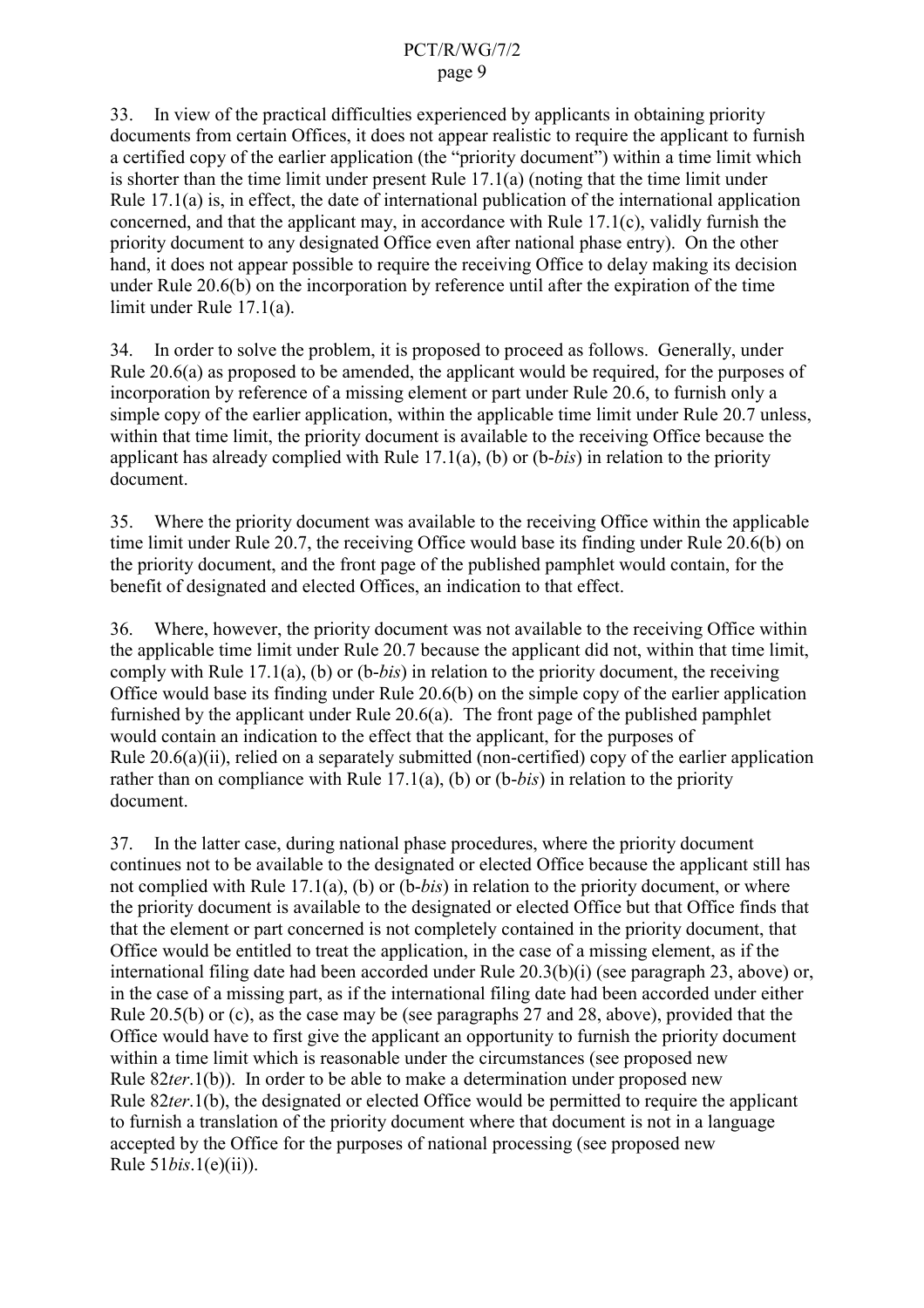## PCT/R/WG/7/2 page 10

### *Time Limit (Rule 20.7)*

38. Rule 20.7 as proposed to be amended provides for the time limits within which the applicant may furnish corrections of Article 11(1) defects (including the furnishing of missing elements), furnish missing parts or confirm the incorporation by reference of elements or parts.

## *Incompatibility With National Laws (Rule 20.8)*

39. As had been suggested during the sixth session of the Working Group (see the summary of the sixth session by the Chair, document PCT/R/WG/6/12, paragraph 63), reservation provisions are included in respect of both receiving Offices and designated Offices whose applicable national law is not compatible with the envisaged amendments of the PCT Regulations concerning the incorporation by reference of elements referred to in Article  $11(1)(iii)(d)$  and (e) and parts of the description, claims or drawings (see Rule 20.8 as proposed to be amended).

#### *Alignment of certain related requirements under the PCT with those under the PLT*

40. In the context of "missing element" and "missing part" requirements, it is also proposed to align certain related requirements under the PCT with those under the PLT, in particular time limits for compliance with non-filing date related requirements (see Rule 26 as proposed to be amended).

> *41. The Working Group is invited to consider the proposals contained in the Annexes to this document.*

> > [Annex I follows]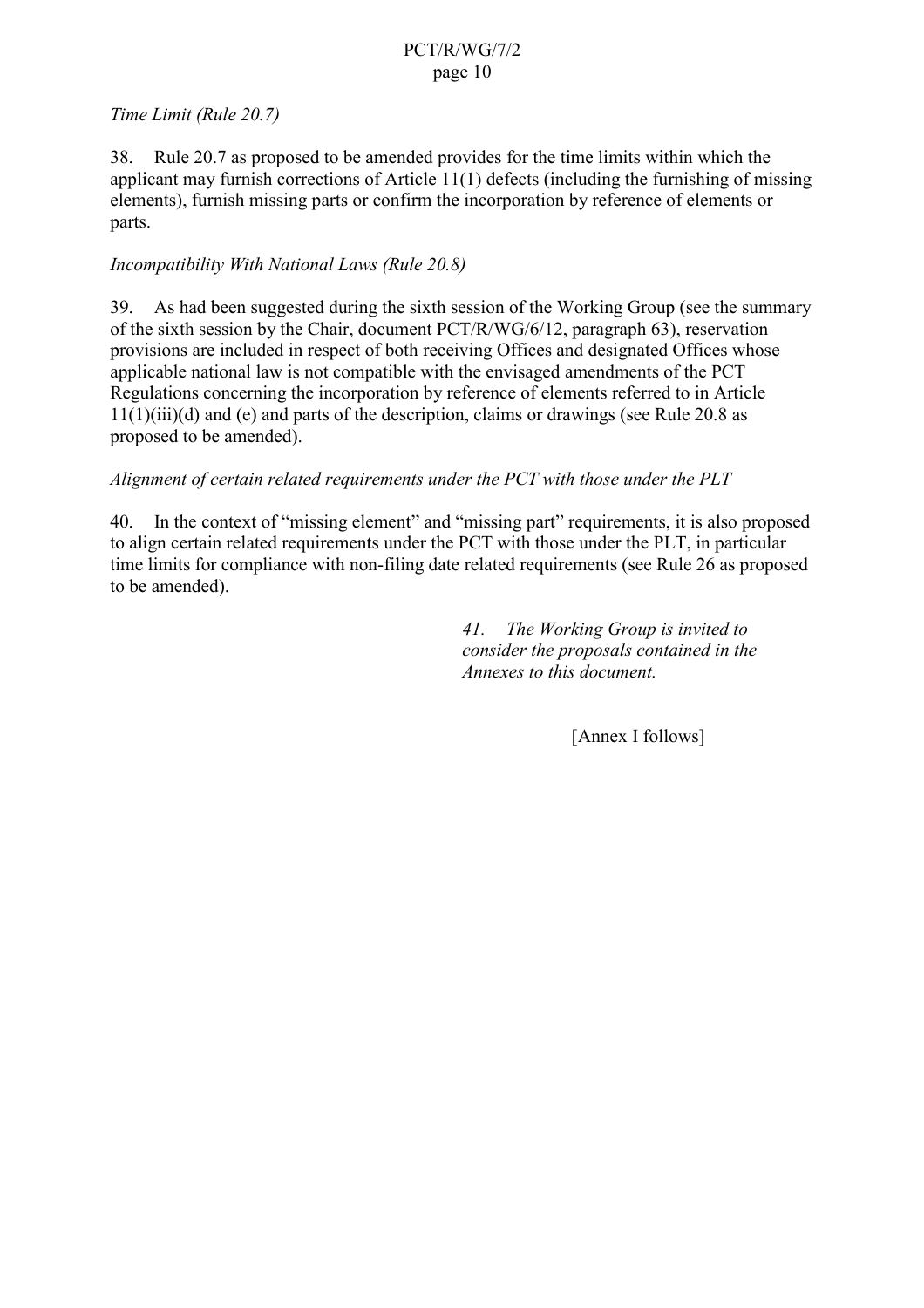#### PCT/R/WG/7/2

## ANNEX I

# PROPOSED AMENDMENTS OF THE PCT REGULATIONS:<sup>2</sup>

## MISSING ELEMENTS AND PARTS OF THE INTERNATIONAL APPLICATION

## TABLE OF CONTENTS

| Rule 12 Language of the International Application and Translation for the Purposes of |  |
|---------------------------------------------------------------------------------------|--|
|                                                                                       |  |
| 12.1bis Language of Elements and Parts Furnished Under Rule 20.3, 20.5 or 20.6 5      |  |
|                                                                                       |  |
|                                                                                       |  |
| Rule 20 ["marked-up" copy] International Filing Date Receipt of the International     |  |
|                                                                                       |  |
|                                                                                       |  |
|                                                                                       |  |
|                                                                                       |  |
|                                                                                       |  |
|                                                                                       |  |
| 20.6 Confirmation of Incorporation by Reference of Elements and Parts  18             |  |
|                                                                                       |  |
|                                                                                       |  |
|                                                                                       |  |
|                                                                                       |  |
|                                                                                       |  |
|                                                                                       |  |
|                                                                                       |  |
|                                                                                       |  |
| Rule 26 Checking by, and Correcting Before, the Receiving Office of Certain           |  |
|                                                                                       |  |
|                                                                                       |  |
|                                                                                       |  |
|                                                                                       |  |
|                                                                                       |  |
|                                                                                       |  |
|                                                                                       |  |
|                                                                                       |  |

 $\frac{1}{2}$  Proposed additions and deletions are indicated, respectively, by underlining and striking through the text concerned. Certain provisions that are not proposed to be amended may be included for ease of reference.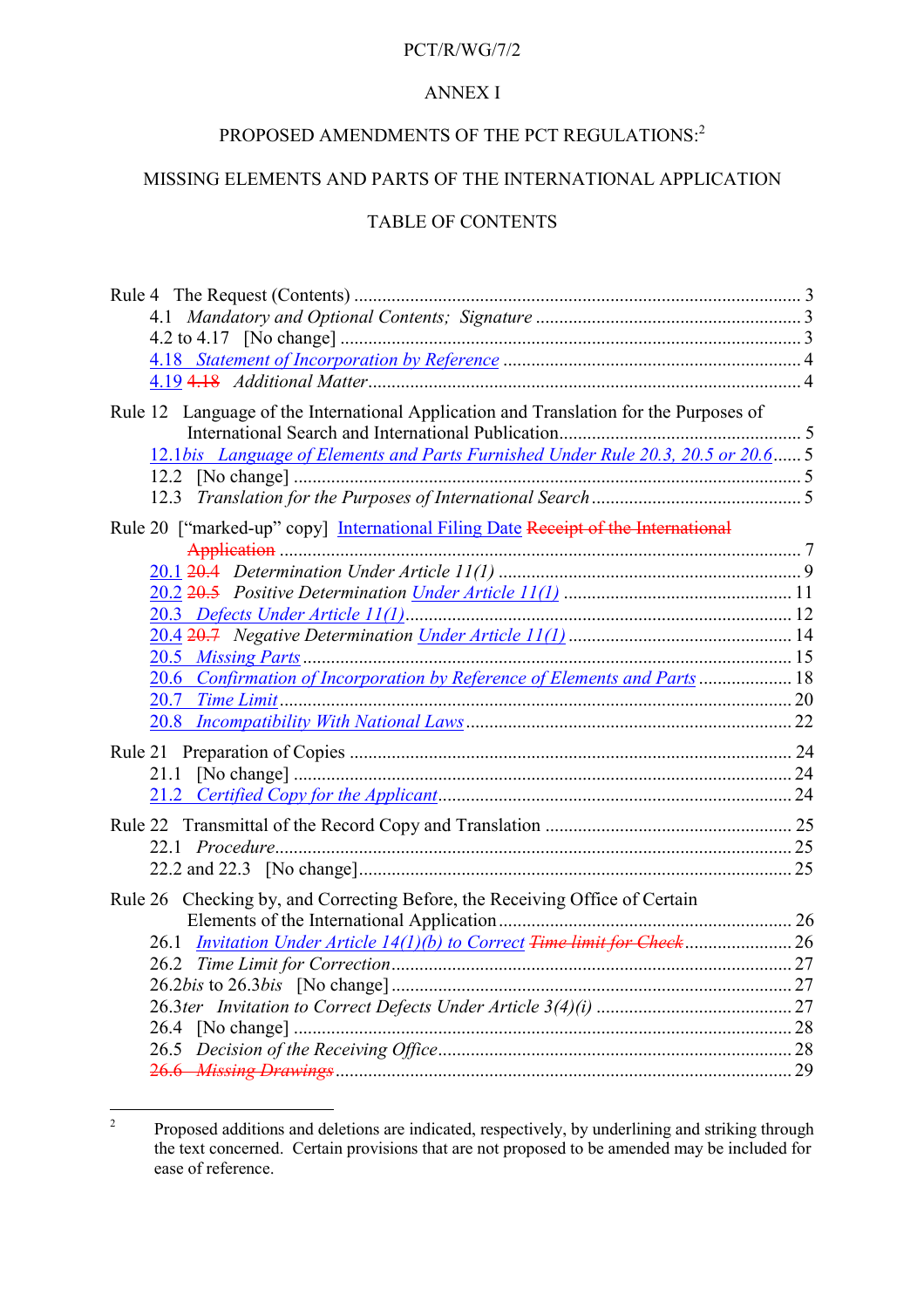|                                                                                                                                                                 | 30 |
|-----------------------------------------------------------------------------------------------------------------------------------------------------------------|----|
|                                                                                                                                                                 |    |
|                                                                                                                                                                 |    |
|                                                                                                                                                                 |    |
| Rule 82ter Rectification of Errors Made by the Receiving Office or by the<br>82ter.1 Errors Concerning the International Filing Date and the Priority Claim  37 | 37 |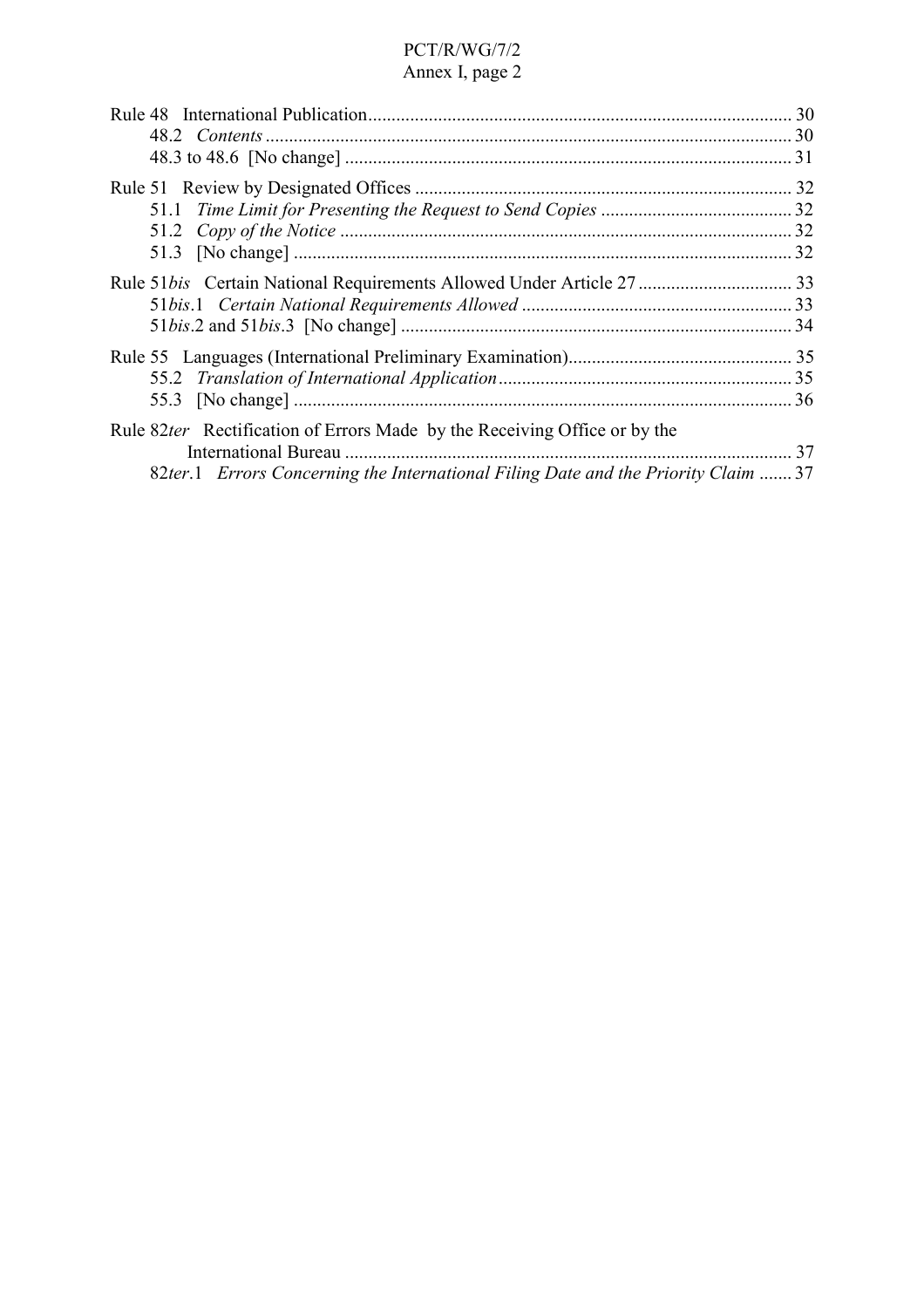## **Rule 4**

## **The Request (Contents)**

4.1 *Mandatory and Optional Contents; Signature*

(a) and (b) [No change]

(c) The request may contain:

(i) and (ii) [No change]

(iii) declarations as provided in Rule  $4.17<sub>a</sub>$ 

(iv) a statement as provided in Rule 4.18.

[COMMENT: The proposed addition of item (iv) reflects the proposed addition of new Rule 4.18, below.]

(d) [No change]

4.2 to 4.17 [No change]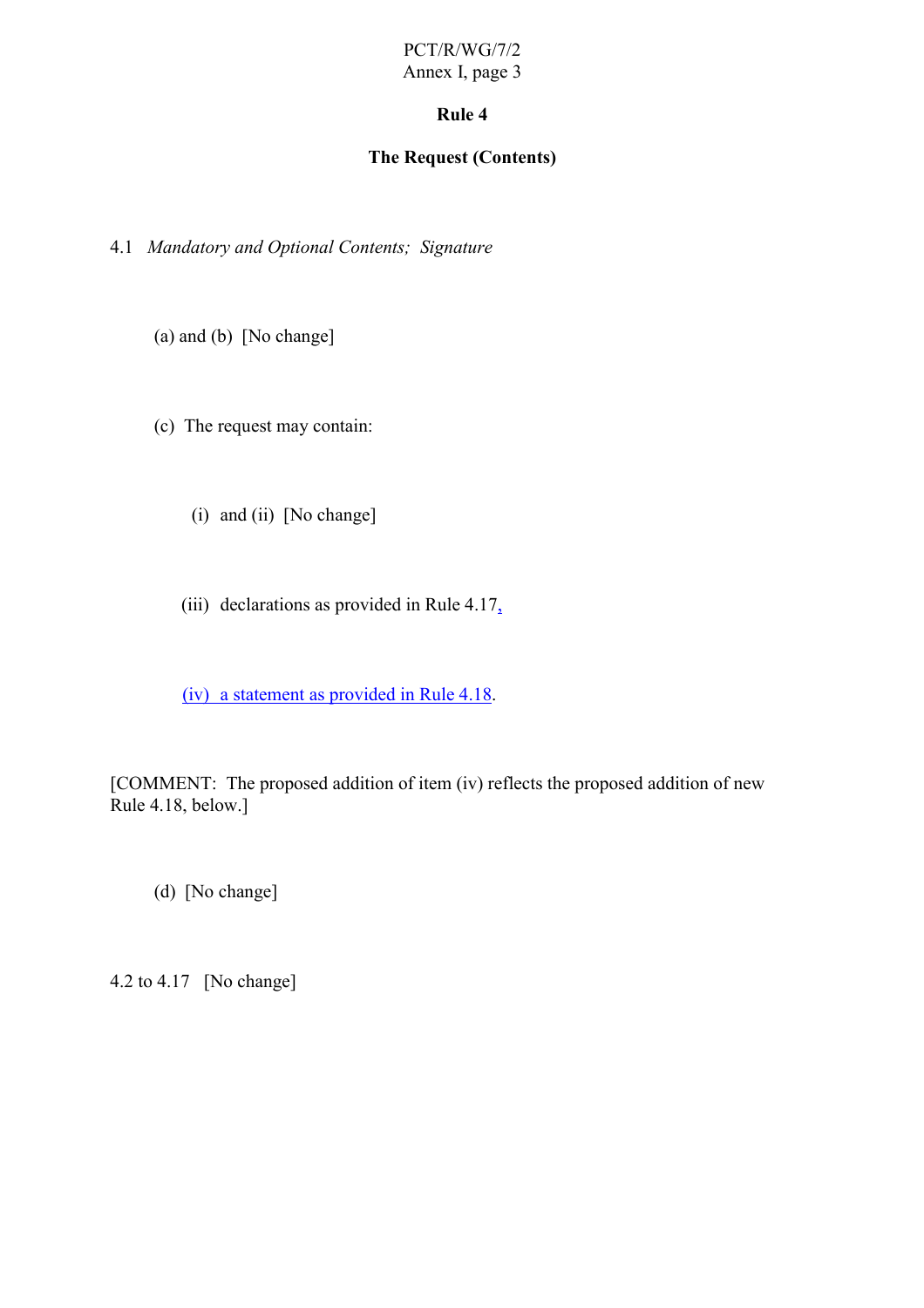## 4.18 *Statement of Incorporation by Reference*

Where the international application, on the date on which one or more elements referred to in Article 11(1)(iii) were first received by the receiving Office, claims the priority of an earlier application, the request may contain a statement that, where an element of the international application referred to in Article  $11(1)(iii)(d)$  or (e) or a part of the description, claims or drawings referred to in Rule 20.5(a) is not otherwise contained in the international application but is completely contained in the earlier application, that element or part is, subject to confirmation under Rule 20.6, incorporated by reference in the international application for the purposes of Rule 20.6.

[COMMENT: See paragraphs 30 and 31 in the main body of this document.]

#### 4.19 4.18 *Additional Matter*

(a) The request shall contain no matter other than that specified in Rules 4.1 to 4.18 4.17, provided that the Administrative Instructions may permit, but cannot make mandatory, the inclusion in the request of any additional matter specified in the Administrative Instructions.

(b) If the request contains matter other than that specified in Rules 4.1 to 4.18 4.17 or permitted under paragraph (a) by the Administrative Instructions, the receiving Office shall *ex officio* delete the additional matter.

[COMMENT: The renumbering is consequential on the proposed addition of new Rule 4.18 (see above).]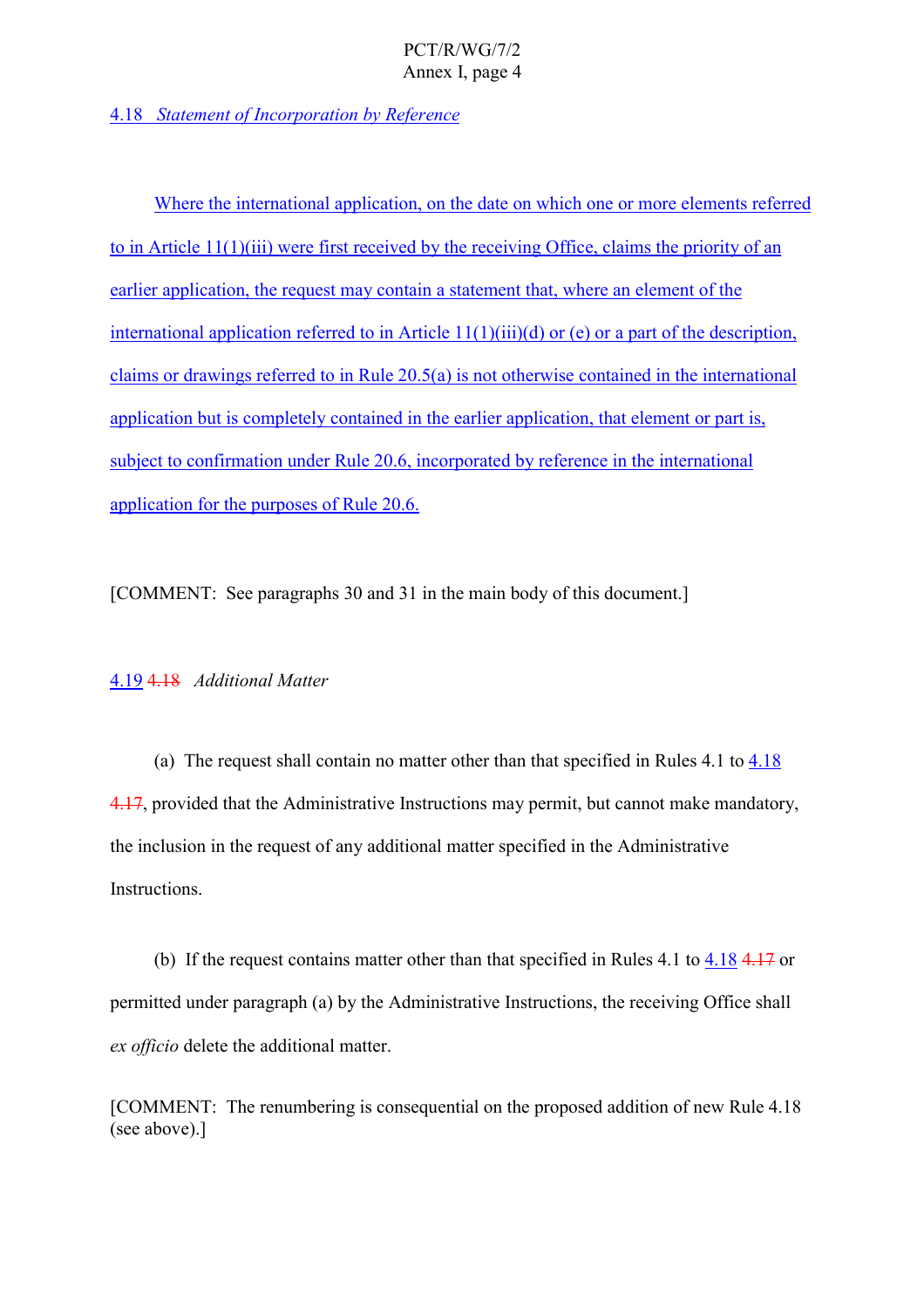## **Rule 12**

# **Language of the International Application and Translation**

## **for the Purposes of International Search and International Publication**

12.1 [No change]

12.1*bis Language of Elements and Parts Furnished Under Rule 20.3, 20.5 or 20.6*

An element referred to in Article  $11(1)(iii)(d)$  or (e) furnished by the applicant under Rule 20.3(b) or 20.6(a) and a part of the description, claims or drawings furnished by the applicant under Rule 20.5(b) or 20.6(a) shall be in the language of the international application as filed or, where a translation of the application is required under Rule 12.3(a) or 12.4(a), in both the language of the application as filed and the language of that translation.

[COMMENT: Proposed new Rule 12.1*bis* would have to be further amended should it be agreed to amend the Regulations in relation to "international publication in multiple languages" as proposed in PCT/R/WG/7/4.]

12.2 [No change]

12.3 *Translation for the Purposes of International Search*

(a) and (b) [No change]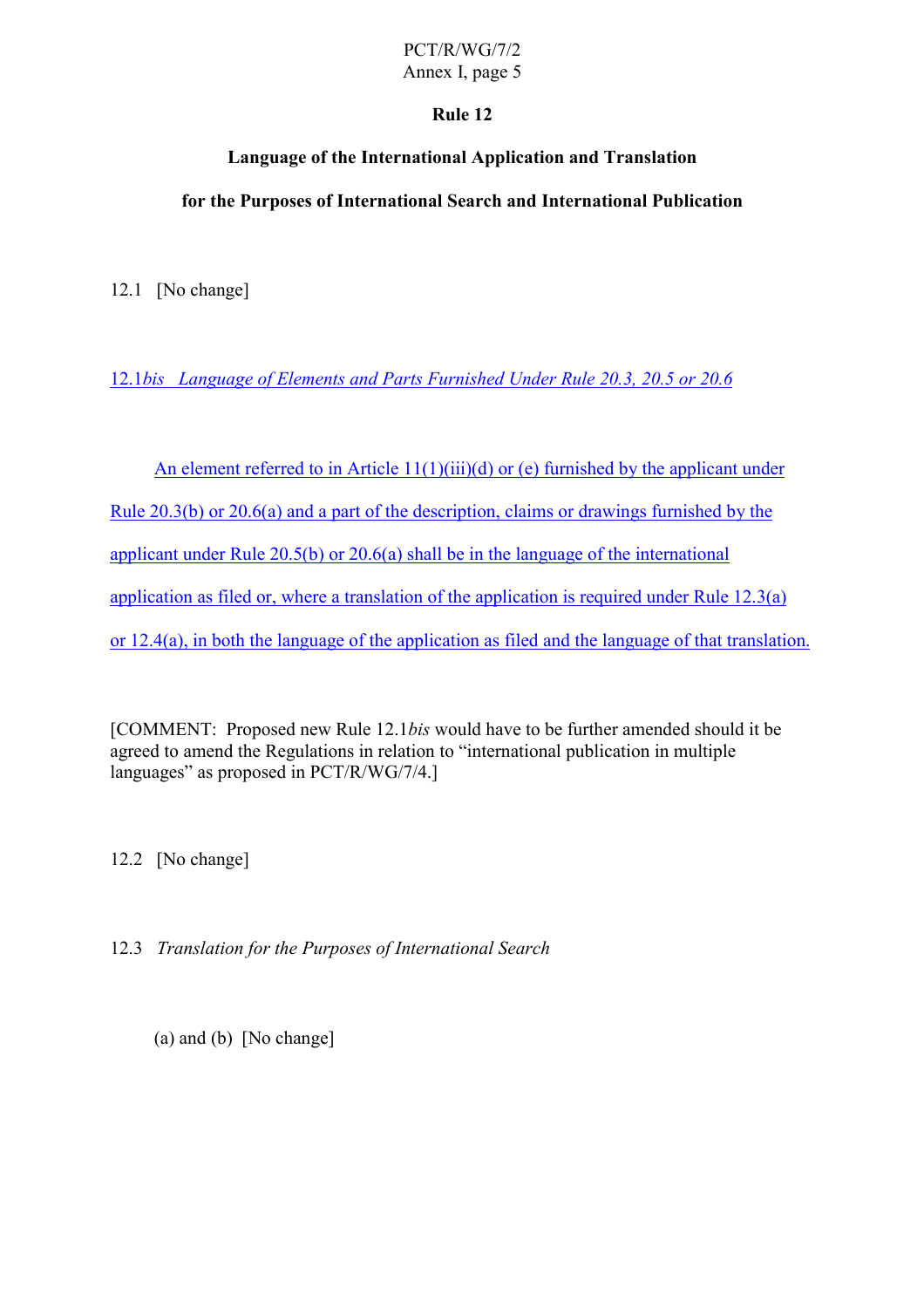*[Rule 12.3, continued]*

(c) Where, by the time the receiving Office sends to the applicant the notification under Rule  $20.2(c)$   $20.5(c)$ , the applicant has not furnished a translation required under paragraph (a), the receiving Office shall, preferably together with that notification, invite the applicant:

[COMMENT: The renumbering is consequential on the proposed renumbering of present Rule 20.5, below.]

(i) and (ii) [No change]

(d) and (e) [No change]

12.4 [No change]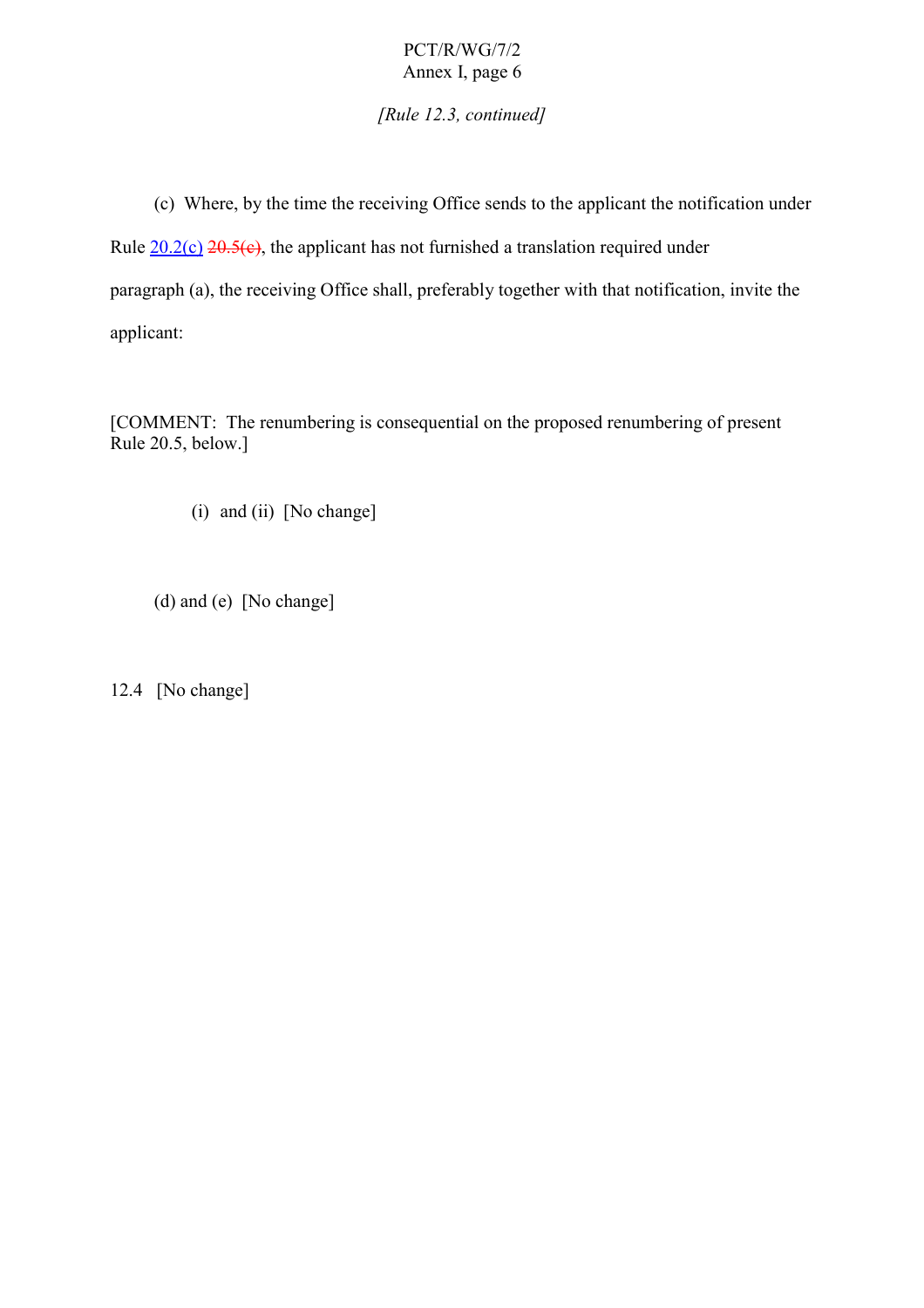## **Rule 20 ["marked-up" copy]<sup>3</sup>**

## **International Filing Date Receipt of the International Application**

[COMMENT: See paragraph 13 in the main body of this document.]

20.1 *Date and Number*

(a) Upon receipt of papers purporting to be an international application, the receiving Office shall indelibly mark the date of actual receipt on the request of each copy received and the international application number on each sheet of each copy received.

(b) The place on each sheet where the date or number shall be marked, and other details, shall be specified in the Administrative Instructions.

#### 20.2 *Receipt on Different Days*

(a) In cases where all the sheets pertaining to the same purported international application are not received on the same day by the receiving Office, that Office shall correct the date marked on the request (still leaving legible, however, the earlier date or dates already marked) so that it indicates the day on which the papers completing the international application were received, provided

 $\frac{1}{3}$  A "clean" copy of the text of Rule 20 as it would stand after amendment is contained in Annex II.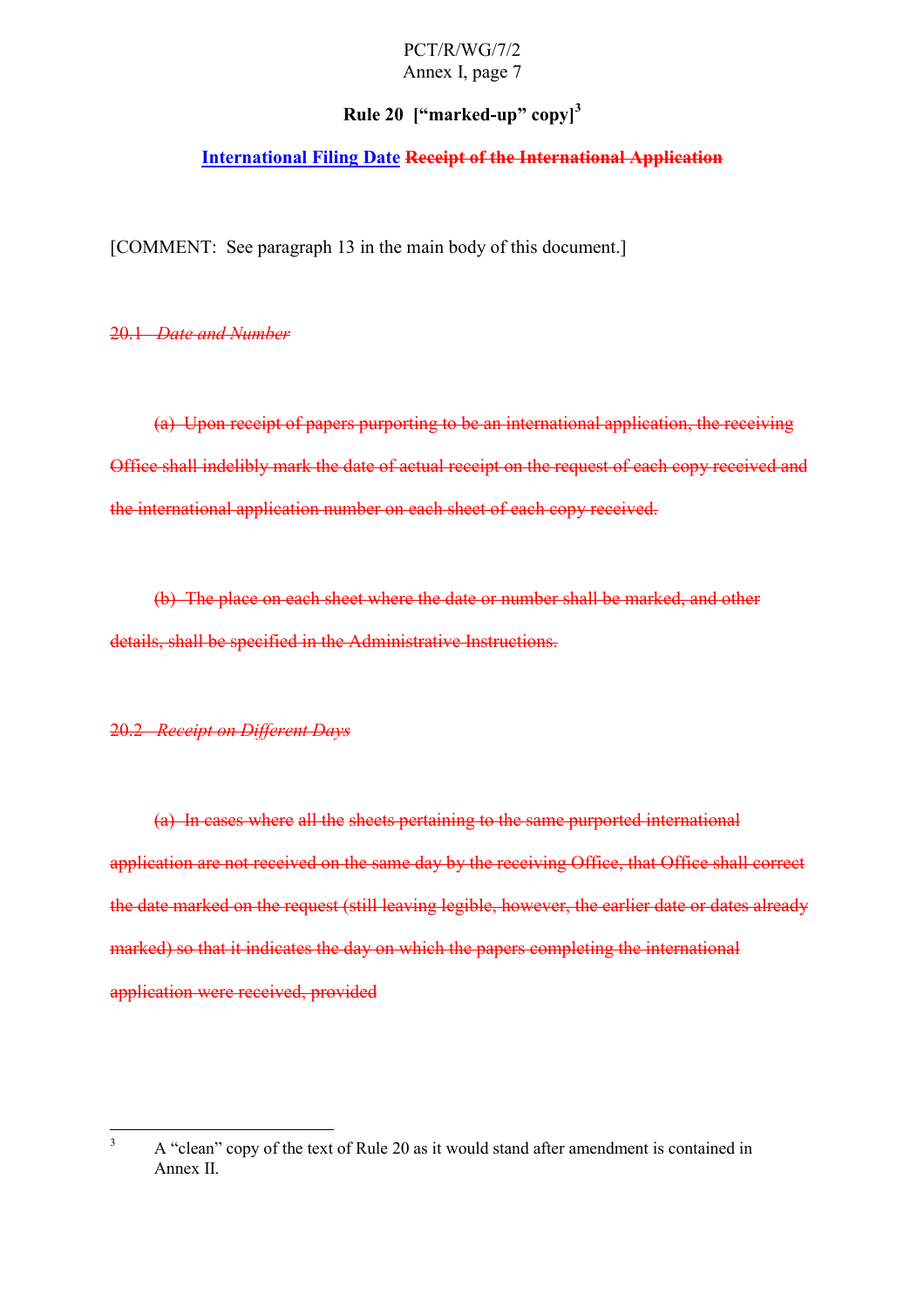*[Rule 20, continued]*

(i) where no invitation under Article 11(2)(a) to correct was sent to the applicant, the said papers are received within 30 days from the date on which sheets were first received;

(ii) where an invitation under Article 11(2)(a) to correct was sent to the applicant, the said papers are received within the applicable time limit under Rule 20.6;

(iii) in the case of Article 14(2), the missing drawings are received within 30 days from the date on which the incomplete papers were filed;

(iv) the absence or later receipt of any sheet containing the abstract or part thereof shall not, in itself, require any correction of the date marked on the request.

(b) Any sheet received on a date later than the date on which sheets were first received shall be marked by the receiving Office with the date on which it was received.

#### 20.3 *Corrected International Application*

In the case referred to in Article 11(2)(b), the receiving Office shall correct the date marked on the request (still leaving legible, however, the earlier date or dates already marked) so that it indicates the day on which the last required correction was received.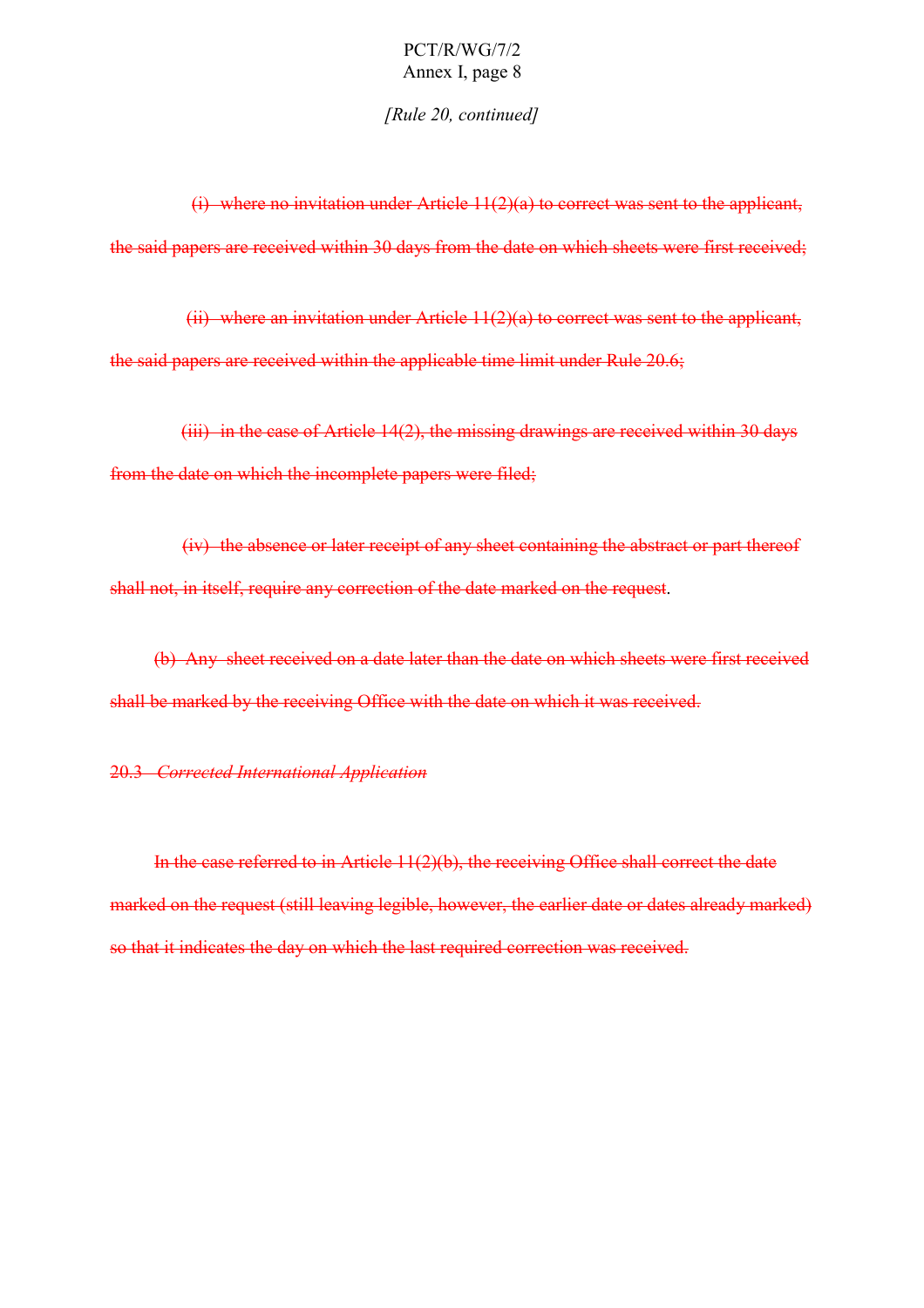20.1 20.4 *Determination Under Article 11(1)*

(a) Promptly after receipt of the papers purporting to be an international application, the receiving Office shall determine whether the papers fulfill comply with the requirements of Article 11(1).

[COMMENT: Drafting change only (see the wording of Article 11(1)).]

(b) For the purposes of Article  $11(1)(iii)(c)$ , it shall be sufficient to indicate the name of the applicant in a way which allows the his identity of the applicant to be established even if the name is misspelled, the given names are not fully indicated, or, in the case of legal entities, the indication of the name is abbreviated or incomplete.

[COMMENT: Drafting change only.]

(c) [No change] For the purposes of Article 11(1)(ii), it shall be sufficient that the part which appears to be a description (other than any sequence listing part thereof) and the part which appears to be a claim or claims be in a language accepted by the receiving Office under Rule 12.1(a).

[COMMENT: Rule 19.4(a)(ii) would apply where an element referred to in Article 11(1)(iii)(d) or (e) or a part of the description, claims or drawings referred to in Rule 20.5(a)(ii) is considered, under Rule 20.6(b) as proposed to be amended to have been contained in the purported international application on the date on which one or more elements referred to in Article 11(1)(iii) were first received by the receiving Office but is not in the same language accepted by the receiving Office as the international application as filed. Such application, containing such element or part incorporated by reference, would be considered to have been received by the receiving Office on behalf of the International Bureau as receiving Office under Rule 19.1(a)(iii), which accepts international applications in any language.]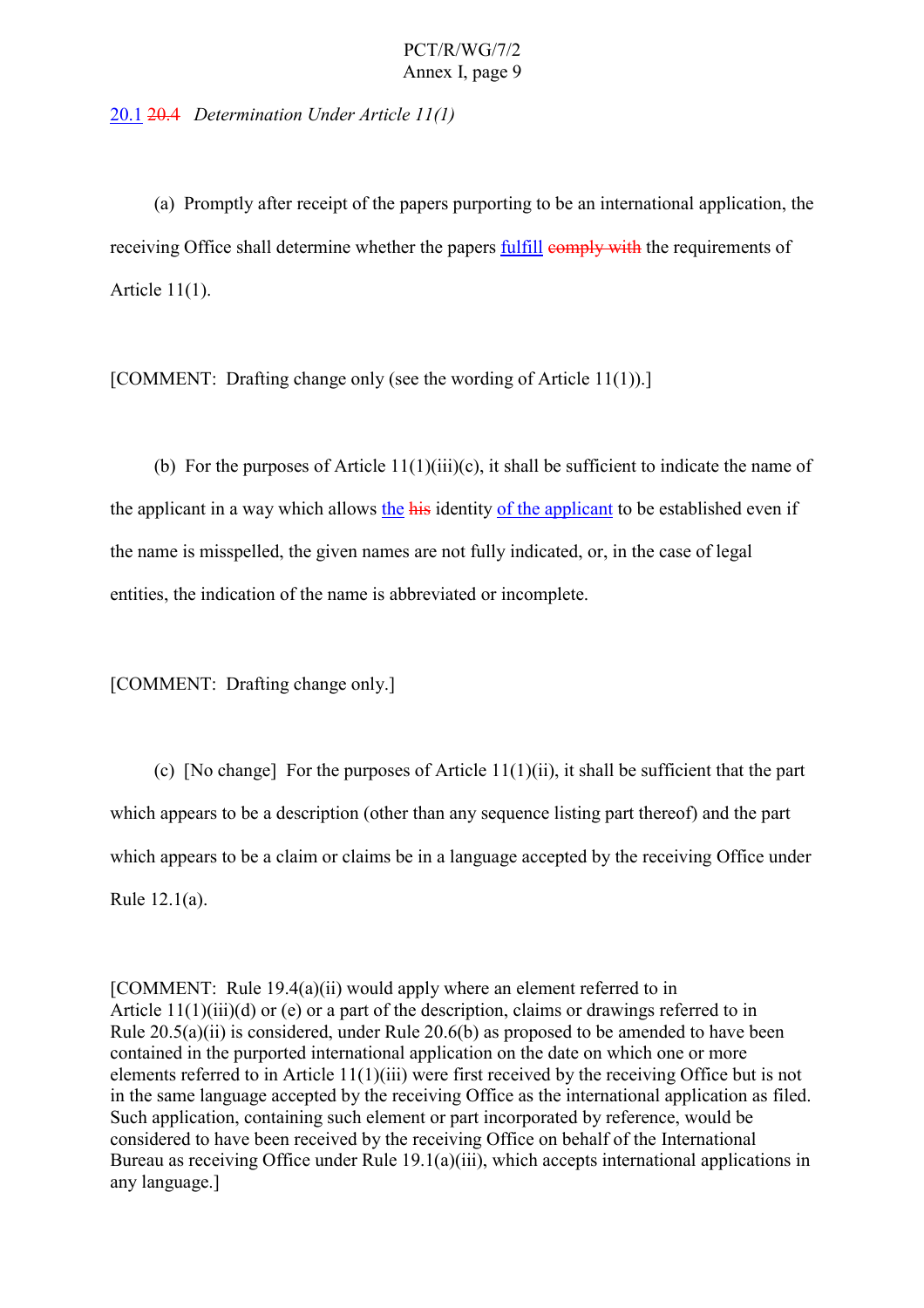*[Rule 20.1, continued]*

(d) [No change] If, on October 1, 1997, paragraph (c) is not compatible with the national law applied by the receiving Office, paragraph (c) shall not apply to that receiving Office for as long as it continues not to be compatible with that law, provided that the said Office informs the International Bureau accordingly by December 31, 1997. The information received shall be promptly published by the International Bureau in the Gazette.

[COMMENT: A decision by the Assembly may be necessary to ensure that transitional reservations that were made under existing Rule 20.4(d) continue to be effective under that provision as renumbered Rule 20.1(d).]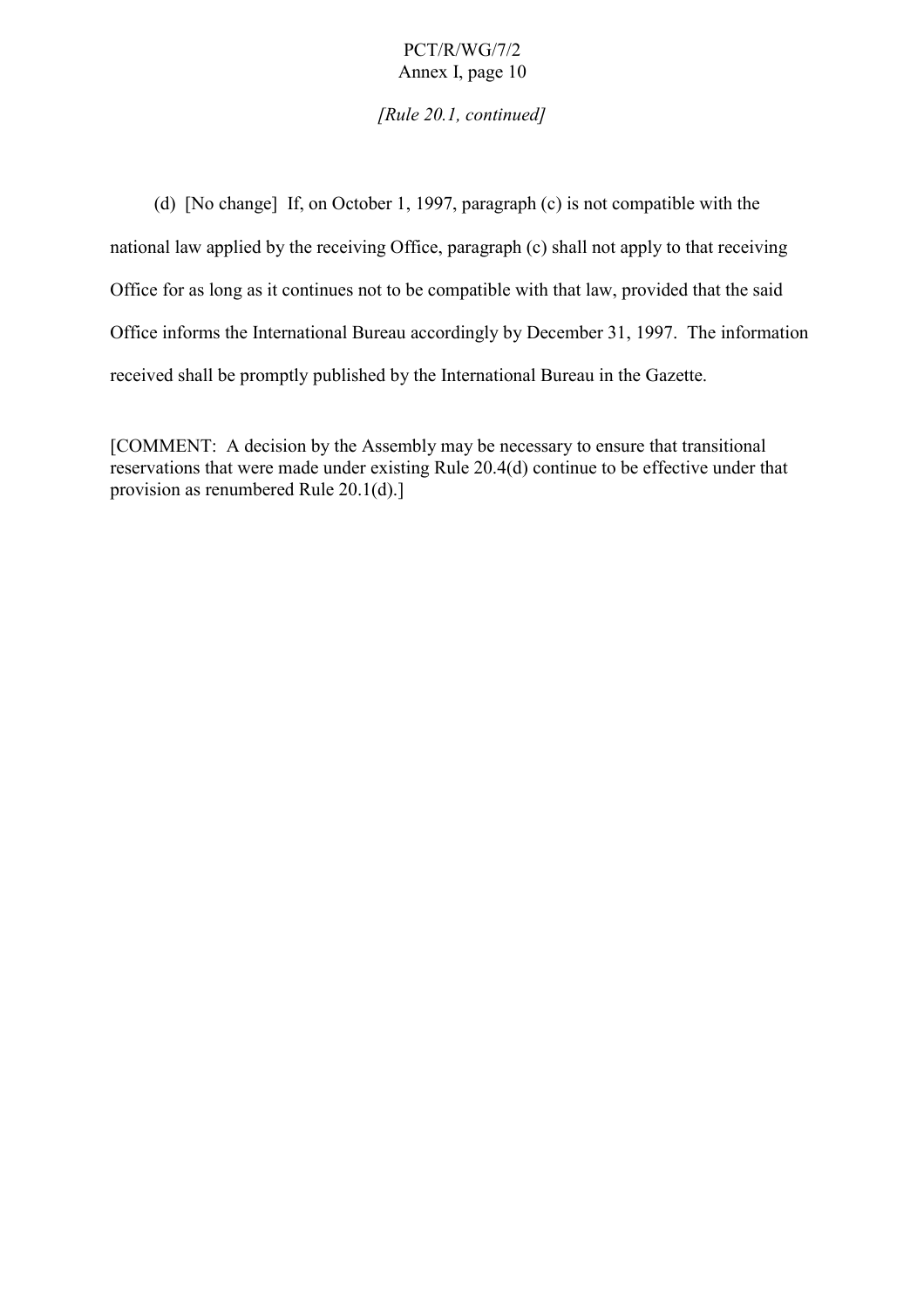20.2 20.5 *Positive Determination Under Article 11(1)*

[COMMENT: Renumbering and clarification only.]

(a) If the receiving Office determines that, at the time of receipt of the papers purporting to be an international application, the requirements of determination under Article 11(1) were fulfilled is positive, the receiving Office shall accord as the international filing date the date of receipt of the international application. stamp on the request the name of the receiving Office and the words "PCT International Application," or "Demande internationale PCT." If the official language of the receiving Office is neither English nor French, the words "International Application" or "Demande internationale" may be accompanied by a translation of these words in the official language of the receiving Office.

[COMMENT: See paragraph 20 in the main body of this document.]

(b) The receiving Office shall stamp the request of the international application which it has accorded an international filing date as prescribed by the Administrative Instructions. The copy whose request has been so stamped shall be the record copy of the international application.

(c) [No change] The receiving Office shall promptly notify the applicant of the international application number and the international filing date. At the same time, it shall send to the International Bureau a copy of the notification sent to the applicant, except where it has already sent, or is sending at the same time, the record copy to the International Bureau under Rule 22.1(a).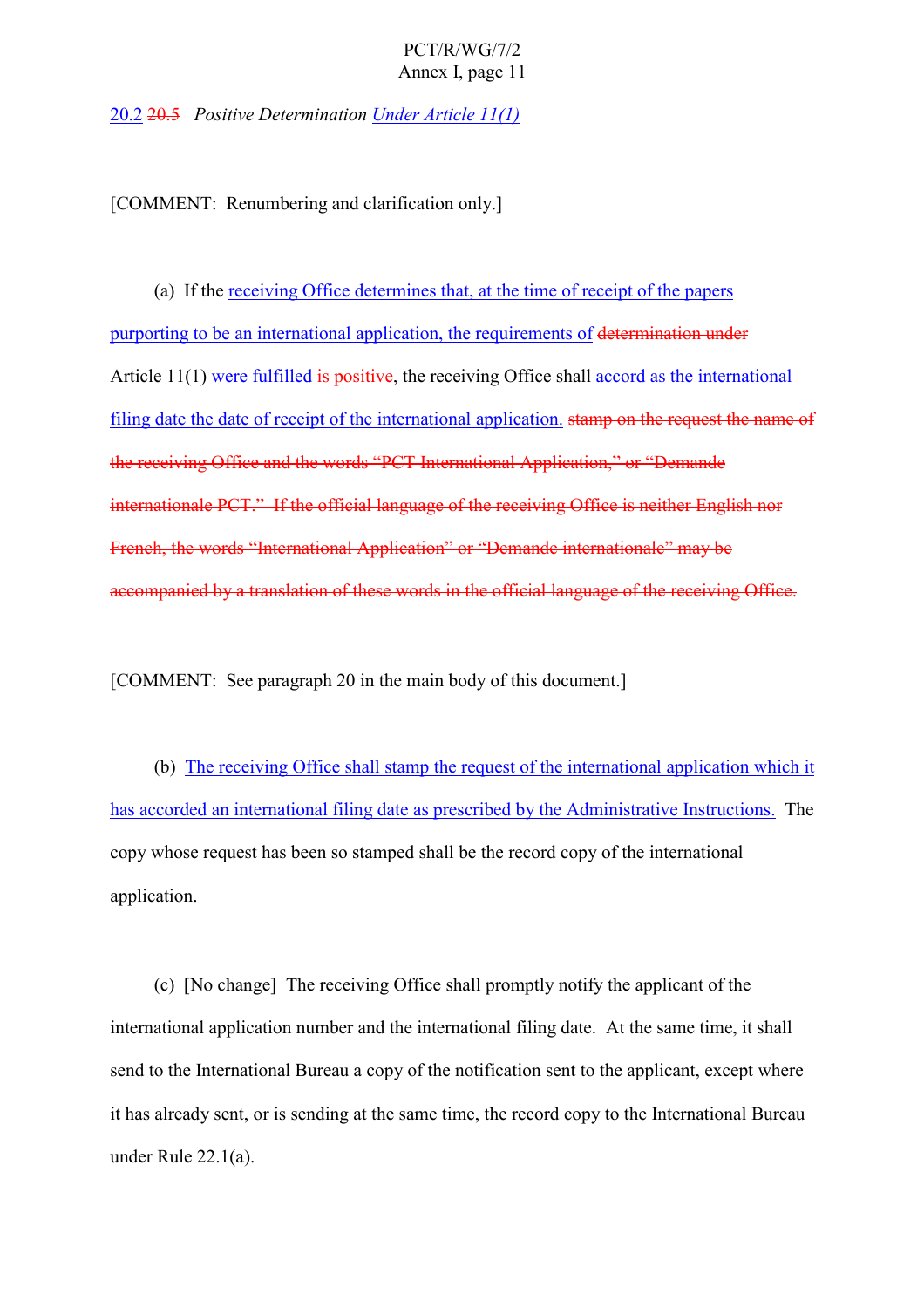20.3 *Defects Under Article 11(1)*

(a) Where, in determining whether the papers purporting to be an international application fulfill the requirements of Article 11(1), the receiving Office finds that any of the requirements of Article 11(1) are not, or appear not to be, fulfilled, it shall promptly invite the applicant, as applicable and at the applicant's option:

## (i) to furnish the required correction under Article 11(2); or

(ii) where the requirements concerned are those relating to an element referred to in Article  $11(1)(iii)(d)$  or (e), to confirm in accordance with Rule 20.6(a) that the element is incorporated by reference under Rule 4.18;

and to make observations, if any, within the applicable time limit under Rule 20.7. If that time limit expires after the expiration of 12 months from the filing date of any application whose priority is claimed, the receiving Office shall call that circumstance to the attention of the applicant.

[COMMENT: See paragraphs 21 to 23 in the main body of this document. See proposed new Rule 4.18, above, and proposed new Rule 20.6, below, concerning the incorporation by reference of an element referred to in Article 11(1)(iii)(d) or (e). It is also proposed to change the term "one year" (as used in the last sentence of present Rule 20.6) to "12 months" for consistency with Rule  $4.10(a)(i)$  and Article  $4C(1)$  of the Paris Convention.]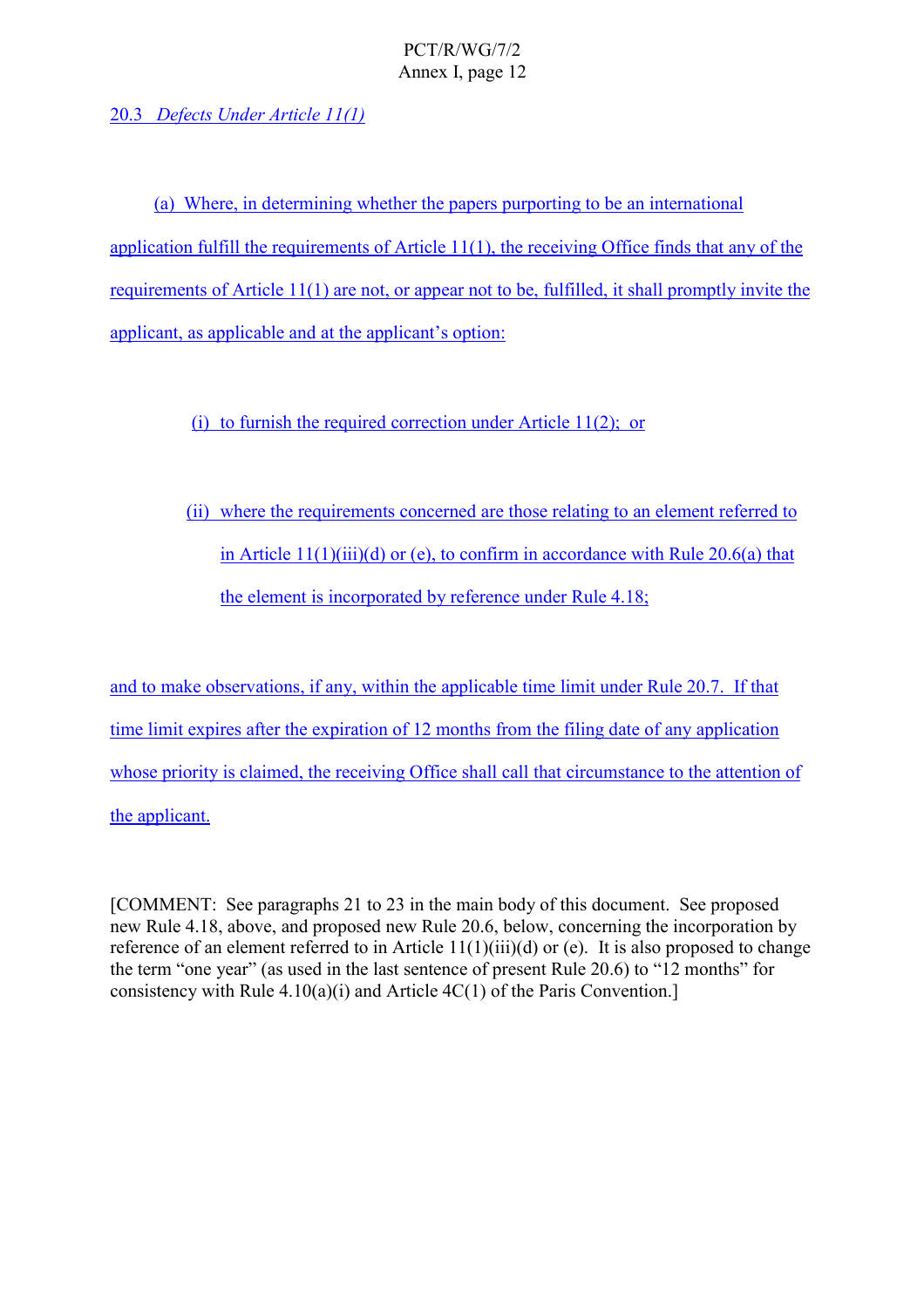*[Rule 20.3, continued]*

(b) Where, following an invitation under paragraph (a) or otherwise:

(i) the applicant furnishes to the receiving Office the required correction under Article 11(2) after the date of receipt of the purported international application but on a later date falling within the applicable time limit under Rule 20.7, the receiving Office shall accord that later date as the international filing date and proceed as provided in Rule 20.2(b) and (c);

[COMMENT: See paragraphs 22 and 23 in the main body of this document.]

(ii) an element referred to in Article  $11(1)(iii)(d)$  or (e) is, under Rule 20.6(b), considered to have been contained in the international application on the date on which one or more elements referred to in Article 11(1)(iii) were first received by the receiving Office, the receiving Office shall accord as the international filing date the date on which all of the requirements of Article 11(1) are fulfilled and proceed as provided in Rule 20.2(b) and (c).

[COMMENT: See paragraphs 23 and 24 in the main body of this document.]

(c)  $20.8$  If the receiving Office later discovers, or on the basis of the applicant's reply realizes, that it has erred in issuing an invitation under paragraph (a) to correct since the requirements of provided for under Article 11(1) were fulfilled when the papers were received, it shall proceed as provided in Rule 20.2 Rule 20.5.

[COMMENT: It is proposed to move the contents of present Rule 20.8 into proposed new paragraph (c) of Rule 20.3.]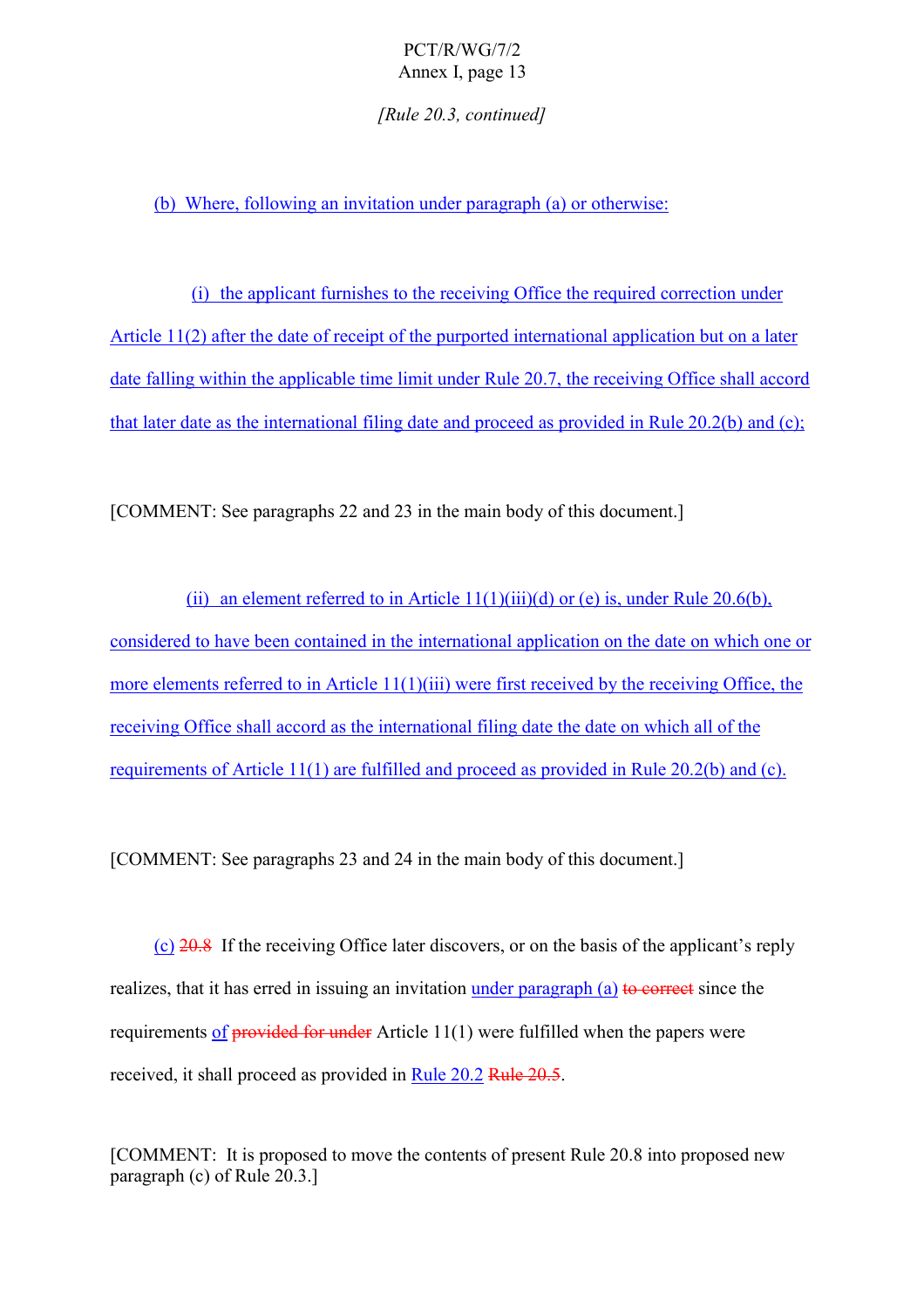20.4 20.7 *Negative Determination Under Article 11(1)*

[COMMENT: Renumbering and clarification only.]

 $(a)$  If the receiving Office does not, receive, within the applicable time limit under Rule 20.7, a correction or confirmation referred to in Rule 20.3(b), within the prescribed time limit, receive a reply to its invitation to correct, or if a the correction or confirmation has been received offered by the applicant but the application still does not fulfill the requirements of provided for under Article 11(1), the receiving Office it shall:

(i) promptly notify the applicant that the his application is not and will not be treated as an international application and shall indicate the reasons therefor $\frac{1}{2}$ 

(ii) notify the International Bureau that the number it has marked on the papers will not be used as an international application number;

(iii) keep the papers constituting the purported international application and any correspondence relating thereto as provided in Rule  $93.1$ ; and

(iv) [No change] send a copy of the said papers to the International Bureau where, pursuant to a request by the applicant under Article 25(1), the International Bureau needs such a copy and specially asks for it.

[COMMENT: See paragraph 25 in the main body of this document.]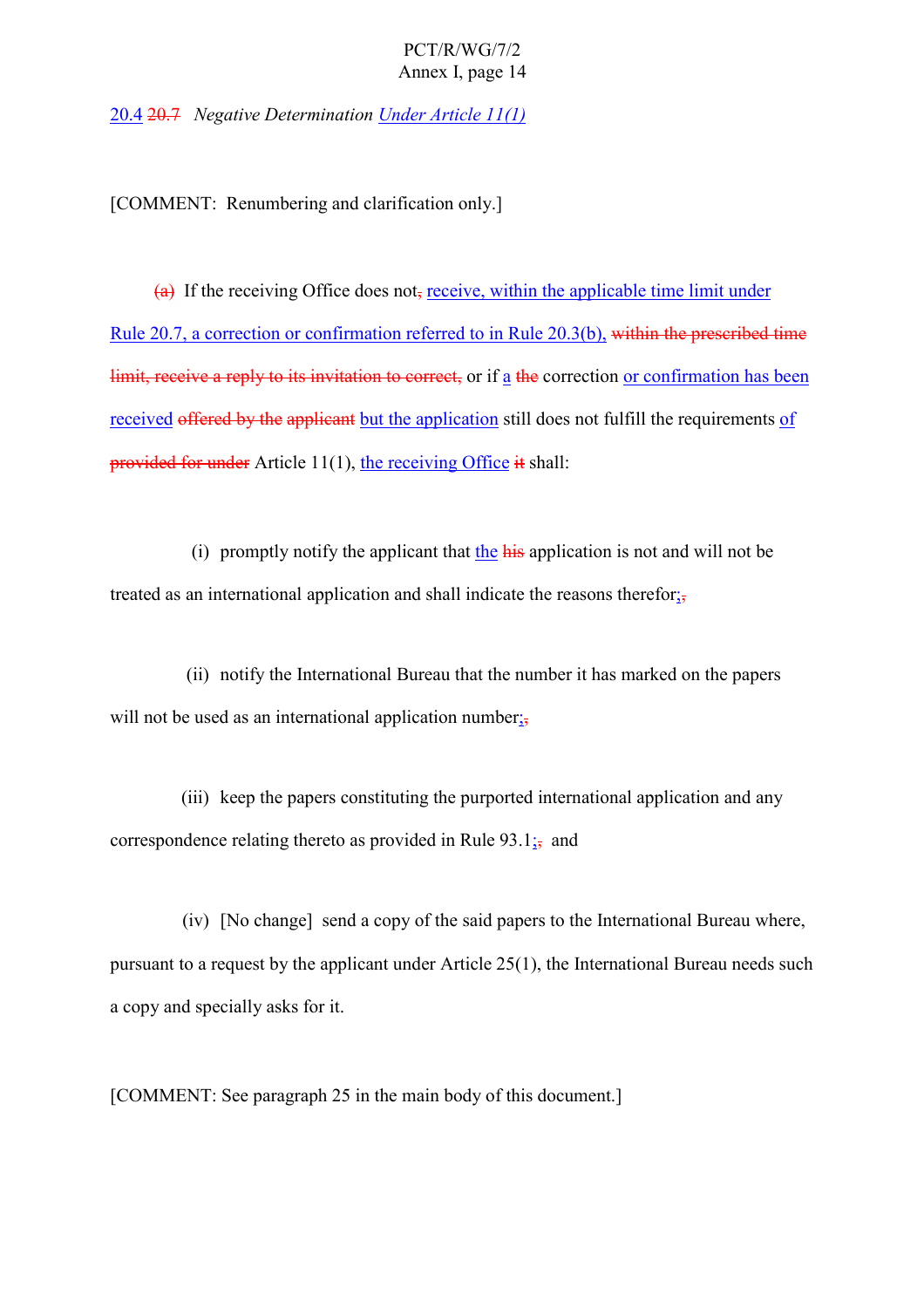## 20.5 *Missing Parts*

(a) Where, in determining whether the papers purporting to be an international application fulfill the requirements of Article 11(1), the receiving Office finds that a part of the description, claims or drawings is or appears to be missing, including the case where all of the drawings are or appear to be missing but not including the case where an entire element referred to in Article 11(1)(iii)(d) or (e) is or appears to be missing, it shall promptly invite the applicant, as applicable and at the applicant's option:

> (i) to complete the purported international application by furnishing the missing part;

(ii) to confirm, in accordance with Rule 20.6(a), that the part was incorporated by reference under Rule 4.18;

and to make observations, if any, within the applicable time limit under Rule 20.7. If that time limit expires after the expiration of 12 months from the filing date of any application whose priority is claimed, the receiving Office shall call that circumstance to the attention of the applicant.

[COMMENT: See paragraph 26 in the main body of this document.]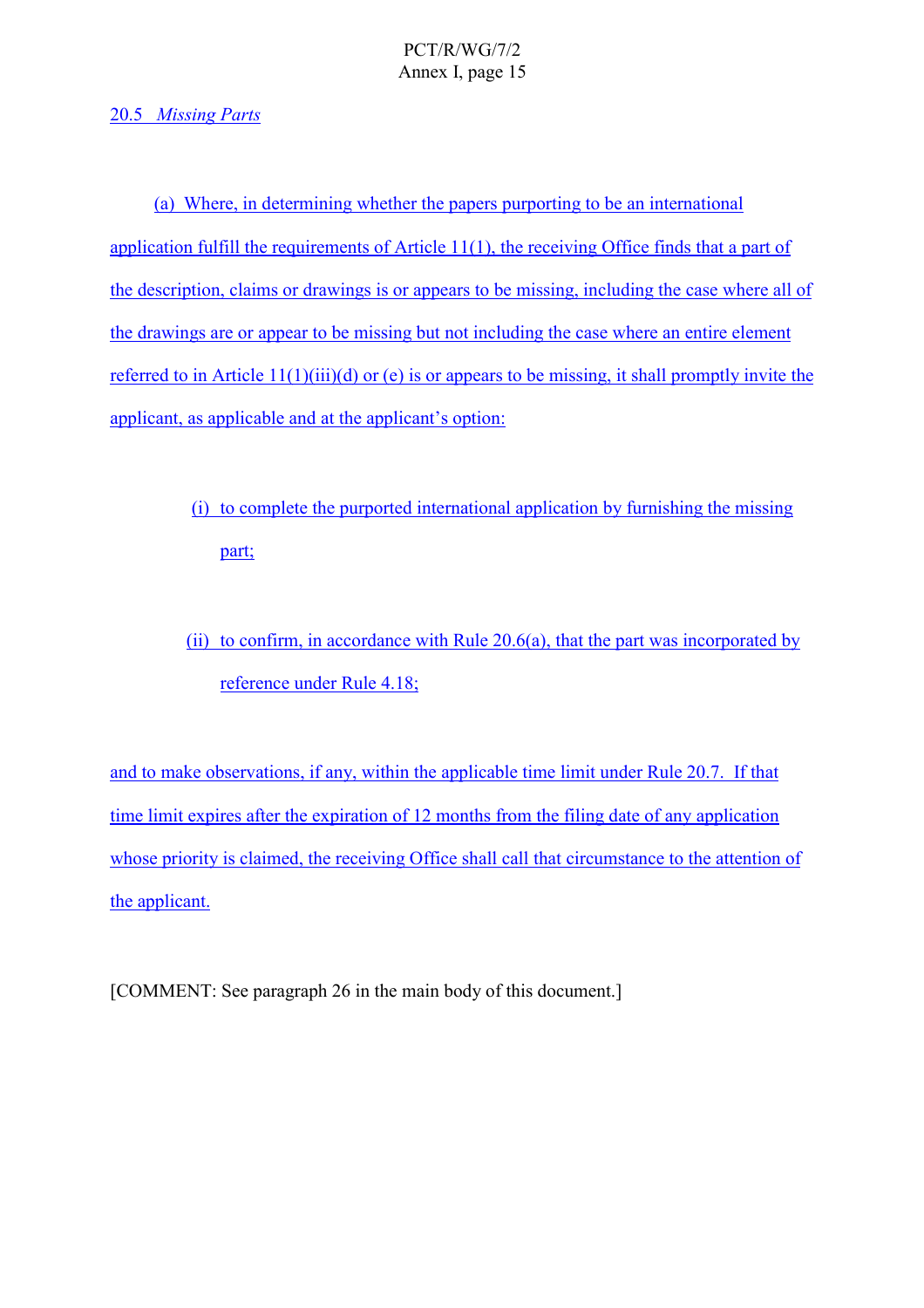*[Rule 20.5, continued]*

(b) Where, following an invitation under paragraph (a) or otherwise, the applicant furnishes to the receiving Office, on or before the date on which all of the requirements of Article 11(1) are fulfilled but within the applicable time limit under Rule 20.7, a missing part referred to in paragraph (a) so as to complete the international application, that part shall be included in the application and the receiving Office shall accord as the international filing date the date on which all of the requirements of Article 11(1) are fulfilled and proceed as provided in Rule 20.2(b) and (c).

[COMMENT: See paragraph 27 in the main body of this document.]

(c) Where, following an invitation under paragraph (a) or otherwise, the applicant furnishes to the receiving Office, after the date on which all of the requirements of Article 11(1) were fulfilled but within the applicable time limit under Rule 20.7, a missing part referred to in paragraph (a) so as to complete the international application, that part shall be included in the application, and the receiving Office shall correct the international filing date to the date on which the receiving Office received that part and proceed as provided for in the Administrative Instructions.

[COMMENT: See paragraph 28 in the main body of this document. The Administrative Instructions would have to be modified so as to prescribe the procedure to be followed by the receiving Office with regard to notifications to be sent to the International Bureau and the International Searching Authority, in particular in the case where the record and search copies have not yet been transmitted by the time when the missing part is included and the filing date corrected.]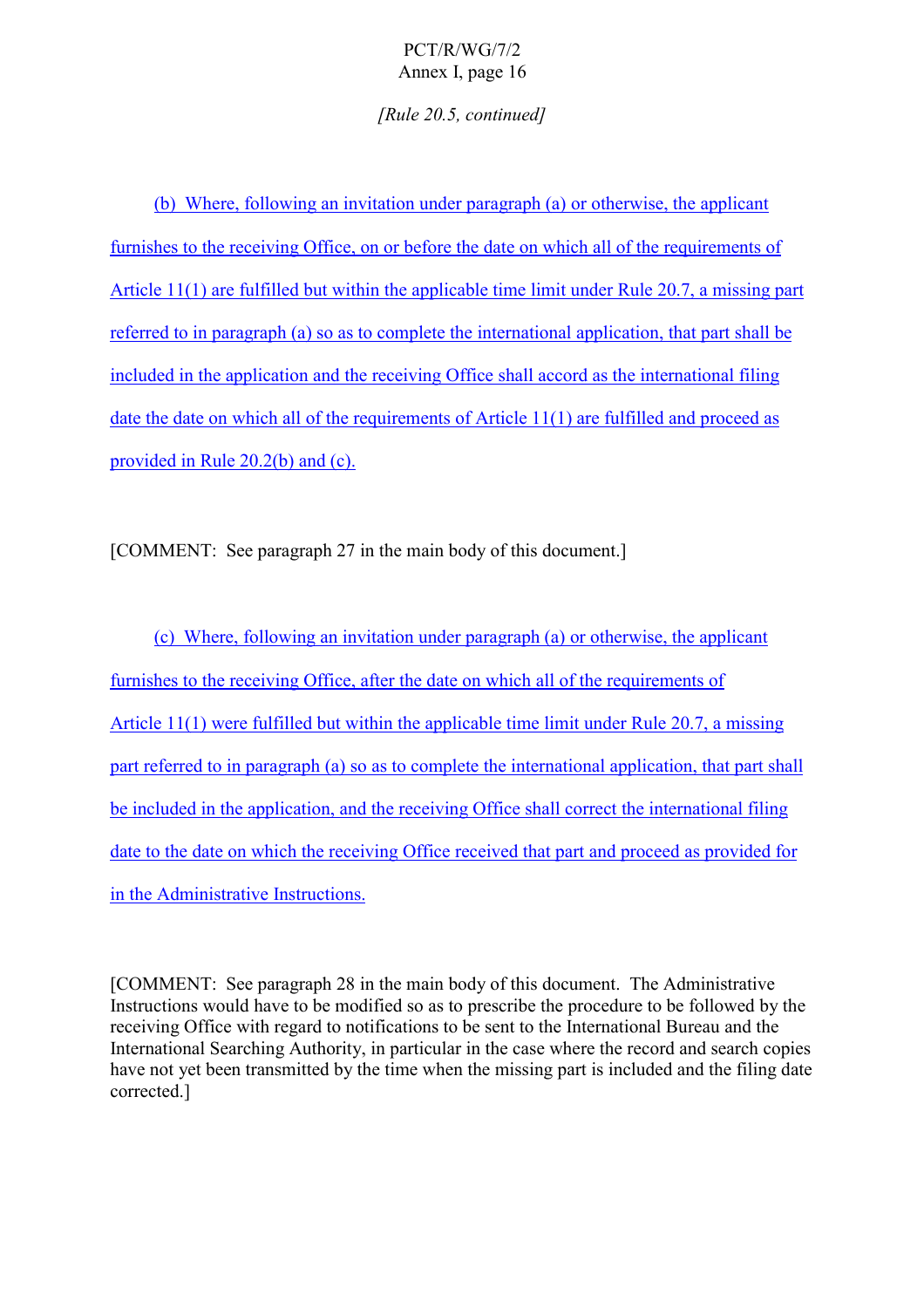*[Rule 20.5, continued]*

(d) Where, following an invitation under paragraph (a) or otherwise, a part referred to in paragraph (a) is, under Rule 20.6(b), considered to have been contained in the purported international application on the date on which one or more elements referred to in Article 11(1)(iii) were first received by the receiving Office, the receiving Office shall accord as the international filing date the date on which all of the requirements of Article 11(1) are fulfilled and proceed as provided in Rule 20.2(b) and (c).

[COMMENT: See paragraph 29 in the main body of this document.]

(e) Where the international filing date has been corrected under paragraph (c), the applicant may, in a notice submitted to the receiving Office within one month from the date of the notification under paragraph (c), request that the missing part concerned be disregarded, in which case the missing part shall be considered not to have been furnished and the correction of the international filing date under that paragraph shall be considered not to have been made, and the receiving Office shall proceed as provided for in the Administrative Instructions.

[COMMENT: See PLT Article  $5(6)(c)$ . The proposed wording ("request to disregard") differs from that used in the PLT ("withdraw") so as to avoid confusion with withdrawals under Rule 90*bis*. The Administrative Instructions would have to be modified so as to prescribe the procedure to be followed by the receiving Office with regard to notifications to be sent to the International Bureau and the International Searching Authority, in particular in the case where the record and search copies have not yet been transmitted by the time a notification by the applicant under paragraph (e) is received by the receiving Office.]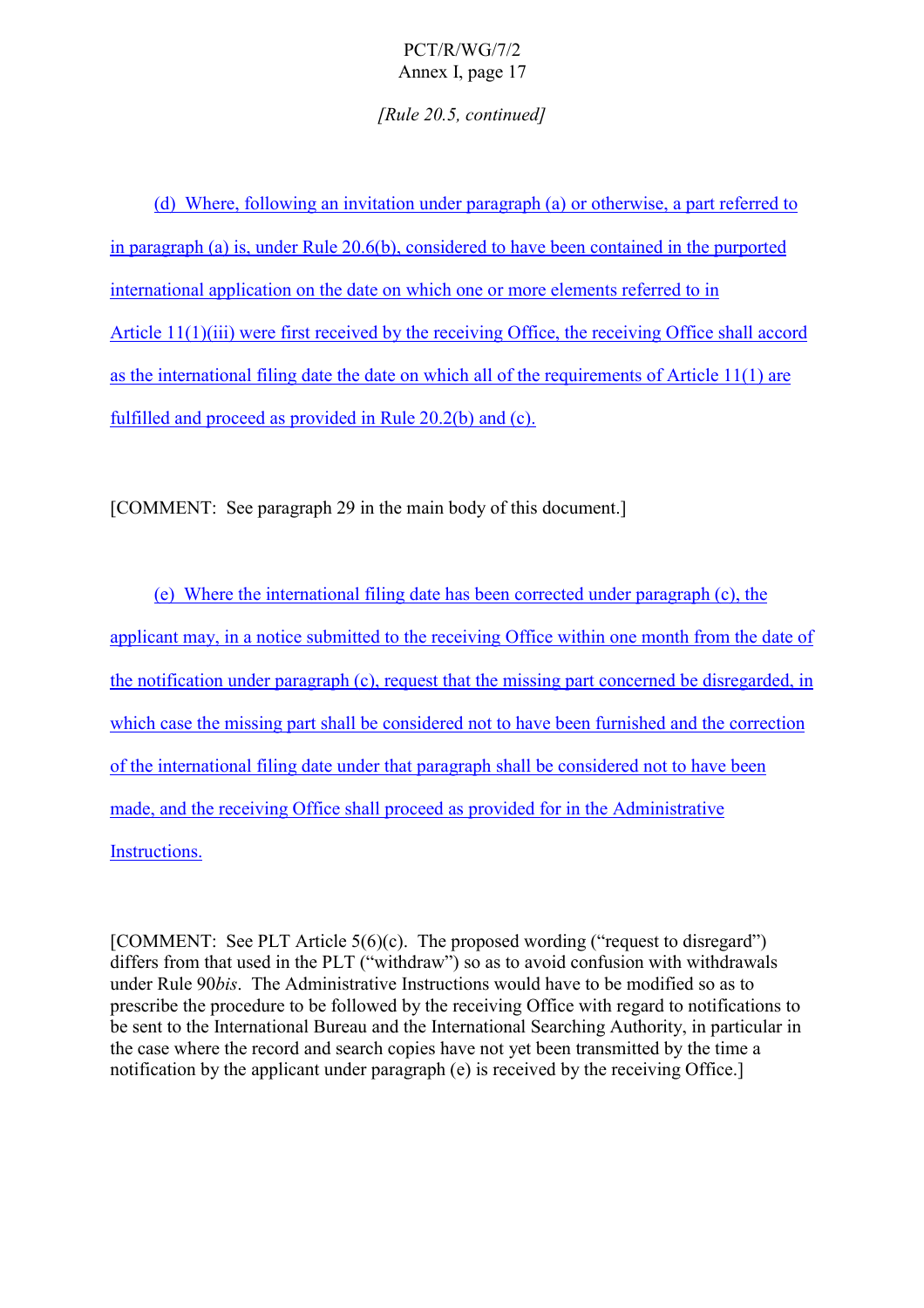20.6 *Confirmation of Incorporation by Reference of Elements and Parts*

(a) The applicant may submit to the receiving Office, within the applicable time limit under Rule 20.7, a written notice confirming that an element or part is incorporated by reference in the international application under Rule 4.18, accompanied by:

[COMMENT: See paragraphs 30 and 31 in the main body of this document.]

(i) a sheet or sheets embodying the element or part concerned;

(ii) where the applicant has not already complied with Rule 17.1(a), (b) or (b-*bis*) in relation to the priority document, a copy of the earlier application as filed;

[COMMENT: See paragraphs 32 to 37 and in the main body of this document.]

(iii) where the earlier application is not in the language in which the international application is filed, a translation of the earlier application into that language or, where a translation of the international application is required under Rule 12.3(a) or 12.4(a), a translation of the earlier application into both the language in which the international application is filed and the language of that translation; and

[COMMENT: See PLT Rule 2(4)(iii).]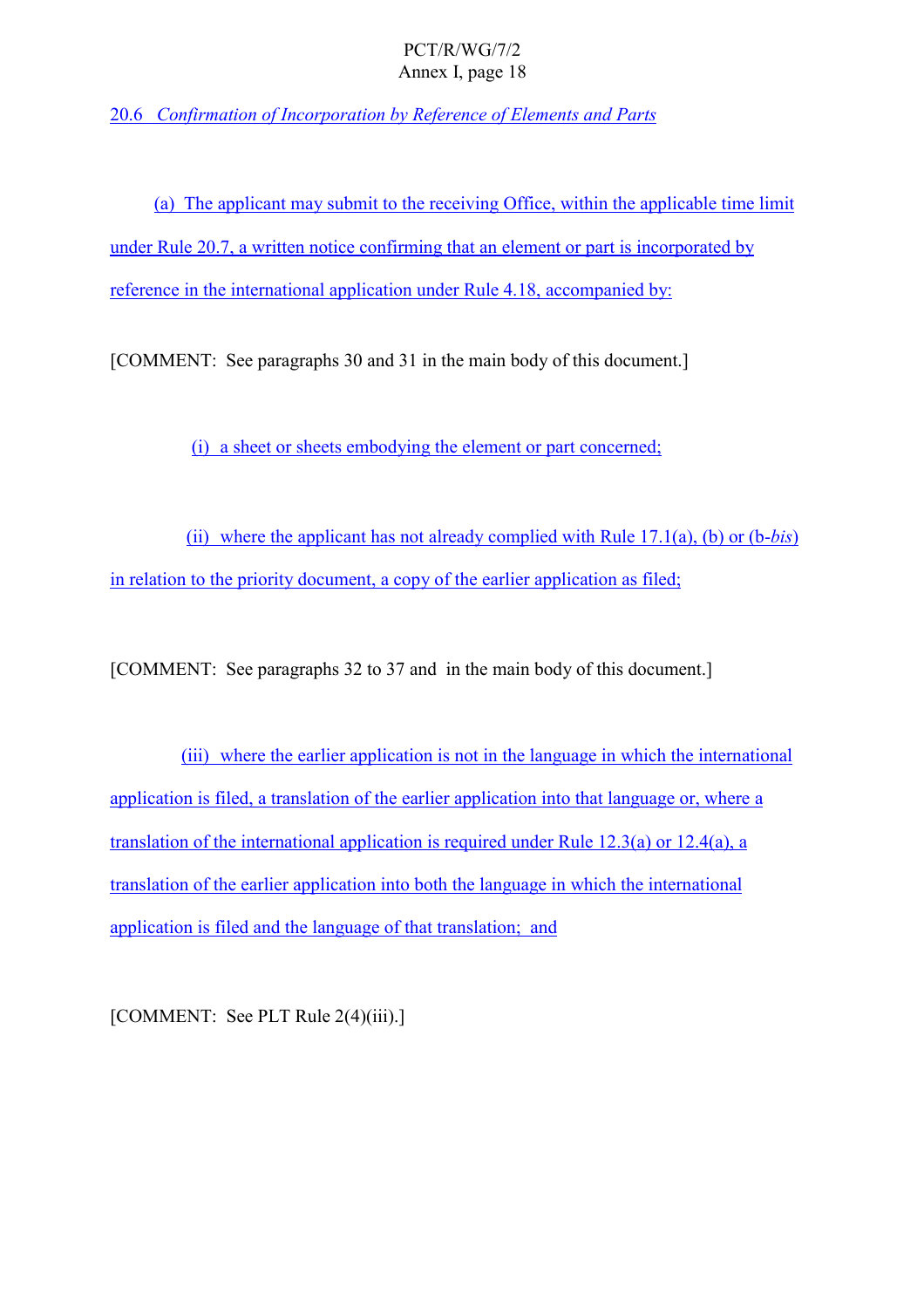*[Rule 20.6(a), continued]*

(iv) in the case of a part of the description, claims or drawings, an indication as to where that part is contained in the earlier application.

[COMMENT: See PLT Rule 2(4)(vi).]

(b) Where the receiving Office finds that the requirements of Rule 4.18 and paragraph (a) have been complied with and that the element or part referred to in paragraph (a) is completely contained in the earlier application concerned, that element or part shall be considered to have been contained in the purported international application on the date on which one or more elements referred to in Article 11(1)(iii) were first received by the receiving Office.

[COMMENT: It is proposed that the effectiveness of a confirmation of incorporation by reference under Rule 4.18 be subject to a finding by the receiving Office rather than operating automatically. This appears to be necessary if designated Offices and third parties are to be able to rely on the procedure followed with a reasonable degree of certainty. Furthermore, it is envisaged that the Administrative Instructions would be modified so as to provide for the receiving Office to stamp sheets incorporated under Rule 20.6 with words such as "INCORPORATED BY REFERENCE—RULE 20.6", and to provide that a notification by the receiving Office to the International Bureau that a missing element or part has been incorporated by reference would include an indication as to whether the applicant, for the purposes of Rule 20.6(a)(ii), relied on compliance with Rule 17.1(a), (b) or (b-*bis*) in relation to the priority document or on a separately submitted (non-certified) copy of the earlier application concerned. That information would be published on the front page of the published pamphlet (see proposed new Rule 48.2(b)(v), below).]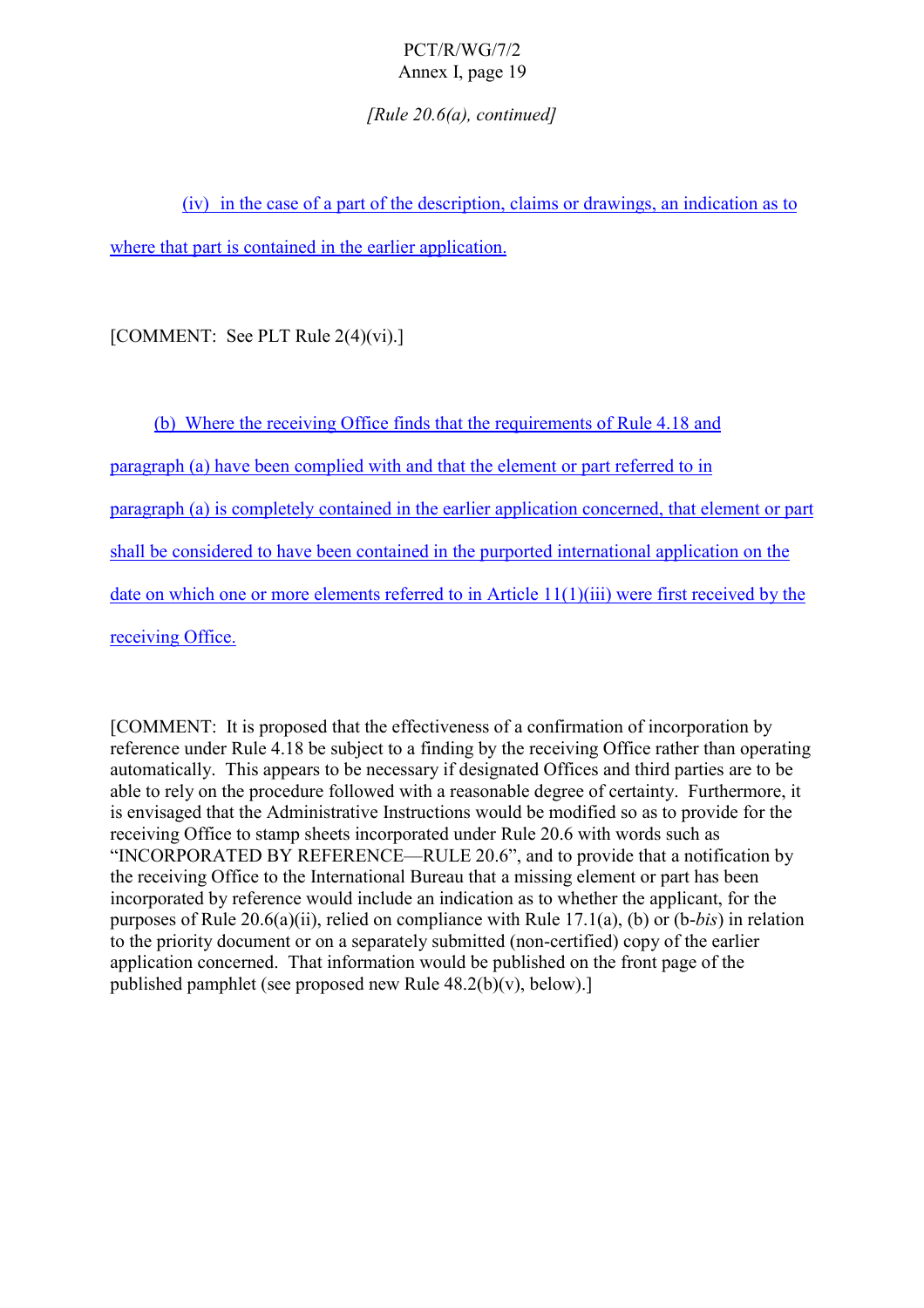## 20.7 *Time Limit*

The applicable time limit referred to in Rules  $20.3(a)$ ,  $20.3(b)$ ,  $20.4$ ,  $20.5(a)$ ,  $(b)$  and  $(c)$ , and  $20.6(a)$  shall be:

- (i) where an invitation under Rule  $20.3(a)$  or  $20.5(a)$ , as applicable, was sent to the applicant, [one month] [two months] from the date of the invitation;
- (ii) where no such invitation was sent to the applicant, [one month] [two months] from the date on which one or more elements referred to in Article 11(1)(iii) were first received by the receiving Office;

provided that any correction under Article 11(2), or any confirmation under Rule 20.6(a) of the incorporation by reference of an element referred to in Article  $11(1)(iii)(d)$  or (e), that is received by the receiving Office after the expiration of the applicable time limit under this Rule but before that Office sends a notification to the applicant under Rule 20.4(i) shall be taken into account in determining whether the papers purporting to be an international application fulfill the requirements under Article 11(1).

[COMMENT: See PLT Article 5(3) and PLT Rule 2(1) (notification in case of non-compliance with a filing date requirement); PLT Article 5(4) and PLT Rule 2(2) (subsequent compliance with a filing date requirement); PLT Article 5(6) and PLT Rule  $2(3)(i)$  and (ii) (filing date where missing part of description or drawing is filed); and PLT Article 5(7) and PLT Rule 2.5(b)(ii) (filing date where description and drawings are replaced by reference to previous filed application). While the PLT provides for the time limit under item (ii) only in cases where no invitation was sent to the applicant "because" indications allowing the applicant to be contacted by the Office have not been filed", it is proposed to apply that time limit to all cases where no invitation has been sent to the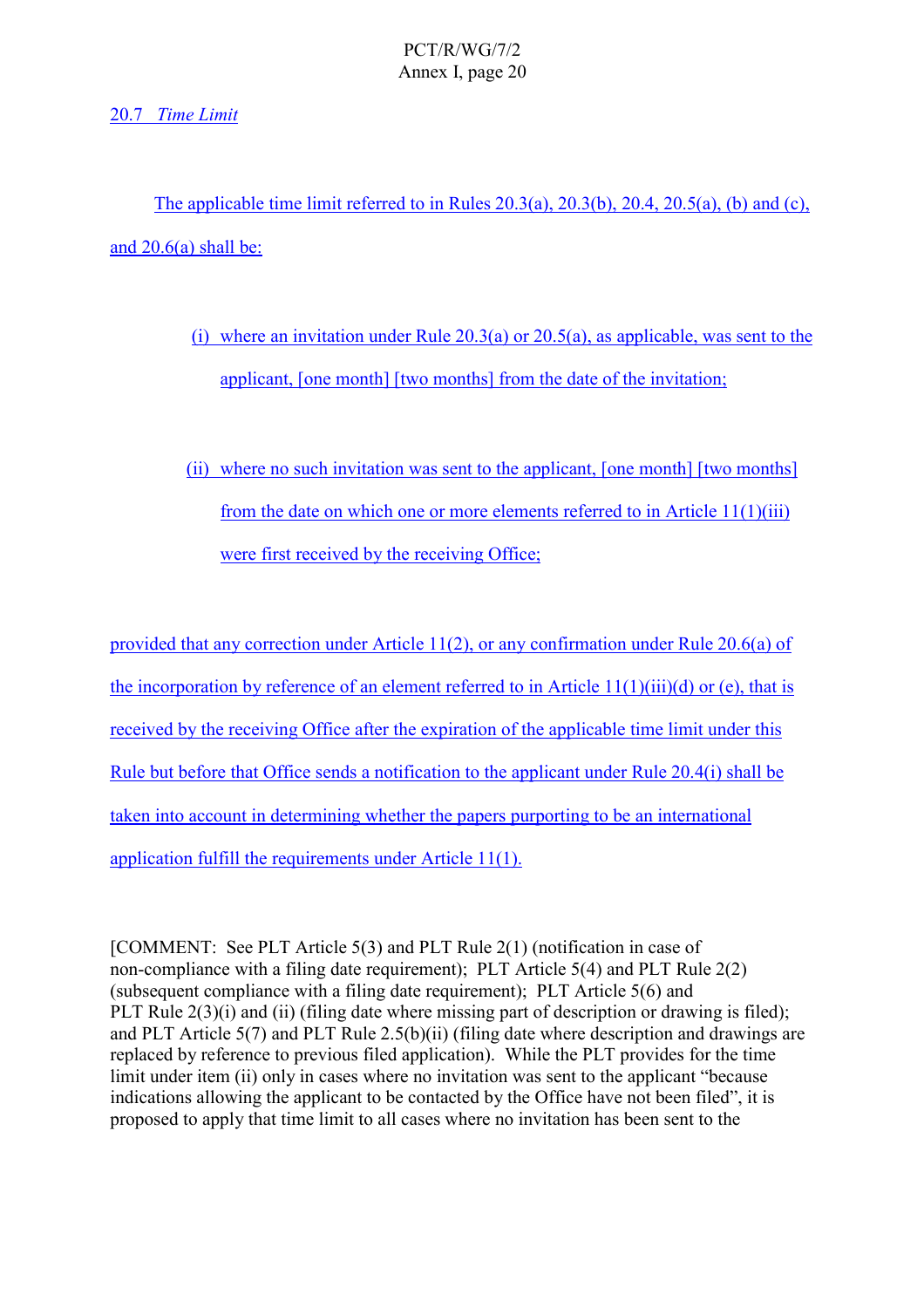*[Rule 20.7, continued]*

applicant. It is proposed that the starting point for the time limit under item (ii) should, in all cases (irrespective of whether no invitation was sent to the applicant in relation to a defect, a missing element or a missing part), remain the date on which one or more elements referred to in Article 11(1) were first received by the receiving Office, and not be changed, in relation to the correction of a defect, to the date on which all of the requirements of Article 11(1) are fulfilled, as was suggested during the fifth session of the Working Group. Alternative time limits have been retained in square brackets for further consideration by the Working Group (see the summary by the Chair of the fifth session of the Working Group, document PCT/R/WG/5/13, paragraphs 103 and 104).]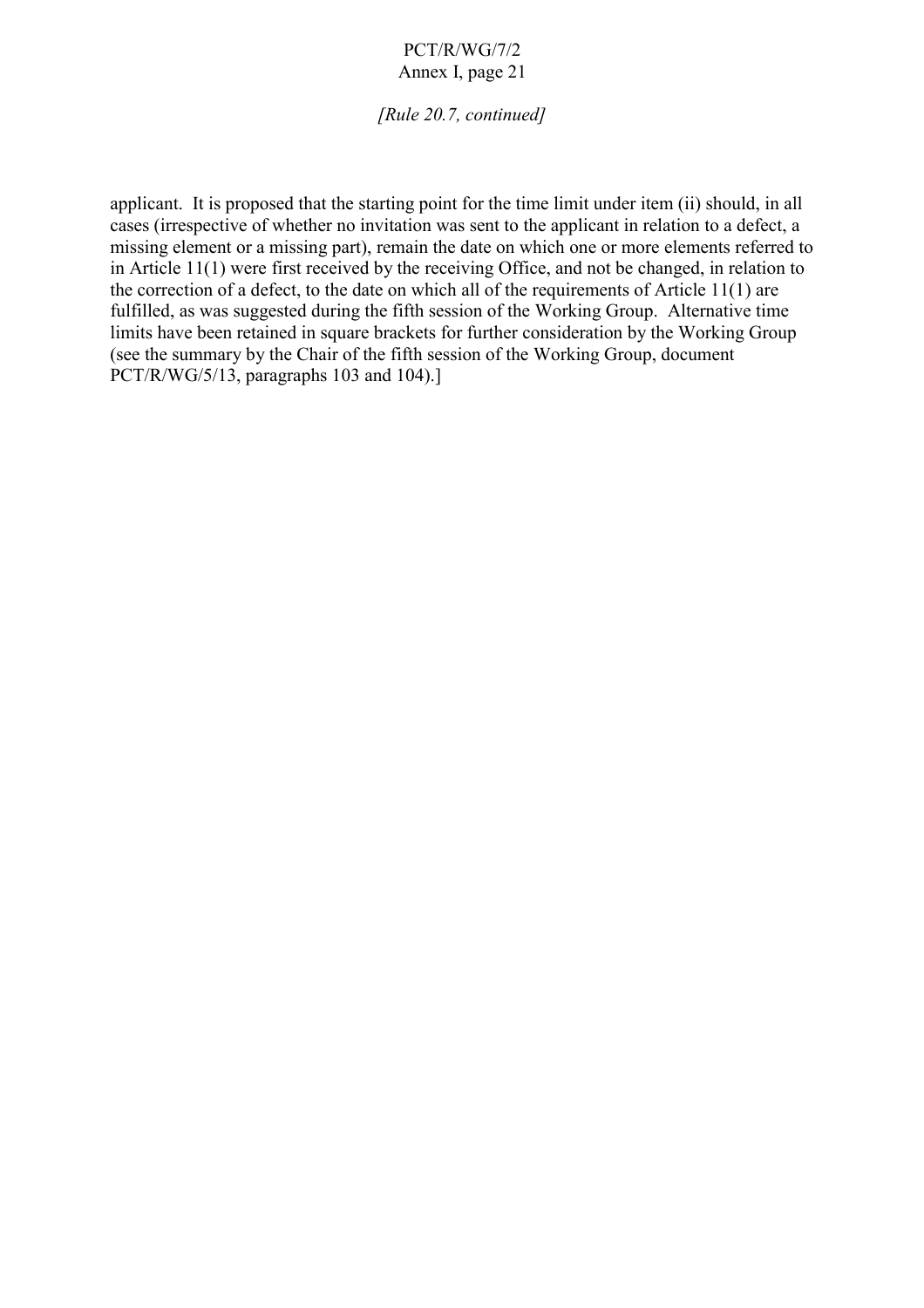## 20.8 *Incompatibility With National Laws*

(a) If, on [*date of adoption of these modifications by the PCT Assembly*], any of Rules  $20.3(a)(ii)$  and  $(b)(ii)$ ,  $20.5(a)(ii)$  and  $(d)$ , and  $20.6$  are not compatible with the national law applied by the receiving Office, the Rules concerned shall not apply to an international application filed with that receiving Office for as long as they continue not to be compatible with that law, provided that the said Office informs the International Bureau accordingly by [*three months from the date of adoption of these modifications by the PCT Assembly*]. The information received shall be promptly published by the International Bureau in the Gazette.

[COMMENT: See the summary of the Chair of the fifth session of the Working Group, document PCT/R/WG/5/13, paragraph 91), and paragraph 39 in the main body of this document. Note that a Contracting State could only take advantage of the reservation provision if its national law contained provisions addressed to its national Office in its capacity as a PCT receiving Office (and not only in its capacity as a designated Office) which were not compatible with the proposed amendments of the PCT Regulations (a reservation provision for designated Offices is contained in proposed new paragraph (c), below). Note further that a receiving Office which makes such reservation and does not apply Rules  $20.3(a)(ii)$  and  $(b)(ii)$ ,  $20.5(a)(ii)$  and  $(d)$ , and  $20.6$  would have to accord as the international filing date the date on which the missing element referred to in Article  $11(1)(iii)(d)$  or (e) was received by the receiving Office in accordance with Rule 20.3(b)(i), or accord as the international filing date the date on which the missing part of the description, claims or drawings was received by the receiving Office in accordance with or Rule 20.5(b) or (c), as the case may be.]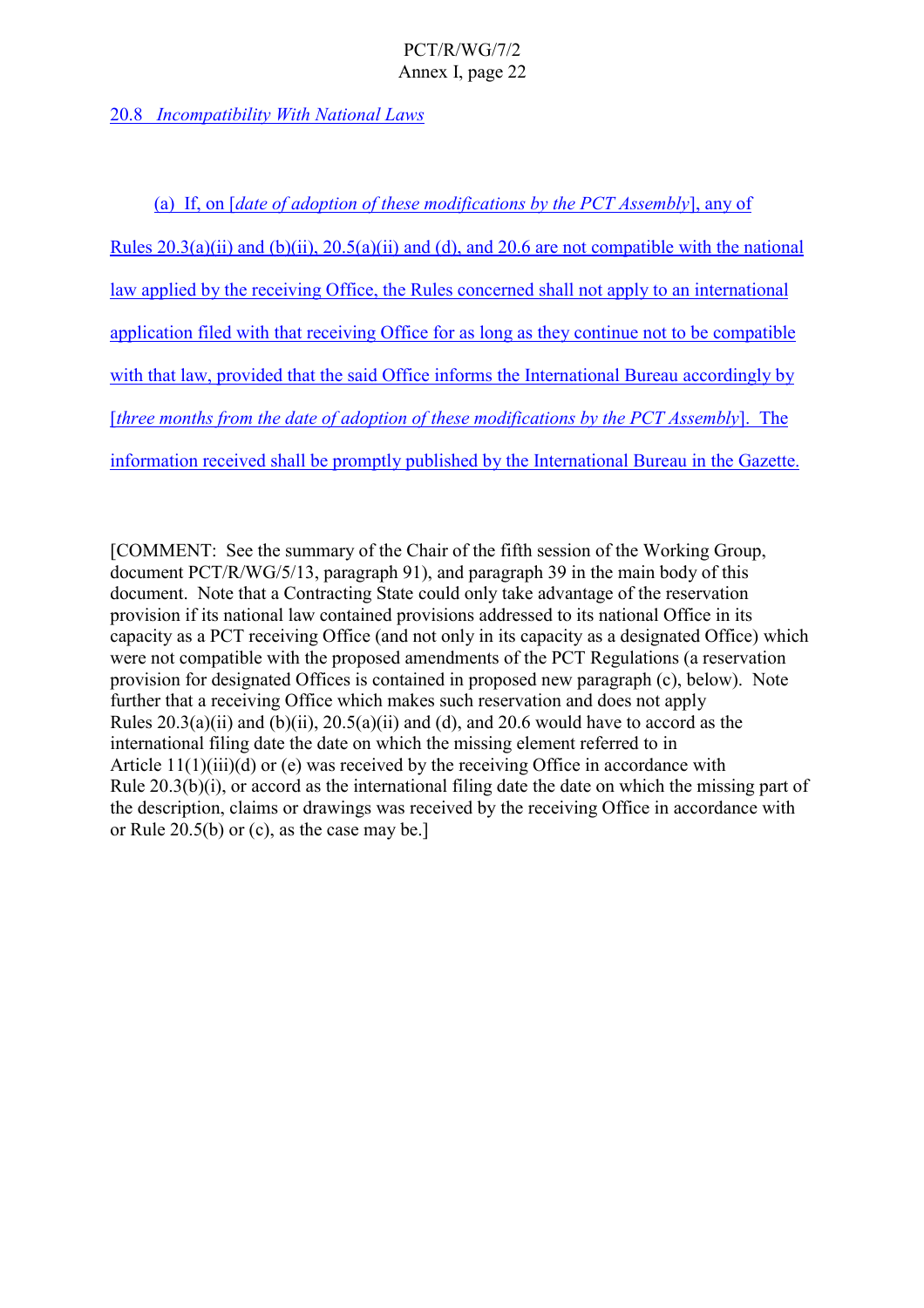*[Rule 20.8, continued]*

(b) If, on [*date of adoption of these modifications by the PCT Assembly*], any of Rules  $20.3(a)(ii)$  and  $(b)(ii)$ ,  $20.5(a)(ii)$  and  $(d)$ , and  $20.6$  are not compatible with the national law applied by the designated Office, the Rules concerned shall not apply in respect of that Office in relation to an international application in respect of which the acts referred to in Article 22 have been performed before that Office for as long as they continue not to be compatible with that law, provided that the said Office informs the International Bureau accordingly by [*three months from the date of adoption of these modifications by the PCT Assembly*]. The information received shall be promptly published by the International Bureau in the Gazette.

[COMMENT: See the summary of the Chair of the sixth session of the Working Group, document PCT/R/WG/6/12, paragraph 63) and paragraph 39 in the main body of this document. Note that a designated Office which makes a reservation and does not apply Rules  $20.3(a)(ii)$  and  $(b)(ii)$ ,  $20.5(a)(ii)$  and  $(d)$ , and  $20.6$  would have to accord as the international filing date the date on which the missing element referred to in Article  $11(1)(iii)(d)$  or (e) was received by the receiving Office in accordance with Rule 20.3(b)(i), or accord as the international filing date the date on which the missing part of the description, claims or drawings was received by the receiving Office in accordance with or Rule 20.5(b) or (c), as the case may be.]

20.9 *Certified Copy for the Applicant*

Against payment of a fee, the receiving Office shall furnish to the applicant, on request,

certified copies of the international application as filed and of any corrections thereto.

[COMMENT: It is proposed to move the content of present Rule 20.9 to proposed new Rule 21.2 (see below) so as to leave Rule 20 to deal only with questions of according of the international filing date.]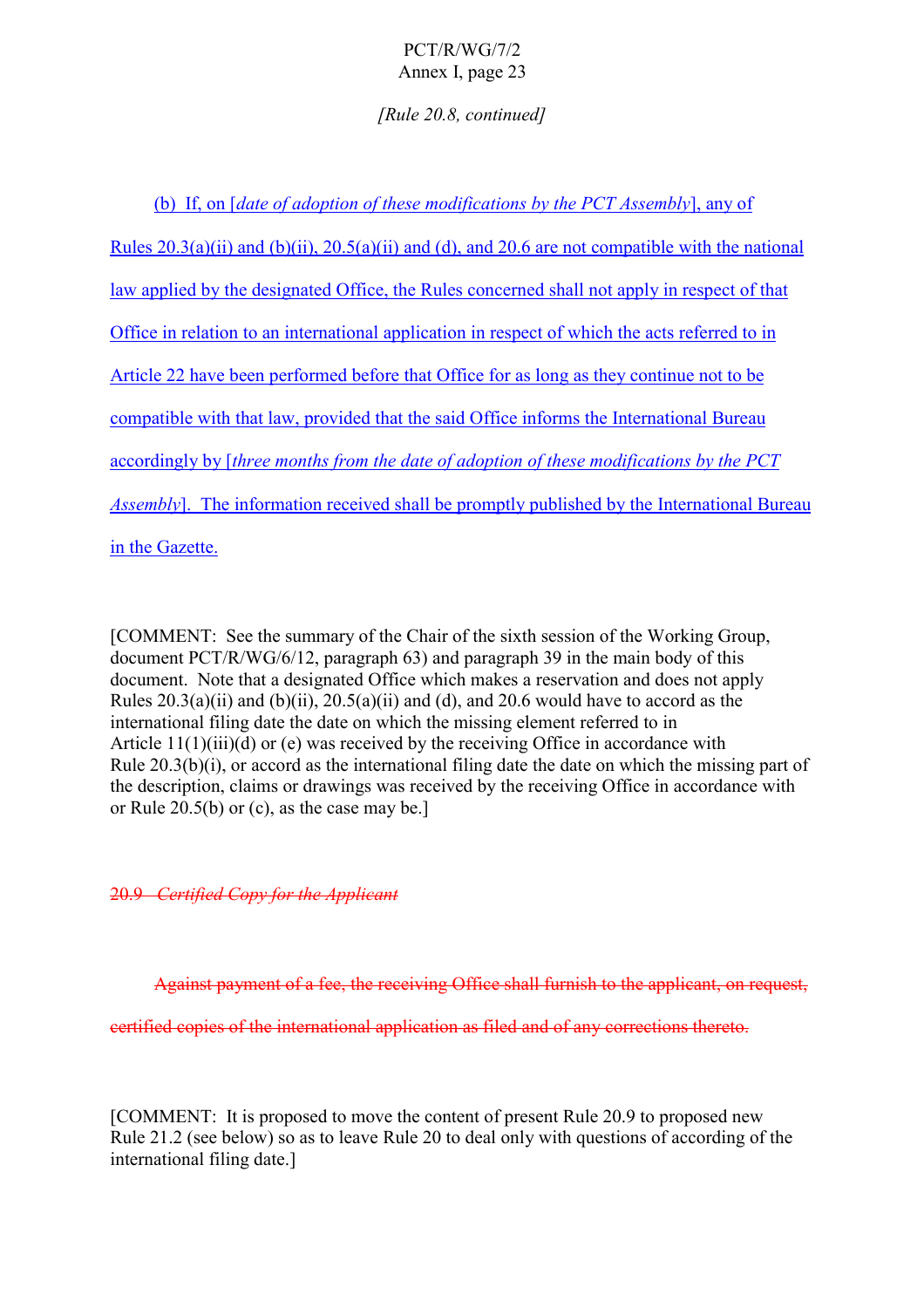## **Rule 21**

## **Preparation of Copies**

21.1 [No change]

21.2 *Certified Copy for the Applicant*

Against payment of a fee, the receiving Office shall furnish to the applicant, on request,

certified copies of the international application as filed and of any corrections thereto.

[COMMENT: See the Comment on Rule 20.9 as proposed to be deleted, above. It is proposed delete present Rule 20.9 (see above) and to move its contents to proposed new Rule 21.2.]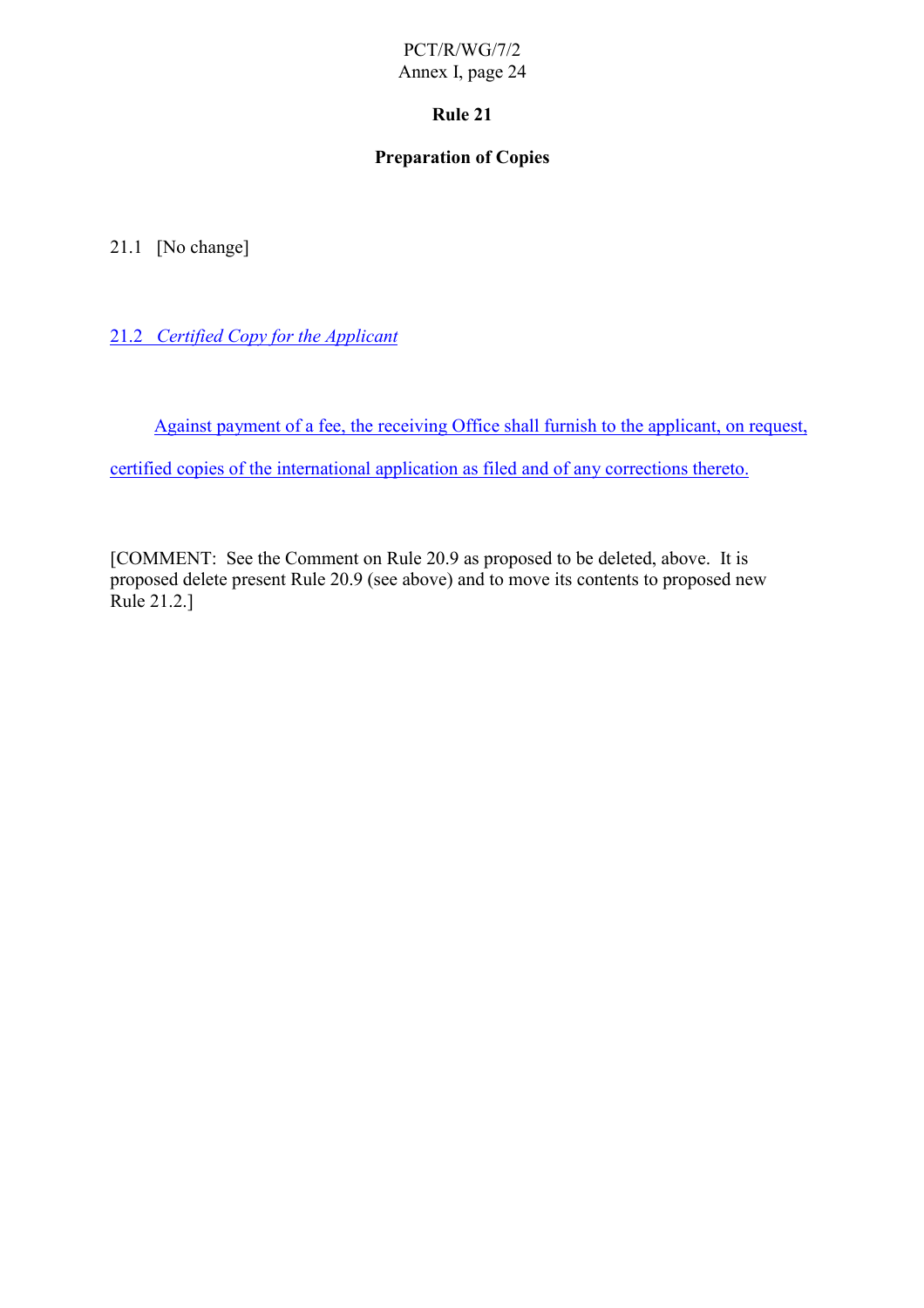#### **Rule 22**

## **Transmittal of the Record Copy and Translation**

22.1 *Procedure*

(a) [No change]

(b) If the International Bureau has received a copy of the notification under Rule  $20.2(c)$   $20.5(c)$  but is not, by the expiration of 13 months from the priority date, in possession of the record copy, it shall remind the receiving Office that it should transmit the record copy to the International Bureau promptly.

(c) If the International Bureau has received a copy of the notification under Rule  $20.2(c)$   $20.5(c)$  but is not, by the expiration of 14 months from the priority date, in possession of the record copy, it shall notify the applicant and the receiving Office accordingly.

[COMMENT: The proposed renumbering is consequential on the proposed renumbering of present Rule 20.5 above.]

(d) to (h) [No change]

22.2 and 22.3 [No change]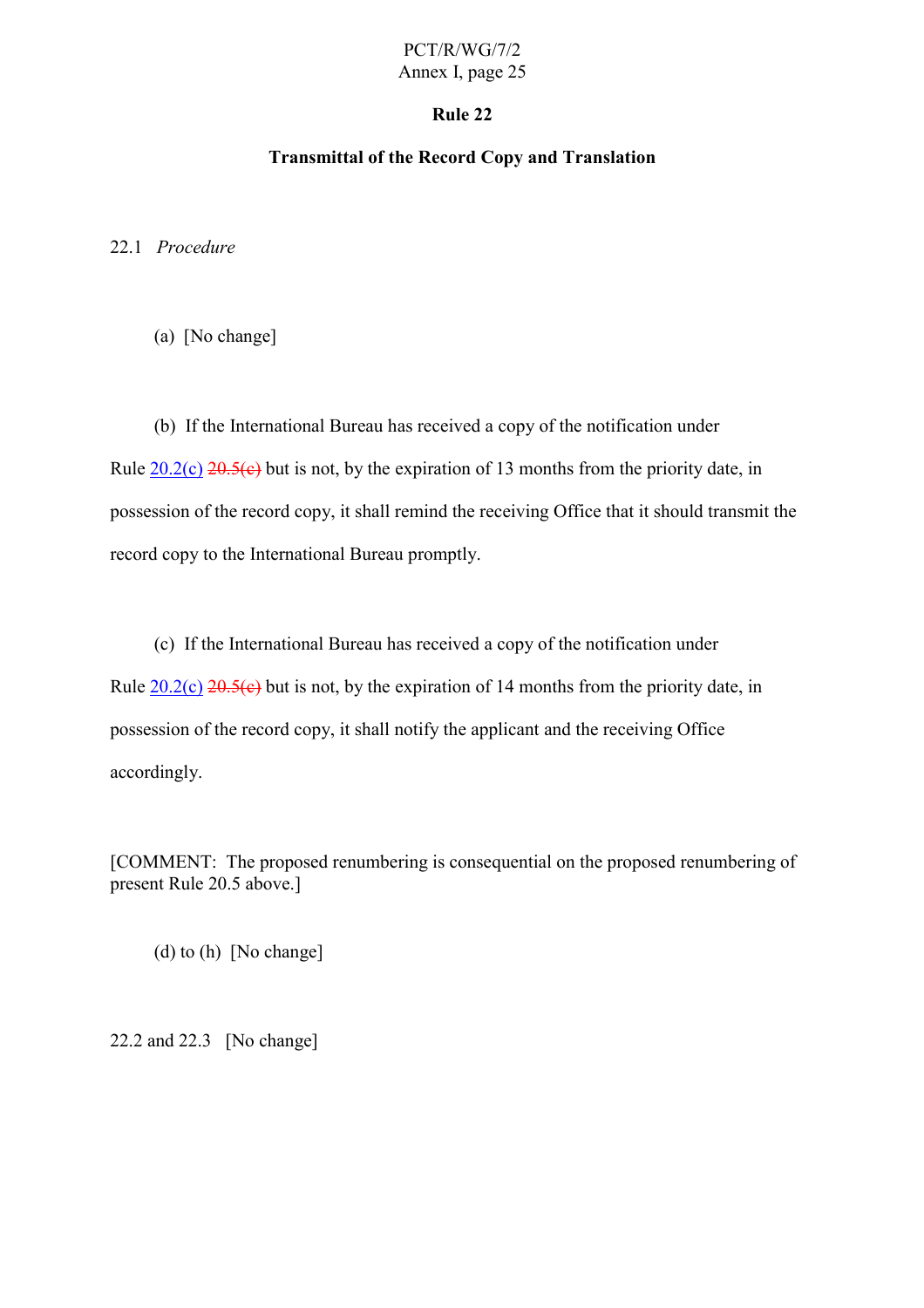## **Rule 26**

# **Checking by, and Correcting Before, the Receiving Office of Certain Elements of the International Application**

## 26.1 *Invitation Under Article 14(1)(b) to Correct Time limit for Check*

 $(a)$  The receiving Office shall issue the invitation to correct provided for in Article 14(1)(b) as soon as possible, preferably within one month from the receipt of the international application. In the invitation, the receiving Office shall invite the applicant to furnish the required correction, and give the applicant the opportunity to make observations, within the time limit under Rule 26.2.

[COMMENT: The title is proposed to be amended so as to correctly cover the subject matter of paragraph (a). See the summary by the Chair of the fourth session of the Working Group, document PCT/R/WG/4/14, paragraph 69; see also PLT Article 6(7).]

(b) [Deleted] If the receiving Office issues an invitation to correct the defect referred to

in Article 14(1)(a)(iii) or (iv) (missing title or missing abstract), it shall notify the

International Searching Authority accordingly.

[COMMENT: It is proposed to move the content of present paragraph (b) to the Administrative Instructions.]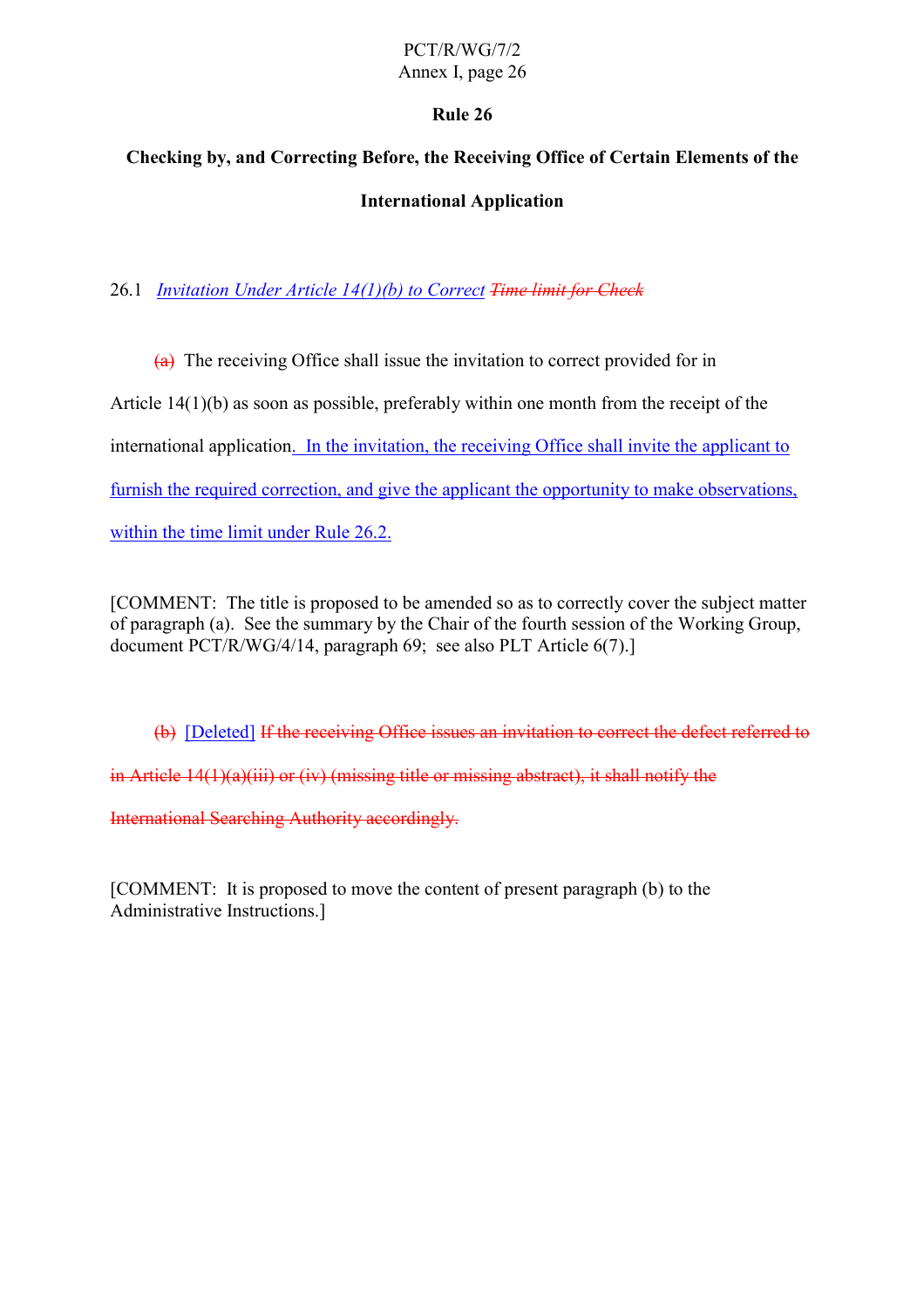26.2 *Time Limit for Correction*

The time limit referred to in Rule 26.1 Article 14(1)(b) shall be reasonable under the

circumstances and shall be [one month] [two months] fixed in each case by the receiving

Office. It shall not be less than one month from the date of the invitation to correct. It may be

extended by the receiving Office at any time before a decision is taken.

[COMMENT: See PLT Article 6(7) and PLT Rule 6(1). The time limits have been retained in square brackets for further consideration by the Working Group (see the summary by the Chair of the fifth session of the Working Group, document PCT/R/WG/5/13, paragraphs 103 and 104).]

26.2*bis* to 26.3*bis* [No change]

26.3*ter Invitation to Correct Defects Under Article 3(4)(i)*

(a) Where the abstract or any text matter of the drawings is filed in a language which is different from the language of the description and the claims, the receiving Office shall, unless

 $(i)$  and  $(ii)$  [No change]

invite the applicant to furnish a translation of the abstract or the text matter of the drawings into the language in which the international application is to be published. Rules  $26.1(a)$ , 26.2, 26.3, 26.3*bis*, 26.5 and 29.1 shall apply *mutatis mutandis*.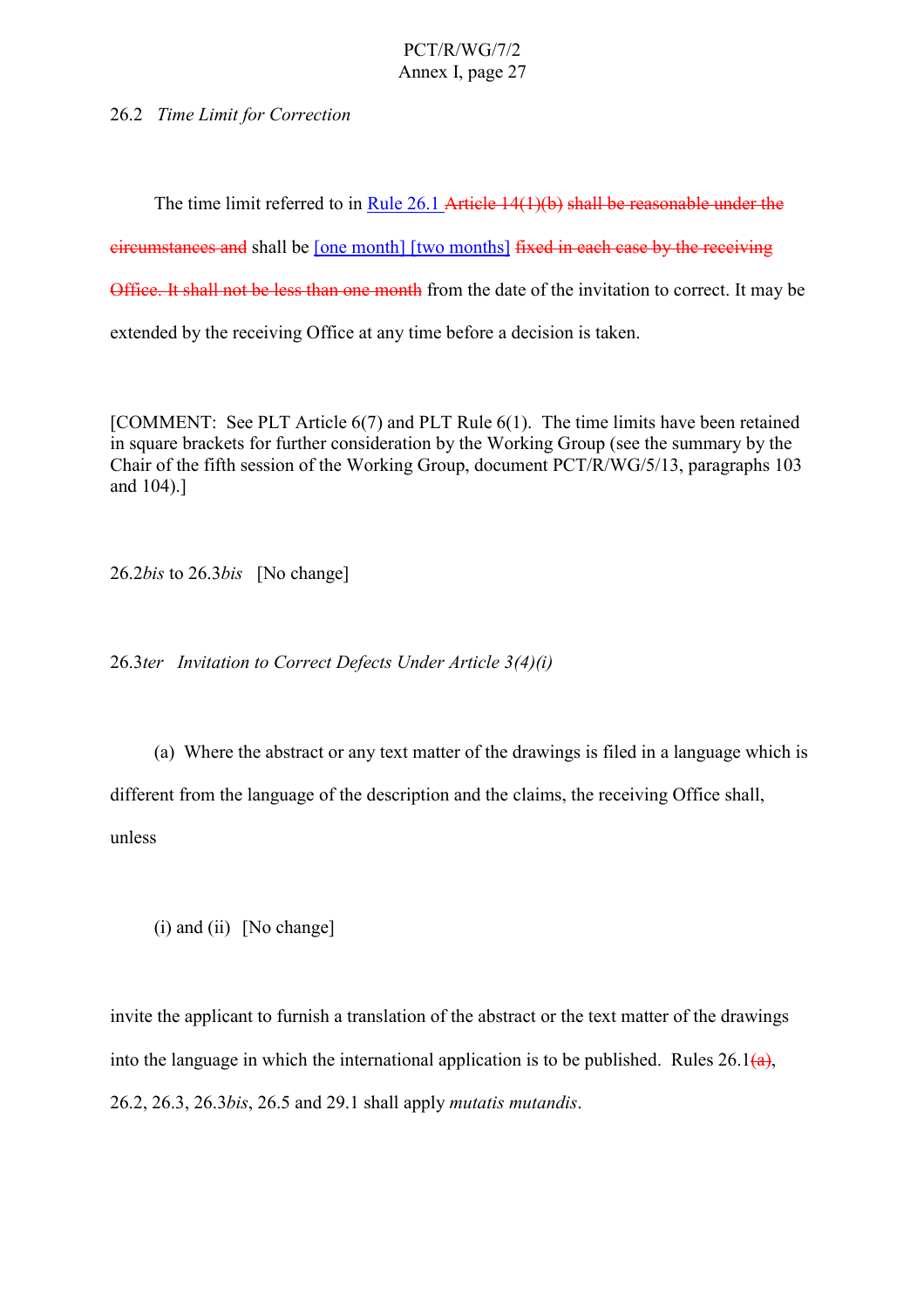*[Rule 26.3ter(a), continued]*

[COMMENT: The proposed renumbering is consequential on the proposed renumbering of present Rule 26.1(a), above.]

(b) [No change]

(c) Where the request does not comply with Rule 12.1(c), the receiving Office shall invite the applicant to file a translation so as to comply with that Rule. Rules 3, 26.1 $\left(\frac{a}{a}\right)$ , 26.2, 26.5 and 29.1 shall apply *mutatis mutandis*.

[COMMENT: The proposed renumbering is consequential on the proposed renumbering of present Rule 26.1(a) above.]

(d) [No change]

26.4 [No change]

26.5 *Decision of the Receiving Office*

The receiving Office shall decide whether the applicant has submitted the correction within the applicable time limit under Rule 26.2, and, if the correction has been submitted within that time limit, whether the international application so corrected is or is not to be considered withdrawn, provided that no international application shall be considered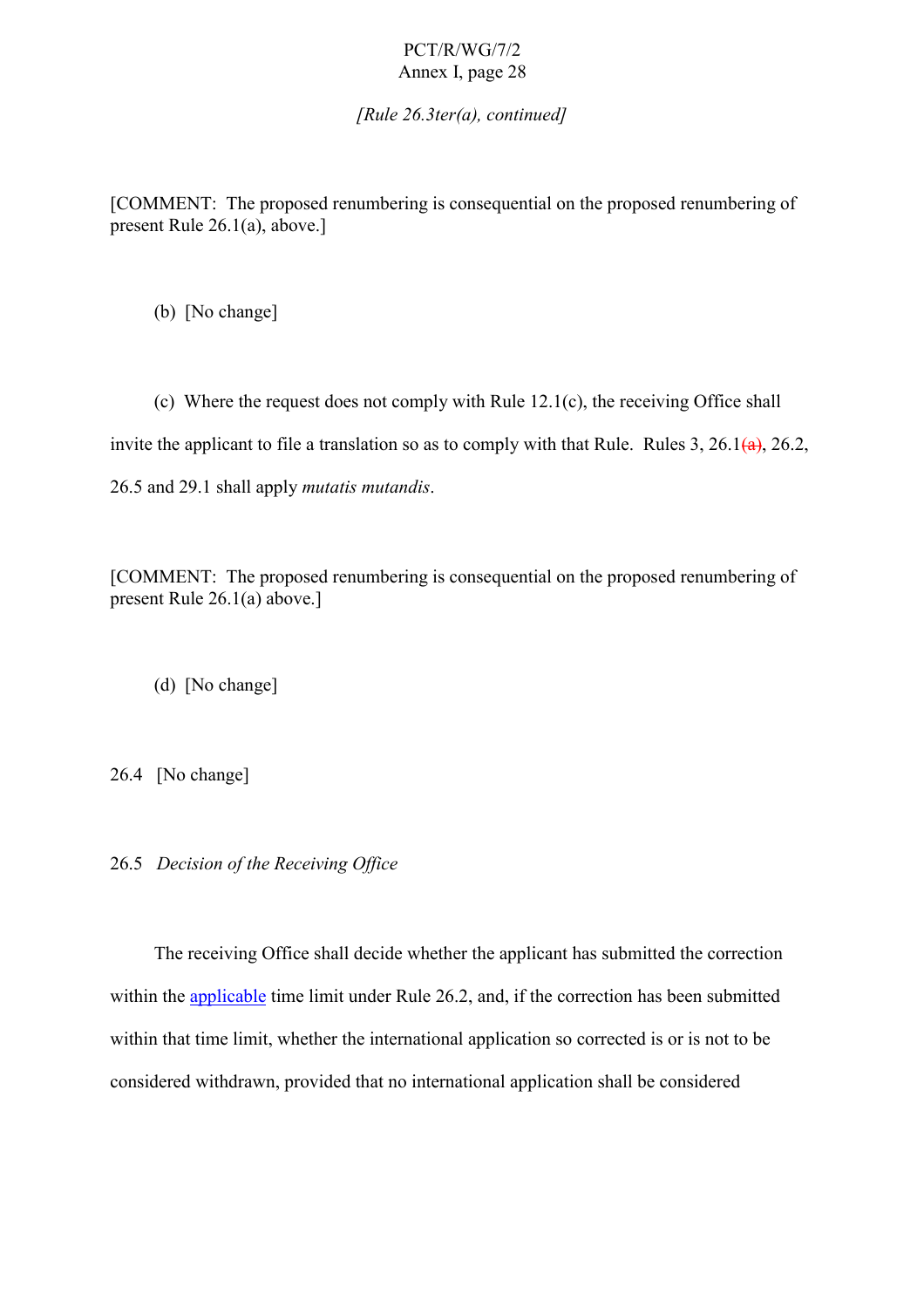*[Rule 26.5, continued]*

withdrawn for lack of compliance with the physical requirements referred to in Rule 11 if it complies with those requirements to the extent necessary for the purpose of reasonably uniform international publication.

[COMMENT: See the summary by the Chair of the fourth session of the Working Group, document PCT/R/WG/4/14, paragraph 70.]

26.6 *Missing Drawings*

(a) If, as provided in Article 14(2), the international application refers to drawings which in fact are not included in that application, the receiving Office shall so indicate in the said application.

[COMMENT: It is proposed to move the content of paragraph (a) to the Administrative Instructions.]

(b) The date on which the applicant receives the notification provided for in Article 14(2) shall have no effect on the time limit fixed under Rule 20.2(a)(iii).

[COMMENT: The proposed deletion of present paragraph (b) is consequential on the proposed amendment of Rule 20 (see above).]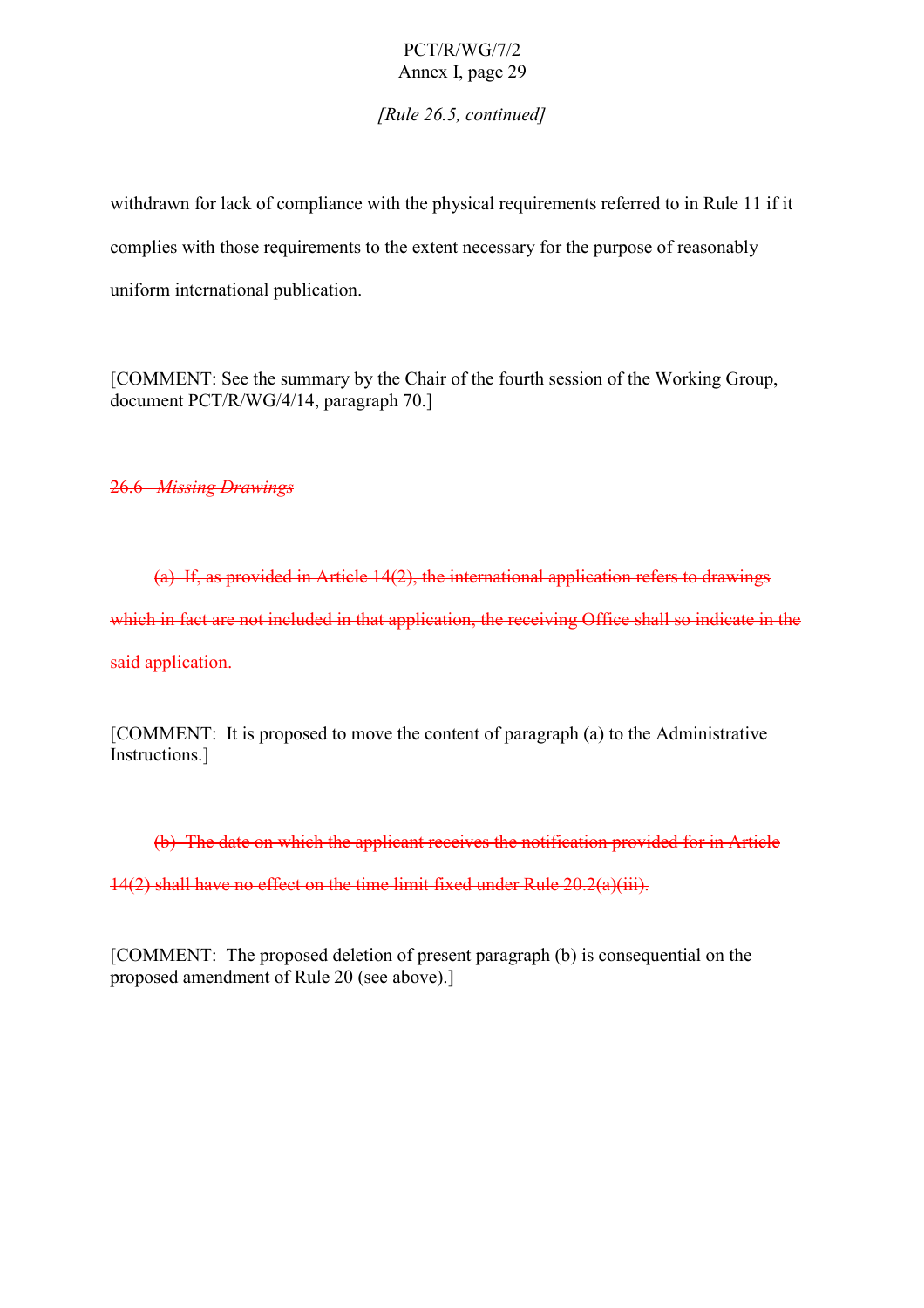#### **Rule 48**

#### **International Publication**

48.1 [No change]

48.2 *Contents*

(a) [No change]

(b) Subject to paragraph (c), the front page shall include:

(i) to (iii)  $[No change]$ 

(iv) an indication that the request contains any declaration referred to in Rule 4.17 which was received by the International Bureau before the expiration of the time limit under Rule 26*ter*.1;

(v) where applicable, an indication that the international filing date was accorded by the receiving Office under Rule 20.3(b)(ii) or 20.5(d) on the basis of the incorporation by reference under Rules 4.18 and 20.6 of an element or part, together with an indication as to whether the applicant, for the purposes of Rule 20.6(a)(ii), relied on compliance with Rule 17.1(a), (b) or (b-*bis*) in relation to the priority document or on a separately submitted copy of the earlier application concerned.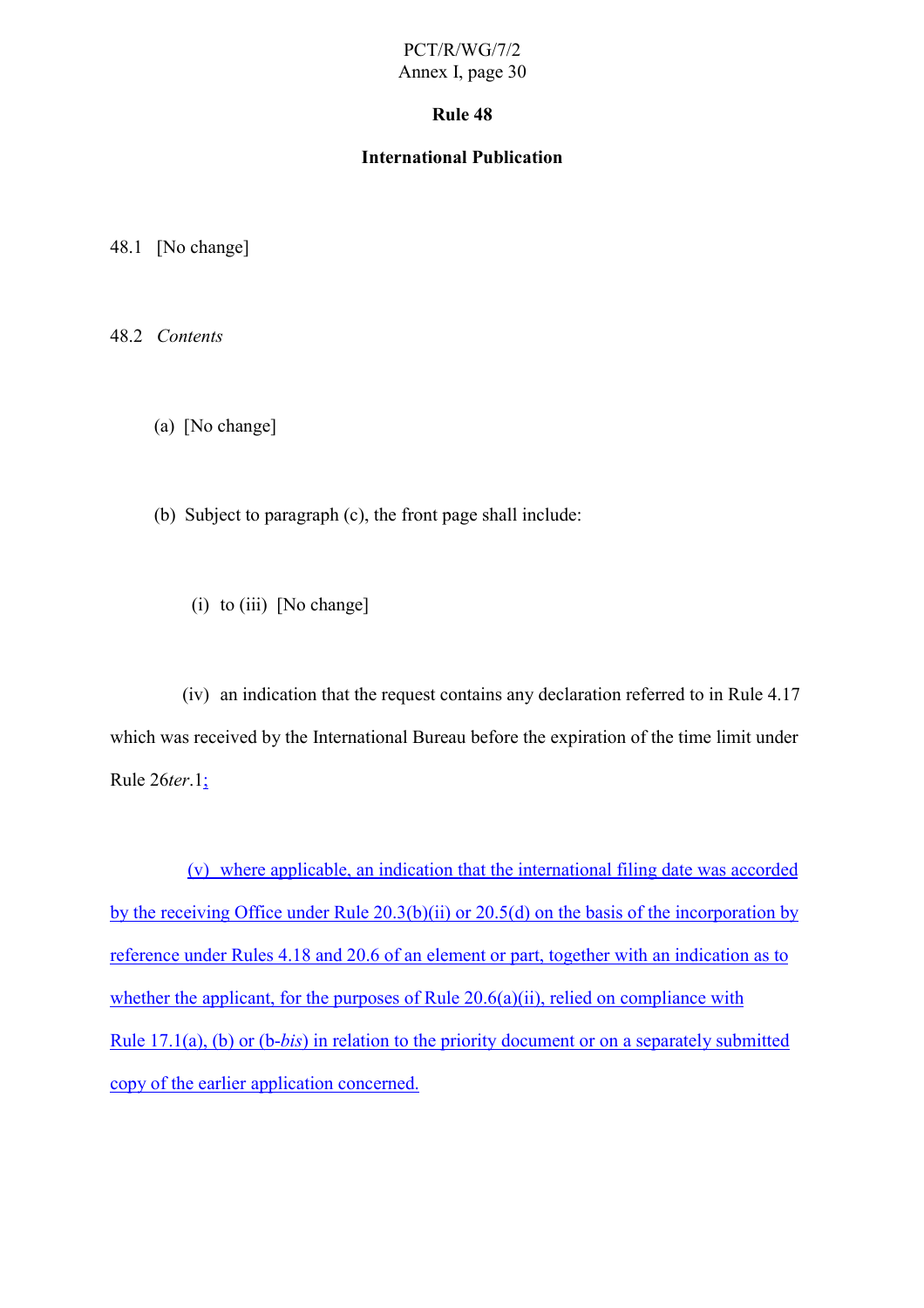*[Rule 48.2(b)(v), continued]*

[COMMENT: See paragraphs 32 to 37 in the main body of this document and the Comment on proposed new Rule 20.6(b), above.]

(c) to (i) [No change]

48.3 to 48.6 [No change]

[COMMENT: Note that Rule 48 is proposed to be further amended in the context of proposed amendments of the Regulations relating to the restoration of the right of priority (see document PCT/R/WG/7/3, relating to the rectification of obvious mistakes (see document PCT/R/WG/7/6) and relating to international publication and the PCT Gazette in electronic form (see document PCT/R/WG/7/8).]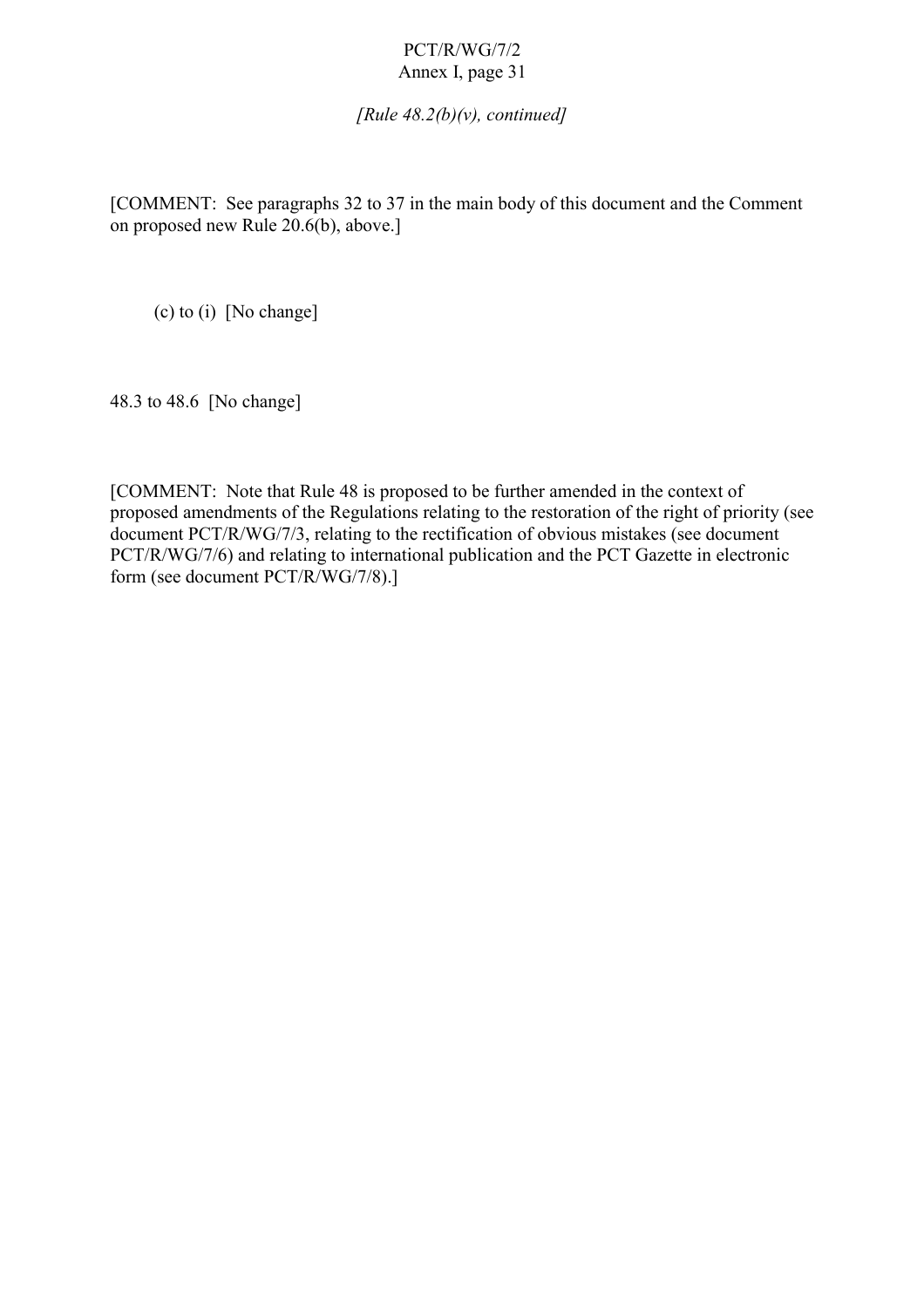#### **Rule 51**

#### **Review by Designated Offices**

51.1 *Time Limit for Presenting the Request to Send Copies*

The time limit referred to in Article  $25(1)(c)$  shall be two months computed from the date of the notification sent to the applicant under Rule  $20.4(i)$   $20.7(i)$ ,  $24.2(c)$  or  $29.1(ii)$ .

[COMMENT: The proposed renumbering is consequential on the proposed renumbering of present Rule 20.7 above.]

51.2 *Copy of the Notice*

Where the applicant, after having received a negative determination under Article 11(1), requests the International Bureau, under Article 25(1), to send copies of the file of the purported international application to any of the named Offices he has attempted to designate, he shall attach to his request a copy of the notice referred to in Rule  $20.4(i)$   $\overline{20.7(i)}$ .

[COMMENT: The proposed renumbering is consequential on the proposed renumbering of present Rule 20.7 above.]

51.3 [No change]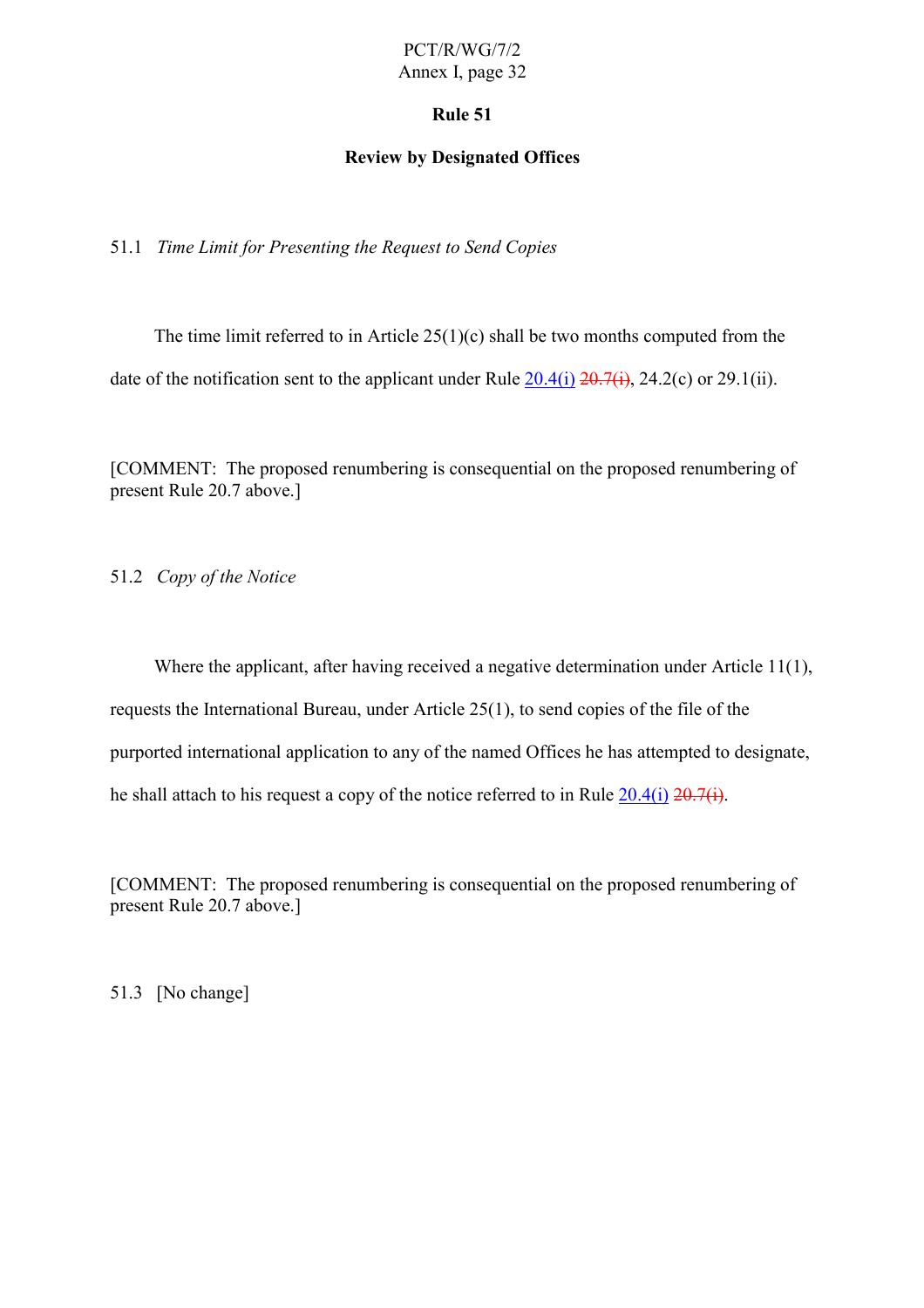#### **Rule 51***bis*

#### **Certain National Requirements Allowed Under Article 27**

51*bis*.1 *Certain National Requirements Allowed*

(a) to (d) [No change]

(e) The national law applicable by the designated Office may, in accordance with Article 27, require the applicant to furnish a translation of the priority document, provided that such a translation may only be required:

(i) where the validity of the priority claim is relevant to the determination of whether the invention concerned is patentable; or

(ii) where the international filing date has been accorded by the receiving Office under Rule  $20.3(b)(ii)$  or  $20.5(d)$  on the basis of the incorporation by reference under Rules 4.18 and 20.6 of an element or part, for the purposes of determining under Rule 82*ter*.1(b) whether that element or part is completely contained in the priority document concerned.

[COMMENT: It is proposed to amend Rule 51*bis*.1(e) so as to permit a designated or elected Office to require the applicant to furnish a translation of the priority document for the purposes of making a finding, under proposed Rule 82*ter*.1(b) (see below) whether an element or part which has been incorporated by reference was completely contained in the priority document. Note that the sanction which would apply if the applicant failed to furnish a translation of the priority document required under the applicable national law would be a matter for that national law.]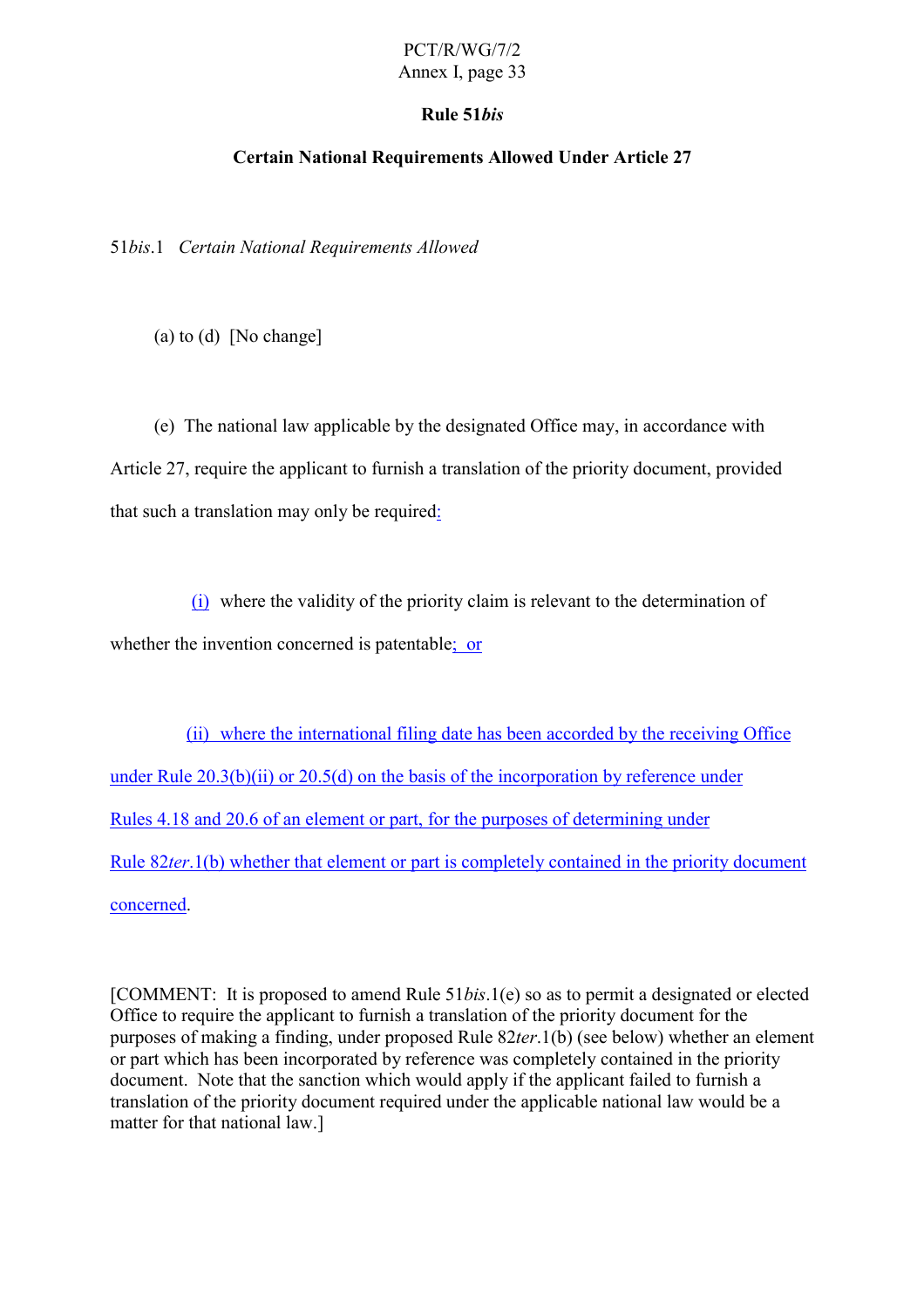*[Rule 51bis.1, continued]*

(f) If, on [*date of adoption of these modifications by the PCT Assembly*] March 17,

2000, the proviso in paragraph (e)(i) or (ii) is not compatible with the national law applied by the designated Office, the that proviso concerned shall not apply in respect of that Office for as long as that proviso continues not to be compatible with that law, provided that the said Office informs the International Bureau accordingly by [*three months from the date of adoption of these modifications by the PCT Assembly*] November 30, 2000. The information received shall be promptly published by the International Bureau in the Gazette.

[COMMENT: The proposed amendment of paragraph (f) is consequential on the proposed amendment of paragraph (e) (see above). A decision by the Assembly may be necessary to ensure that transitional reservations that were made under existing paragraph (f) with regard present paragraph (e) (renumbered paragraph (e)(i)) continue to be effective.]

51*bis*.2 and 51*bis*.3 [No change]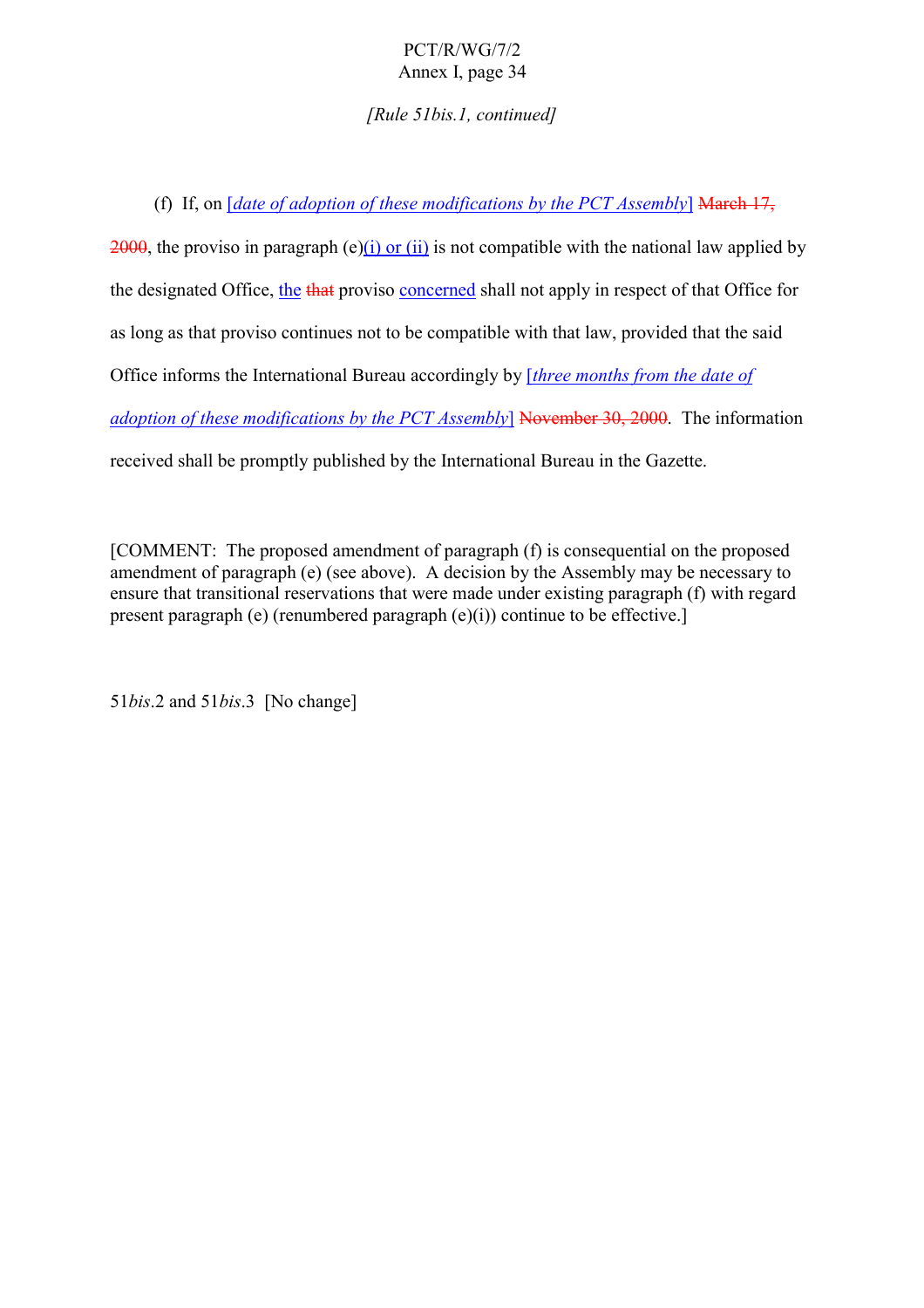#### **Rule 55**

#### **Languages (International Preliminary Examination)**

55.1 [No change]

#### 55.2 *Translation of International Application*

(a) [No change] Where neither the language in which the international application is filed nor the language in which the international application is published is accepted by the International Preliminary Examining Authority that is to carry out the international preliminary examination, the applicant shall, subject to paragraph (b), furnish with the demand a translation of the international application into a language which is both:

- (i) a language accepted by that Authority, and
- (ii) a language of publication.

(a-*bis*) A translation of the international application into a language referred to in paragraph (a) shall include any element referred to in Article 11(1)(iii)(d) or (e) furnished by the applicant under Rule 20.3(b) or 20.6(a) and any part of the description, claims or drawings furnished by the applicant under Rule 20.5(b) or 20.6(a).

[COMMENT: It is proposed to add new paragraph (a-*bis*) so as to ensure that, in the rare case that the applicant has to furnish a translation of the international application to the International Preliminary Examining Authority under Rule 55.2(a), that translation includes any element referred to in Article 11(1)(iii)(d) or (e) and any part of the description, claims or drawings furnished by the applicant under Rule 20. Note that Rule 55.2 would have to be further amended should it be agreed to amend the Regulations by adding provisions concerning international publication in multiple languages, as is proposed in PCT/R/WG/7/4.]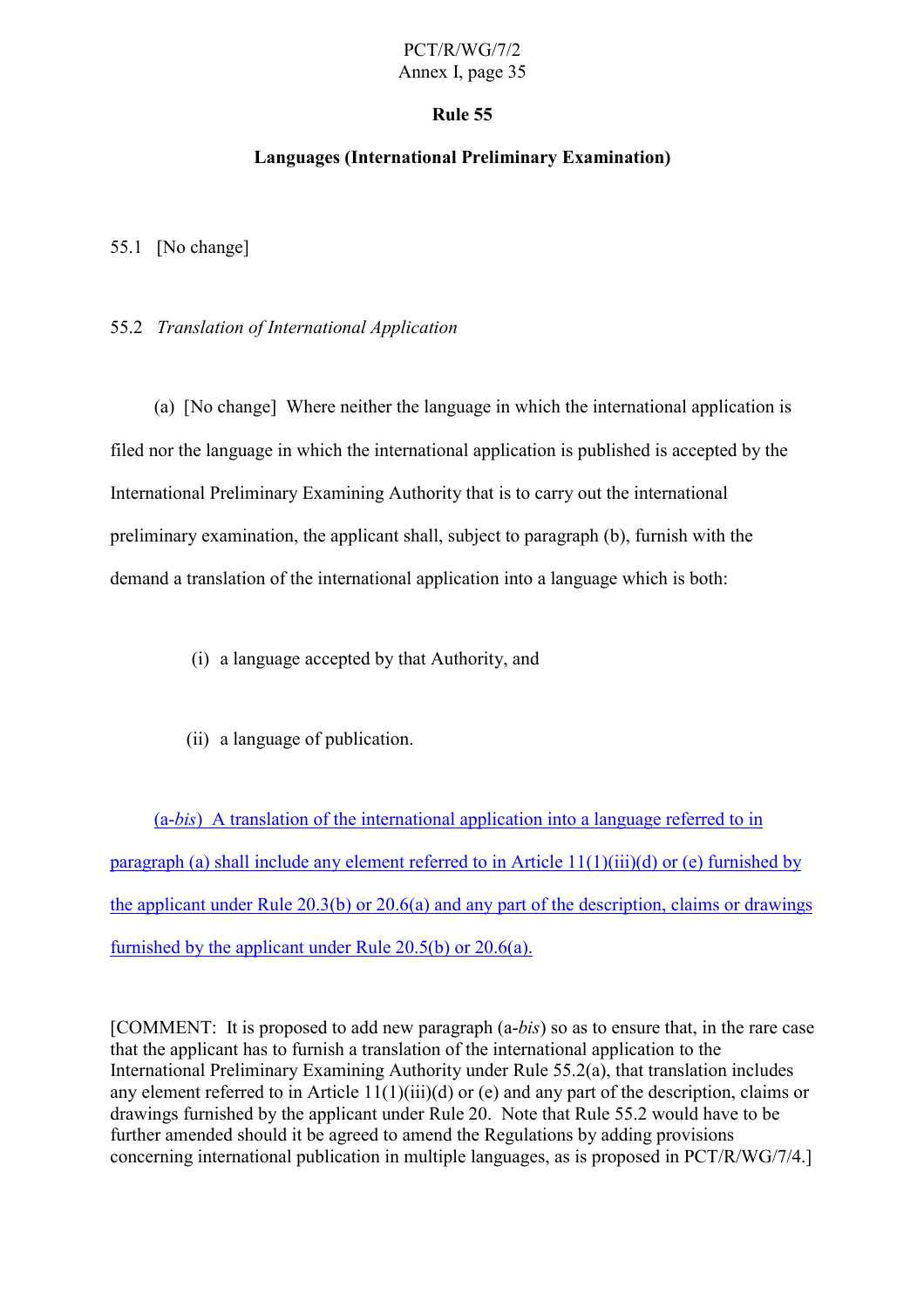*[Rule 55.2, continued]*

(b) [No change]

(c) If the requirements of paragraphs (a) and (a-*bis*) are requirement of paragraph (a) is not complied with and paragraph (b) does not apply, the International Preliminary Examining Authority shall invite the applicant to furnish the required translation within a time limit which shall be reasonable under the circumstances. That time limit shall not be less than one month from the date of the invitation. It may be extended by the International Preliminary Examining Authority at any time before a decision is taken.

(d) If the applicant complies with the invitation within the time limit under paragraph (c), the said requirements requirement shall be considered to have been complied with. If the applicant fails to do so, the demand shall be considered not to have been submitted and the International Preliminary Examining Authority shall so declare.

[COMMENT: The proposed changes to paragraphs (c) and (d) are consequential on the proposed addition of new paragraph (a-*bis*).]

55.3 [No change]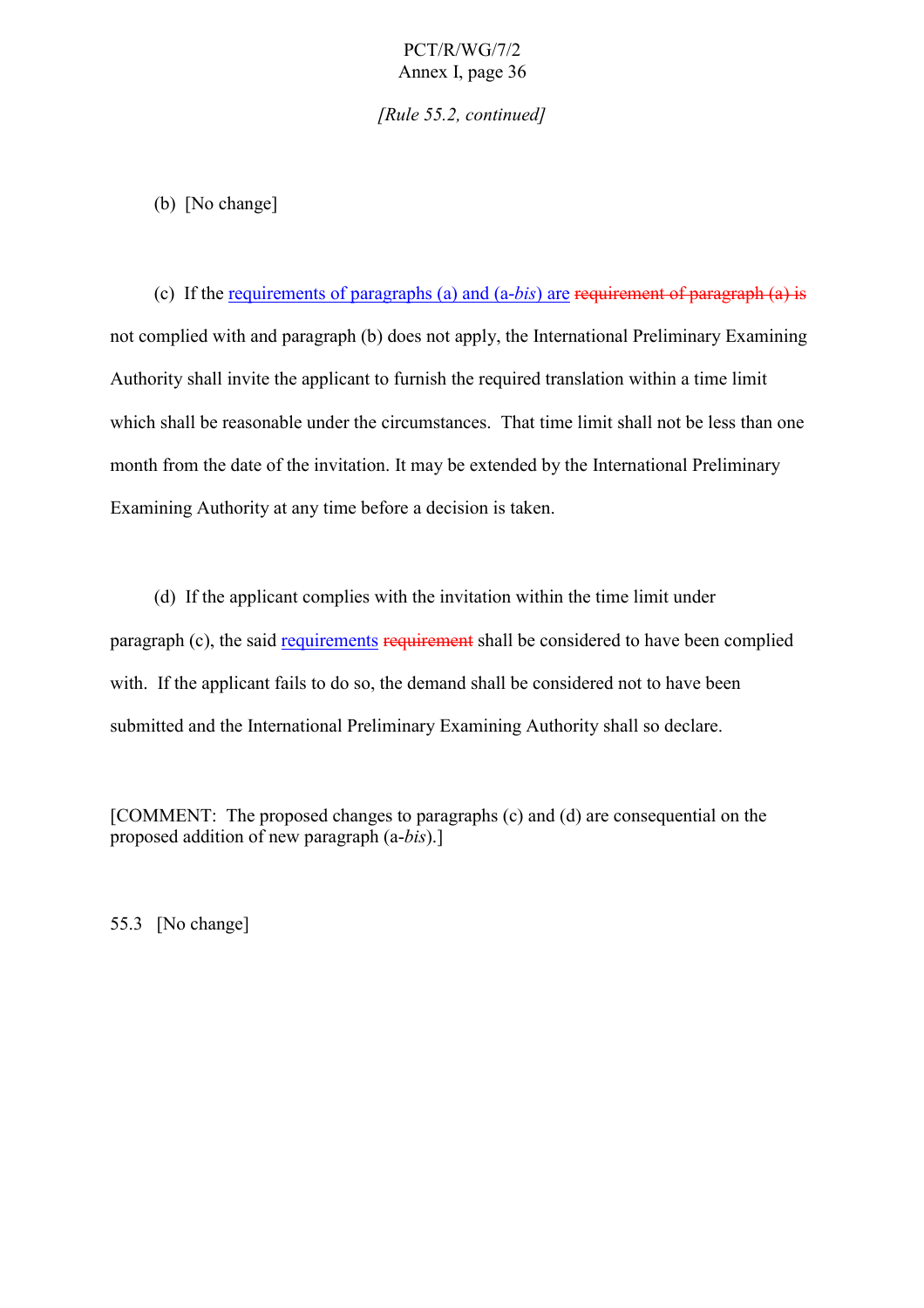#### **Rule 82***ter*

#### **Rectification of Errors Made**

#### **by the Receiving Office or by the International Bureau**

82*ter*.1 *Errors Concerning the International Filing Date and the Priority Claim*

(a) If the applicant proves to the satisfaction of any designated or elected Office that the international filing date is incorrect due to an error made by the receiving Office or that the priority claim has been erroneously considered by the receiving Office or the International Bureau not to have been made and if the error is an error such that, had it been made by the designated or elected Office itself, that Office would rectify it under the national law or national practice, the said Office shall rectify the error and shall treat the international application as if it had been accorded the rectified international filing date or as if the priority claim had not been considered not to have been made.

[COMMENT: Note that present Rule82*ter*.1 (Rule 82*ter*.1(a) as proposed to be amended) is proposed to be further amended in the context of proposed amendments of the Regulations relating to the restoration of the right of priority (see PCT/R/WG/7/3).]

(b) Where the international filing date was accorded by the receiving Office under Rule 20.3(b)(ii) or 20.5(d) on the basis of the incorporation by reference under Rules 4.18 and 20.6 of an element or part but the applicant has not complied with Rule 17.1(a), (b) or (b-*bis*) in relation to the priority document or the designated or elected Office finds that the element or part is not completely contained in the priority document concerned, the designated or elected Office may, subject to paragraph (c), treat the international application as if the international filing date had been accorded under Rule 20.3(b)(i) or 20.5(b), or corrected under 20.5(c), as applicable, provided that Rule 17.1(c) shall apply *mutatis mutandis.*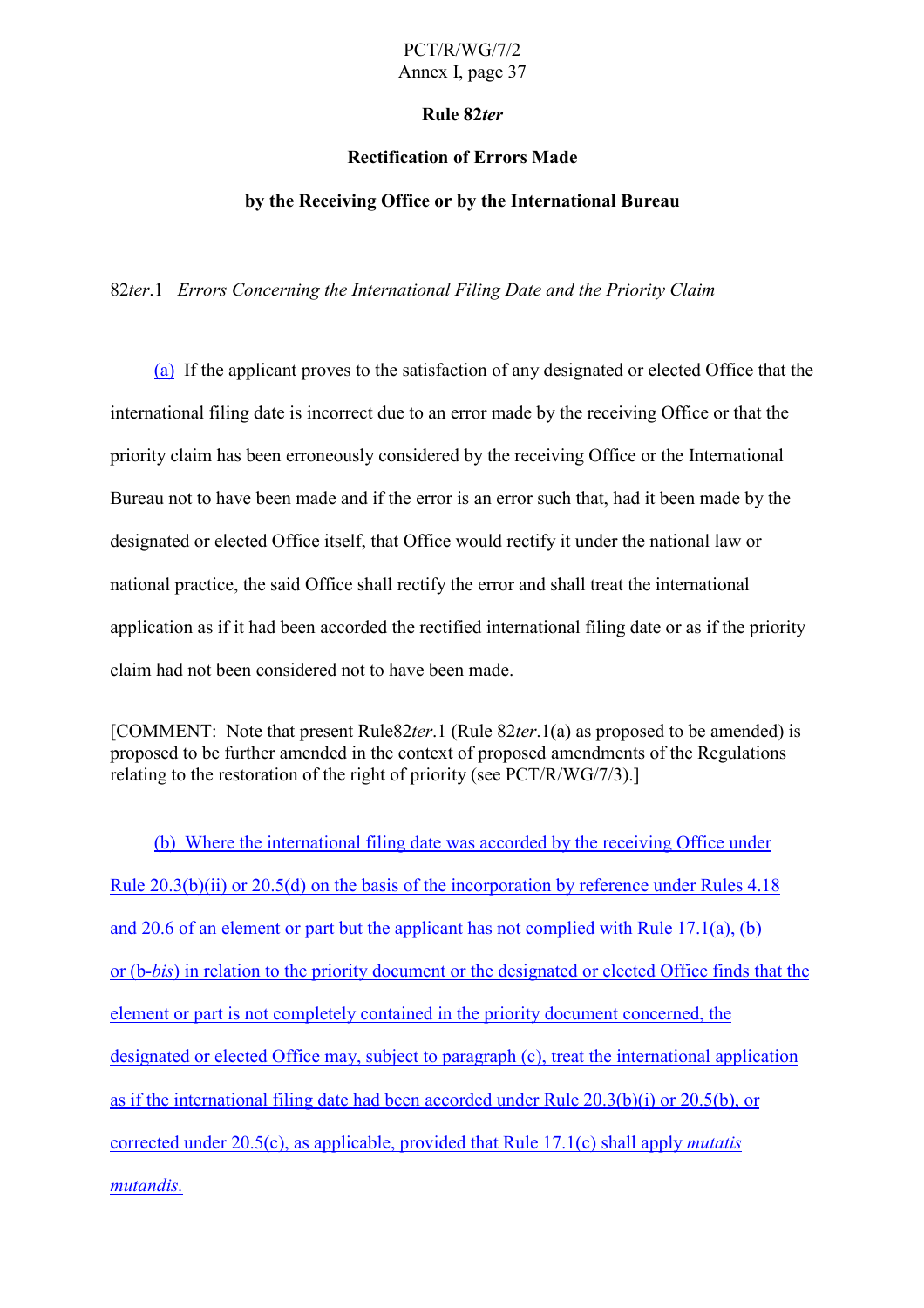*[Rule 82ter.1(b), continued]*

[COMMENT: See paragraph 37 in the main body of this document. See also the summary of the Chair of the fifth session of the Working Group, document PCT/R/WG/5/13, paragraphs 102 and 103), and Note 5.21 of the Explanatory Notes on PLT Article 5(6)(b) which states that, where it is subsequently determined, for example in the course of substantive examination, that the missing part of the description or missing drawing was not completely contained in the earlier application as required under PLT Rule 2(4)(ii), the Office may rescind the filing date accorded under that Rule and re-accord it under PLT Article  $5(6)(a)$ .]

(c) The designated or elected Office shall not treat the international as if the international filing date had been accorded under Rule 20.3(b)(i) or 20.5(b), or corrected under 20.5(c), without giving the applicant the opportunity to make observations on the intended treatment, or to make a request under paragraph (d), within a time limit which shall be reasonable under the circumstances.

(d) Where the designated or elected Office, in accordance with paragraph (c), has notified the applicant that it intends to treat the international application as if the international filing date had been corrected under Rule 20.5(c), the applicant may, in a notice submitted to that Office within the time limit referred to in paragraph (c), request that the missing part concerned be disregarded for the purposes of national processing before that Office, in which case that part shall be considered not to have been furnished and that Office shall not treat the international application as if the international filing date had been corrected.

[COMMENT: Where a designated or elected Office, in accordance with paragraph (b), intends to treat the international application as if the international filing date had been corrected under Rule 20.5(c) to the date on which the receiving Office received the missing part, the applicant should have an opportunity, as during the international phase (see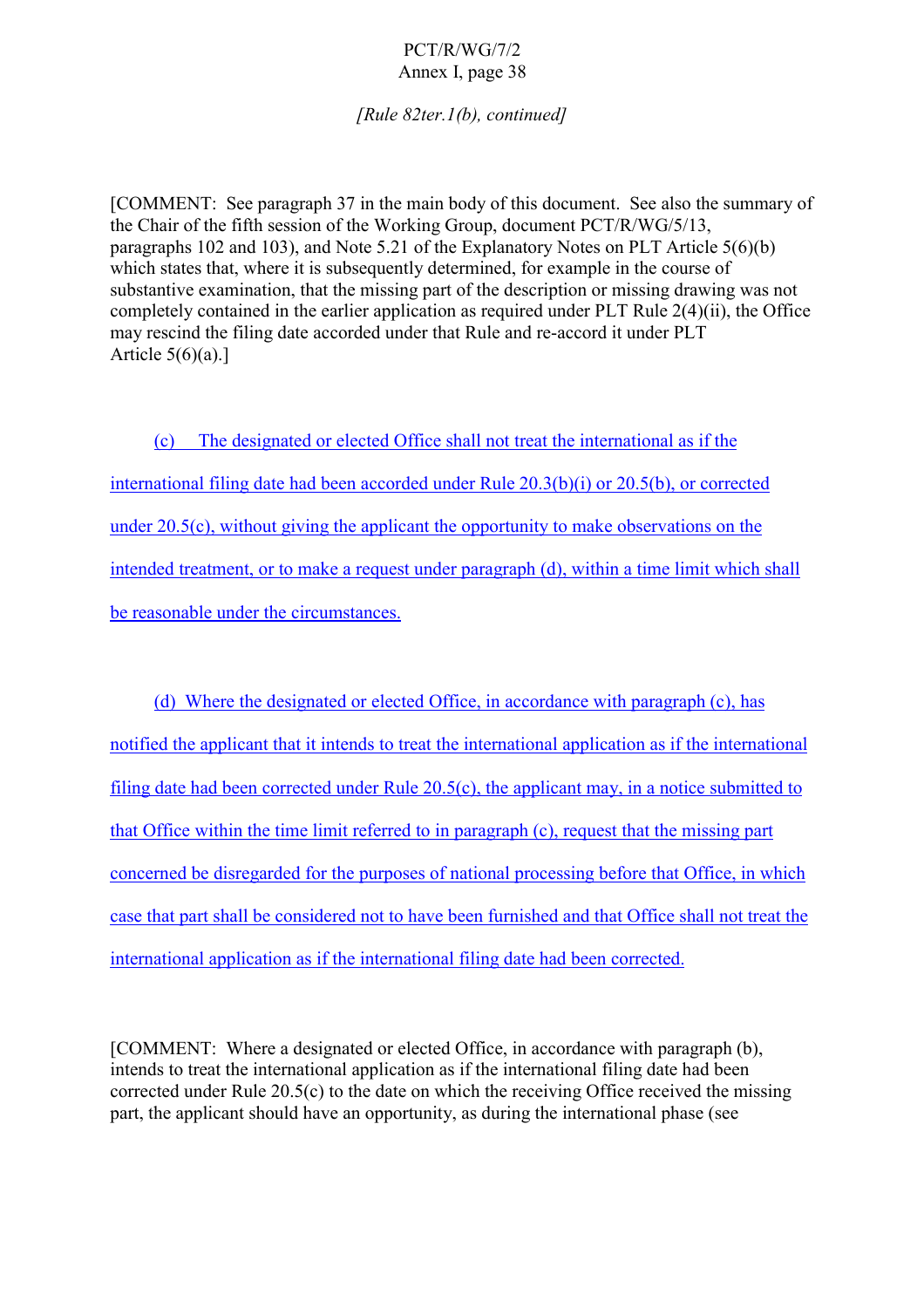*[Rule 82ter.1(d), continued]*

Rule 20.5(e) as proposed to be amended) to request that the missing part concerned be disregarded, in which case the missing part would be considered not to have been furnished and the designated or elected Office must treat the international application as if the international filing date had not been corrected.]

[Annex II follows]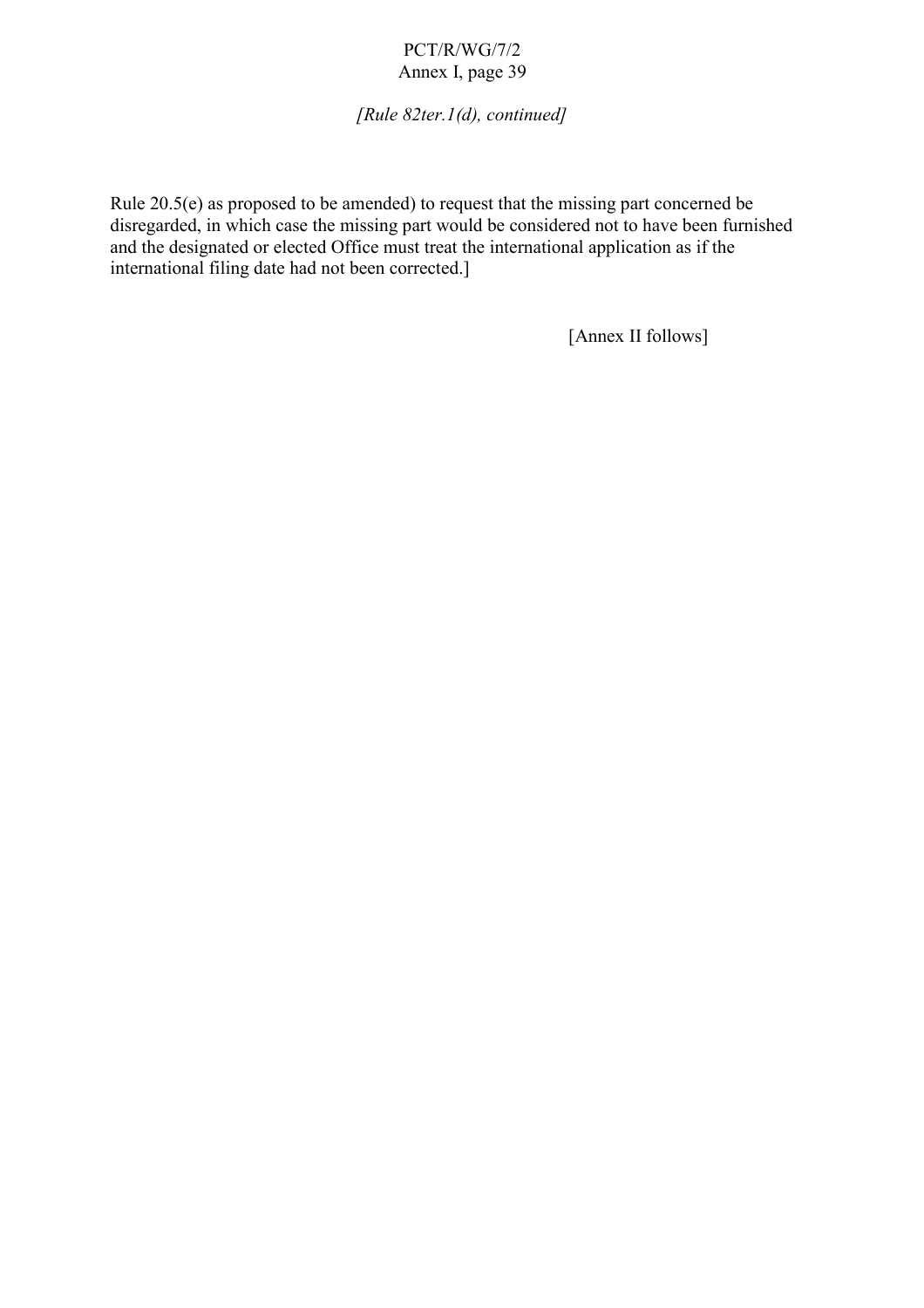## PCT/R/WG/7/2

## ANNEX II

## PROPOSED AMENDMENTS OF THE PCT REGULATIONS:

## MISSING ELEMENTS AND PARTS OF THE INTERNATIONAL APPLICATION

# RULE 20 "CLEAN" COPY**<sup>4</sup>**

| 20.6 Confirmation of Incorporation by Reference of Elements and Parts  10 |  |
|---------------------------------------------------------------------------|--|
|                                                                           |  |
|                                                                           |  |
|                                                                           |  |

 $\overline{4}$ <sup>4</sup> Comments on particular provisions appear only in the "marked-up" copy contained in Annex I.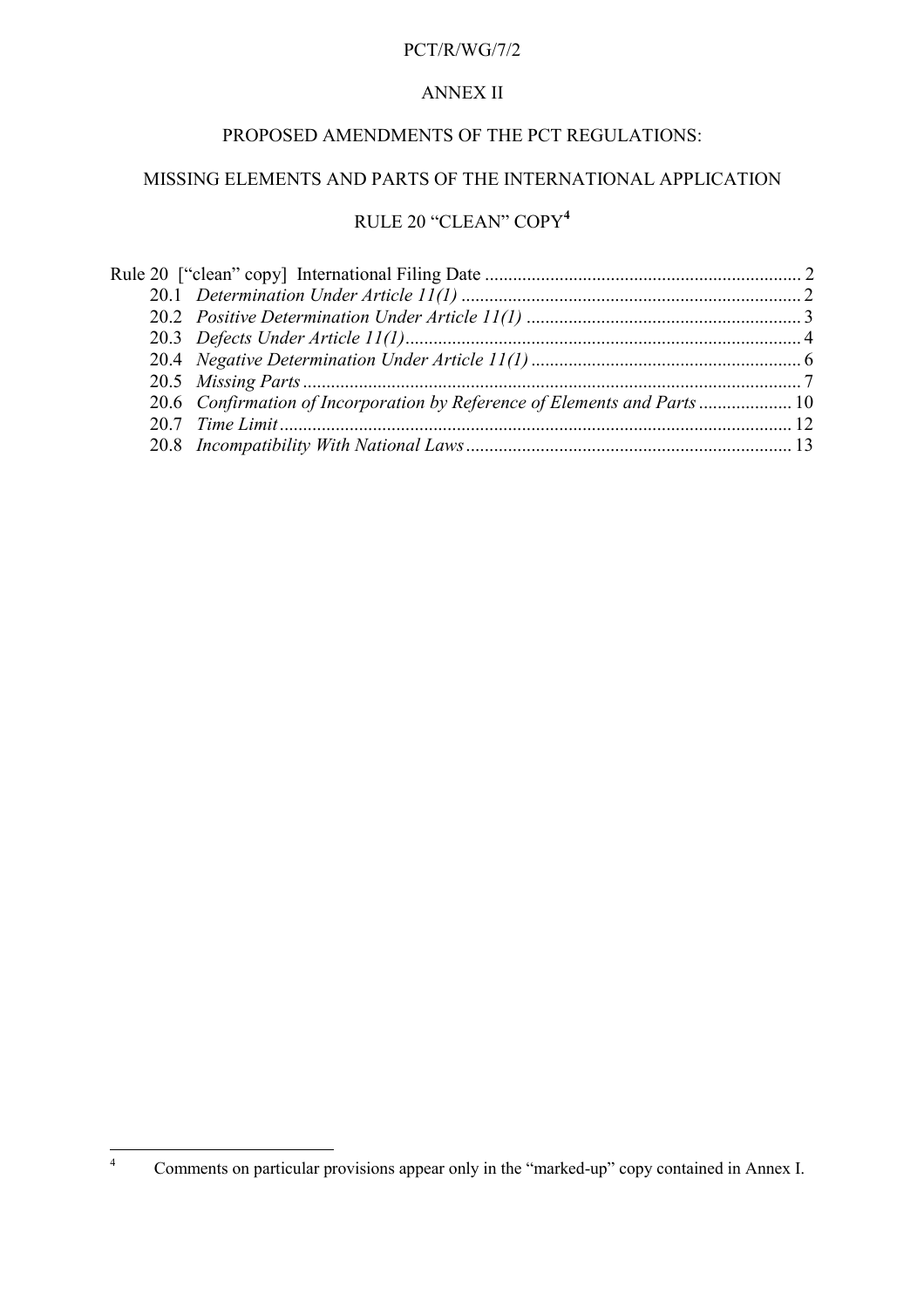#### **Rule 20 ["clean" copy]**

#### **International Filing Date**

20.1 *Determination Under Article 11(1)*

(a) Promptly after receipt of the papers purporting to be an international application, the receiving Office shall determine whether the papers fulfill the requirements of Article 11(1).

(b) For the purposes of Article  $11(1)(iii)(c)$ , it shall be sufficient to indicate the name of the applicant in a way which allows the identity of the applicant to be established even if the name is misspelled, the given names are not fully indicated, or, in the case of legal entities, the indication of the name is abbreviated or incomplete.

(c) For the purposes of Article  $11(1)(ii)$ , it shall be sufficient that the part which appears to be a description (other than any sequence listing part thereof) and the part which appears to be a claim or claims be in a language accepted by the receiving Office under Rule 12.1(a).

(d) If, on October 1, 1997, paragraph (c) is not compatible with the national law applied by the receiving Office, paragraph (c) shall not apply to that receiving Office for as long as it continues not to be compatible with that law, provided that the said Office informs the International Bureau accordingly by December 31, 1997. The information received shall be promptly published by the International Bureau in the Gazette.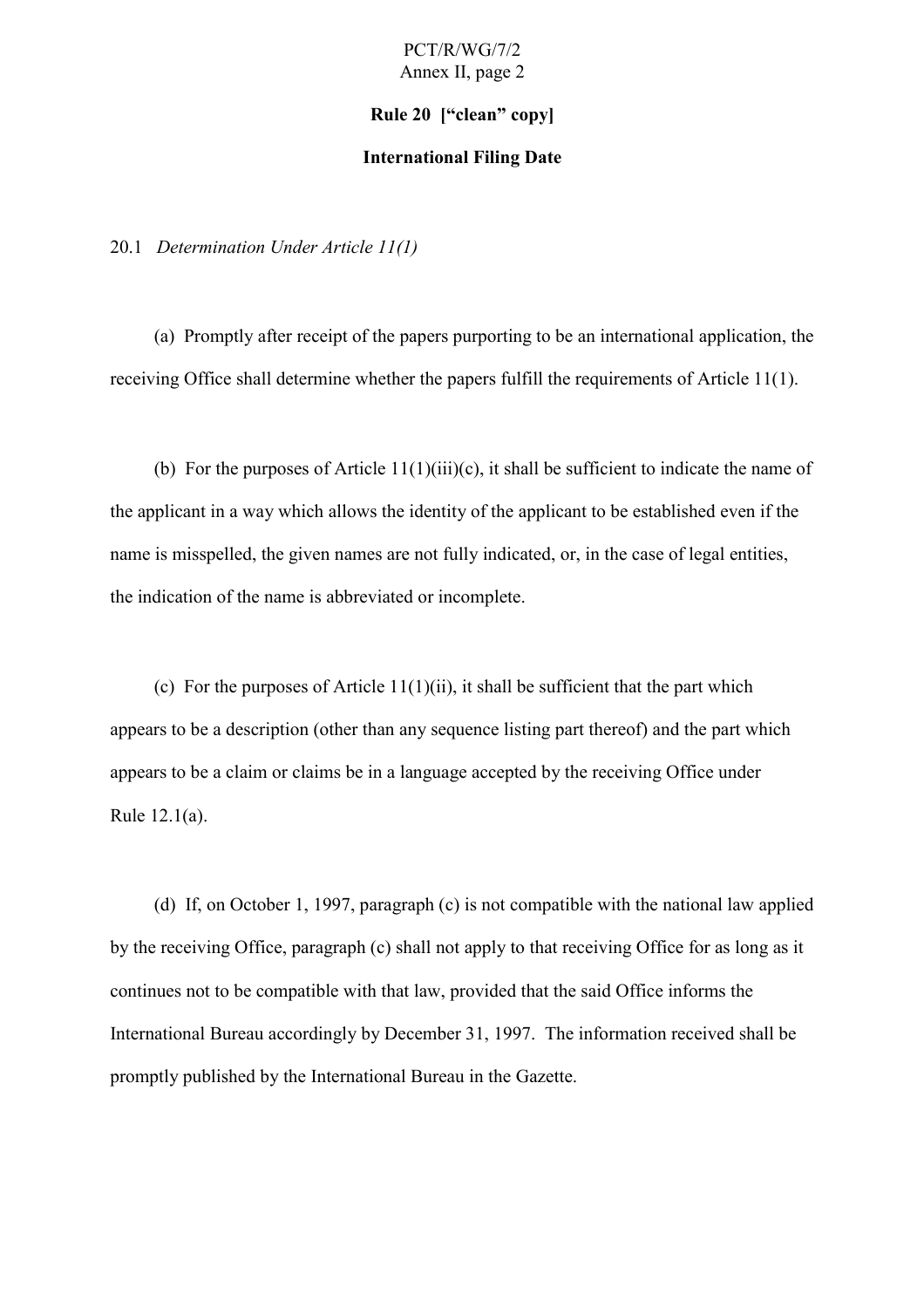#### 20.2 *Positive Determination Under Article 11(1)*

(a) If the receiving Office determines that, at the time of receipt of the papers purporting to be an international application, the requirements of Article 11(1) were fulfilled, the receiving Office shall accord as the international filing date the date of receipt of the international application.

(b) The receiving Office shall stamp the request of the international application which it has accorded an international filing date as prescribed by the Administrative Instructions. The copy whose request has been so stamped shall be the record copy of the international application.

(c) The receiving Office shall promptly notify the applicant of the international application number and the international filing date. At the same time, it shall send to the International Bureau a copy of the notification sent to the applicant, except where it has already sent, or is sending at the same time, the record copy to the International Bureau under Rule 22.1(a).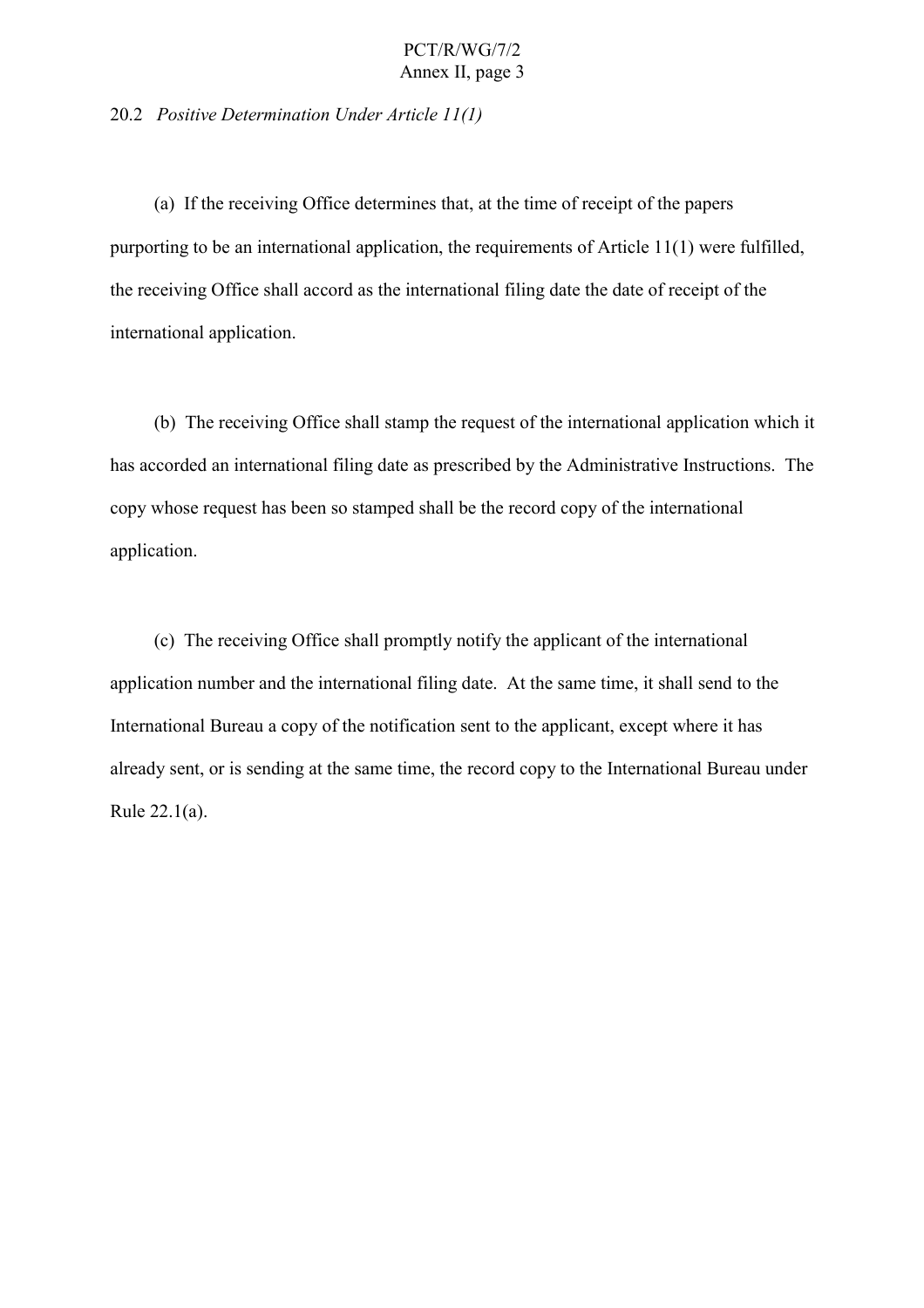20.3 *Defects Under Article 11(1)*

(a) Where, in determining whether the papers purporting to be an international application fulfill the requirements of Article 11(1), the receiving Office finds that any of the requirements of Article 11(1) are not, or appear not to be, fulfilled, it shall promptly invite the applicant, as applicable and at the applicant's option:

- (i) to furnish the required correction under Article 11(2); or
- (ii) where the requirements concerned are those relating to an element referred to in Article 11(1)(iii)(d) or (e), to confirm in accordance with Rule 20.6(a) that the element is incorporated by reference under Rule 4.18;

and to make observations, if any, within the applicable time limit under Rule 20.7. If that time limit expires after the expiration of 12 months from the filing date of any application whose priority is claimed, the receiving Office shall call that circumstance to the attention of the applicant.

(b) Where, following an invitation under paragraph (a) or otherwise:

(i) the applicant furnishes to the receiving Office the required correction under Article 11(2) after the date of receipt of the purported international application but on a later date falling within the applicable time limit under Rule 20.7, the receiving Office shall accord that later date as the international filing date and proceed as provided in Rule 20.2(b) and (c);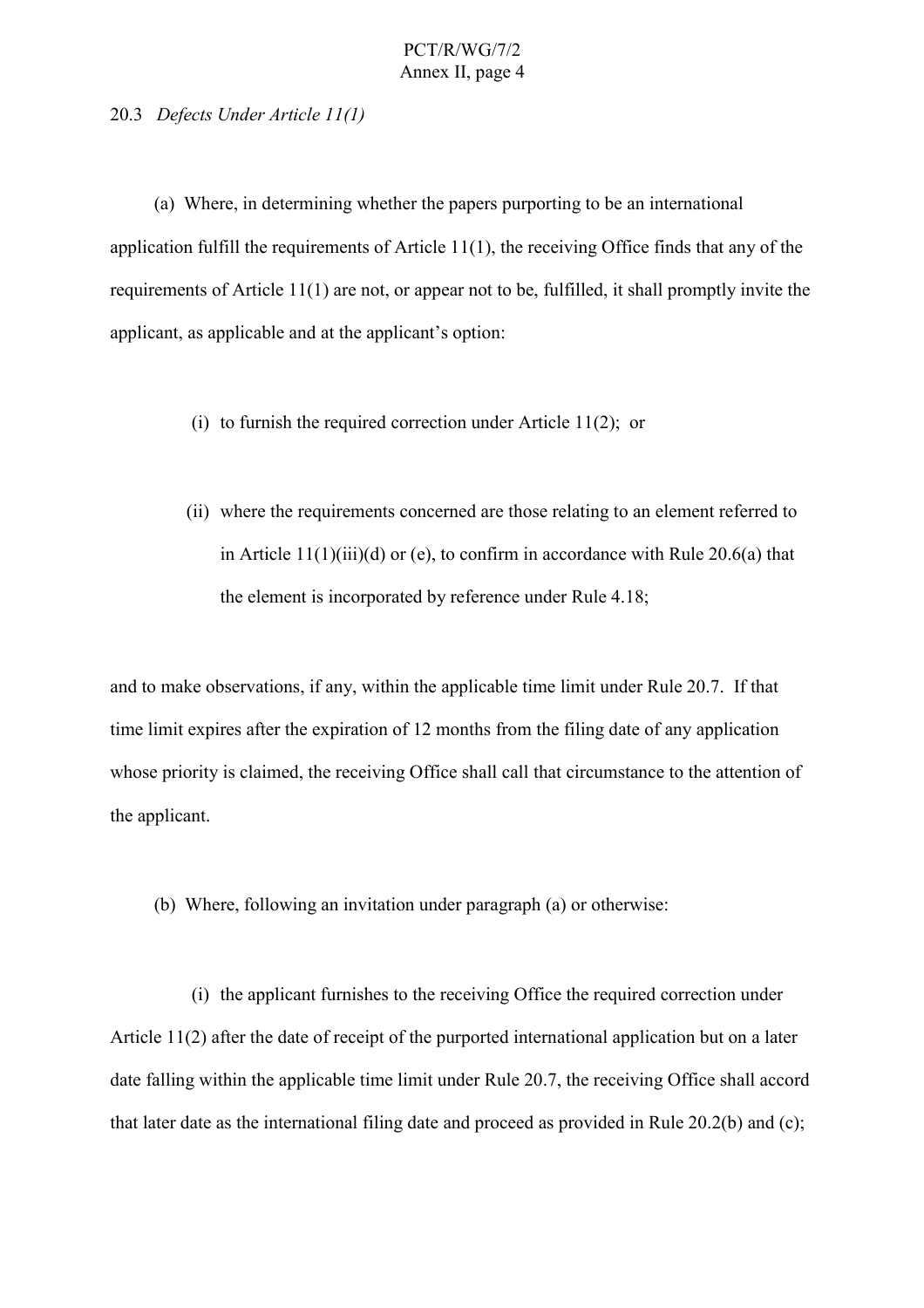*[Rule 20.3(b), continued]*

(ii) an element referred to in Article  $11(1)(iii)(d)$  or (e) is, under Rule 20.6(b), considered to have been contained in the international application on the date on which one or more elements referred to in Article 11(1)(iii) were first received by the receiving Office, the receiving Office shall accord as the international filing date the date on which all of the requirements of Article 11(1) are fulfilled and proceed as provided in Rule 20.2(b) and (c).

(c) If the receiving Office later discovers, or on the basis of the applicant's reply realizes, that it has erred in issuing an invitation under paragraph (a) since the requirements of Article 11(1) were fulfilled when the papers were received, it shall proceed as provided in Rule 20.2.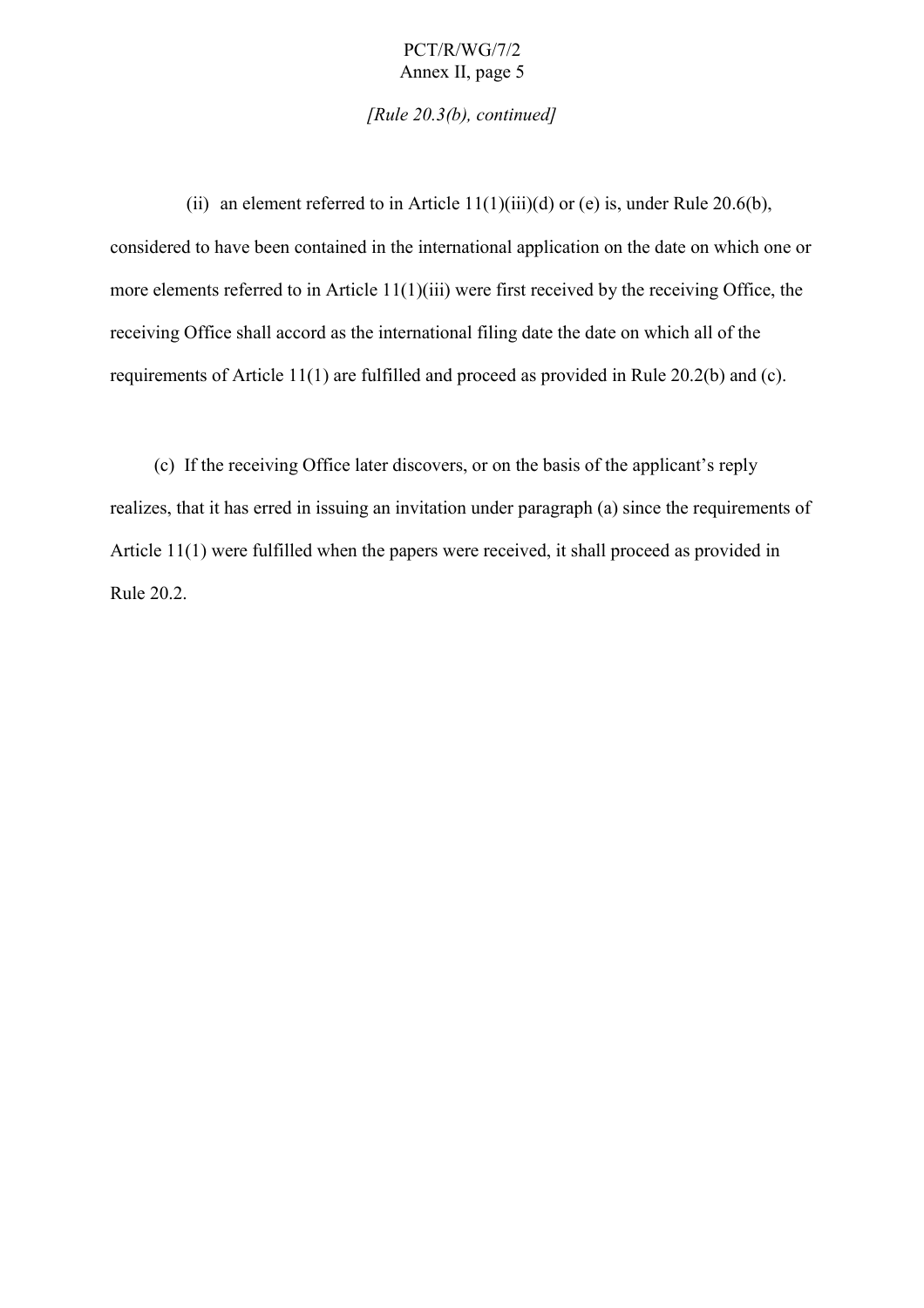20.4 *Negative Determination Under Article 11(1)*

If the receiving Office does not receive, within the applicable time limit under Rule 20.7, a correction or confirmation referred to in Rule 20.3(b), or if a correction or confirmation has been received but the application still does not fulfill the requirements of Article 11(1), the receiving Office shall:

(i) promptly notify the applicant that the application is not and will not be treated as an international application and shall indicate the reasons therefor;

(ii) notify the International Bureau that the number it has marked on the papers will not be used as an international application number;

(iii) keep the papers constituting the purported international application and any correspondence relating thereto as provided in Rule 93.1; and

(iv) send a copy of the said papers to the International Bureau where, pursuant to a request by the applicant under Article 25(1), the International Bureau needs such a copy and specially asks for it.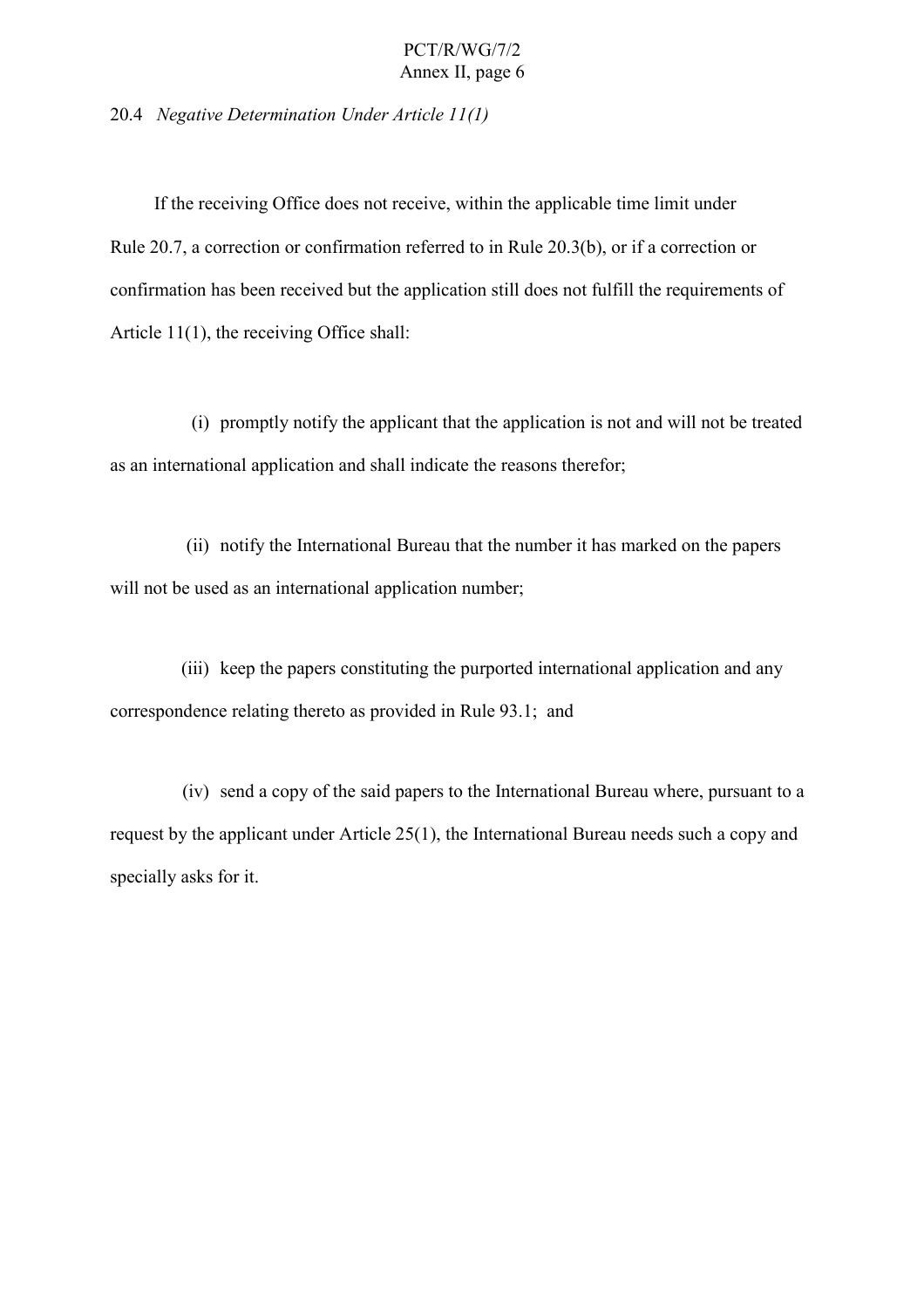#### 20.5 *Missing Parts*

(a) Where, in determining whether the papers purporting to be an international application fulfill the requirements of Article 11(1), the receiving Office finds that a part of the description, claims or drawings is or appears to be missing, including the case where all of the drawings are or appear to be missing but not including the case where an entire element referred to in Article 11(1)(iii)(d) or (e) is or appears to be missing, it shall promptly invite the applicant, as applicable and at the applicant's option:

- (i) to complete the purported international application by furnishing the missing part;
- (ii) to confirm, in accordance with Rule 20.6(a), that the part was incorporated by reference under Rule 4.18;

and to make observations, if any, within the applicable time limit under Rule 20.7. If that time limit expires after the expiration of 12 months from the filing date of any application whose priority is claimed, the receiving Office shall call that circumstance to the attention of the applicant.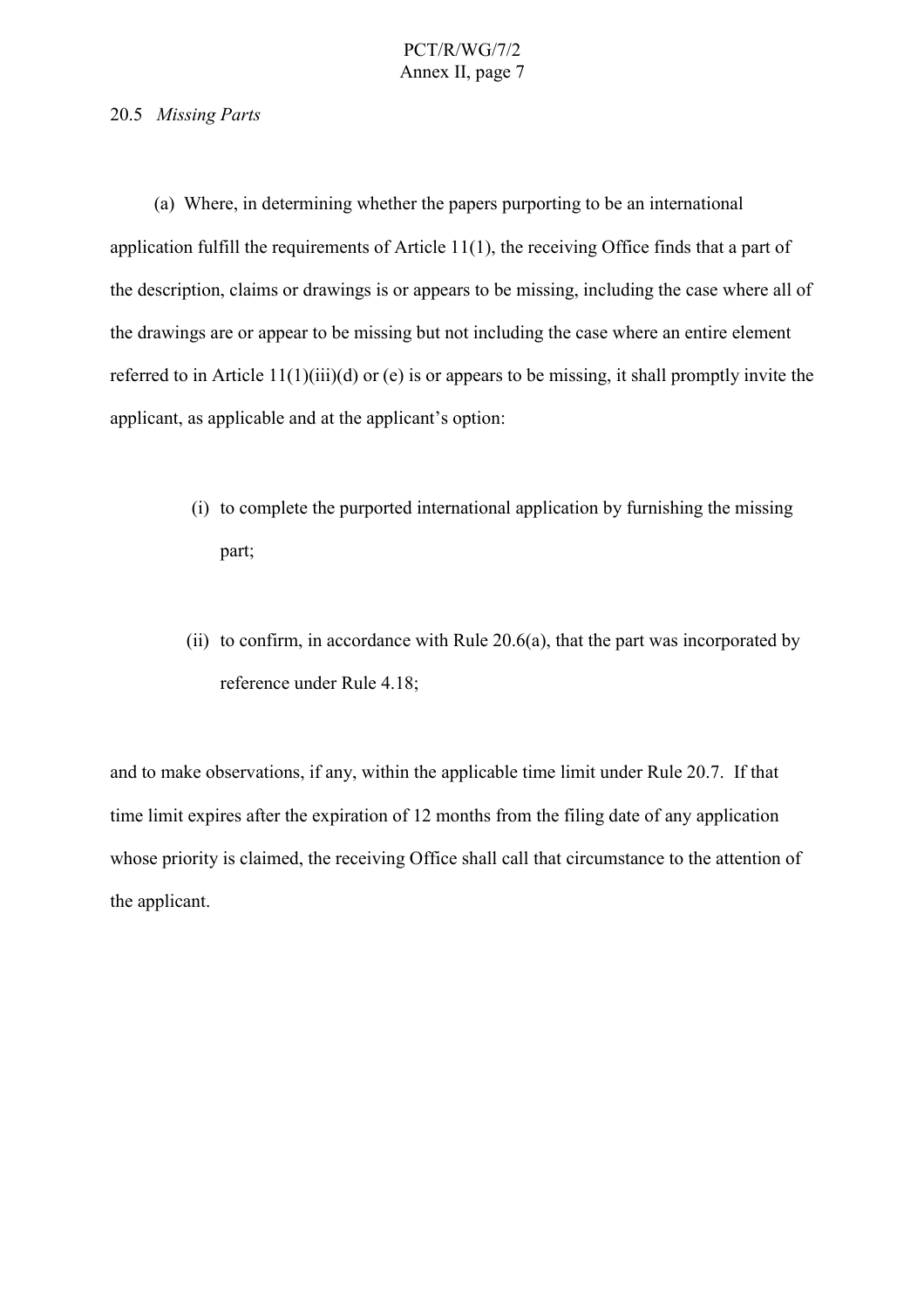*[Rule 20.5, continued]*

(b) Where, following an invitation under paragraph (a) or otherwise, the applicant furnishes to the receiving Office, on or before the date on which all of the requirements of Article 11(1) are fulfilled but within the applicable time limit under Rule 20.7, a missing part referred to in paragraph (a) so as to complete the international application, that part shall be included in the application and the receiving Office shall accord as the international filing date the date on which all of the requirements of Article 11(1) are fulfilled and proceed as provided in Rule 20.2(b) and (c).

(c) Where, following an invitation under paragraph (a) or otherwise, the applicant furnishes to the receiving Office, after the date on which all of the requirements of Article 11(1) were fulfilled but within the applicable time limit under Rule 20.7, a missing part referred to in paragraph (a) so as to complete the international application, that part shall be included in the application, and the receiving Office shall correct the international filing date to the date on which the receiving Office received that part and proceed as provided for in the Administrative Instructions.

(d) Where, following an invitation under paragraph (a) or otherwise, a part referred to in paragraph (a) is, under Rule 20.6(b), considered to have been contained in the purported international application on the date on which one or more elements referred to in Article 11(1)(iii) were first received by the receiving Office, the receiving Office shall accord as the international filing date the date on which all of the requirements of Article 11(1) are fulfilled and proceed as provided in Rule 20.2(b) and (c).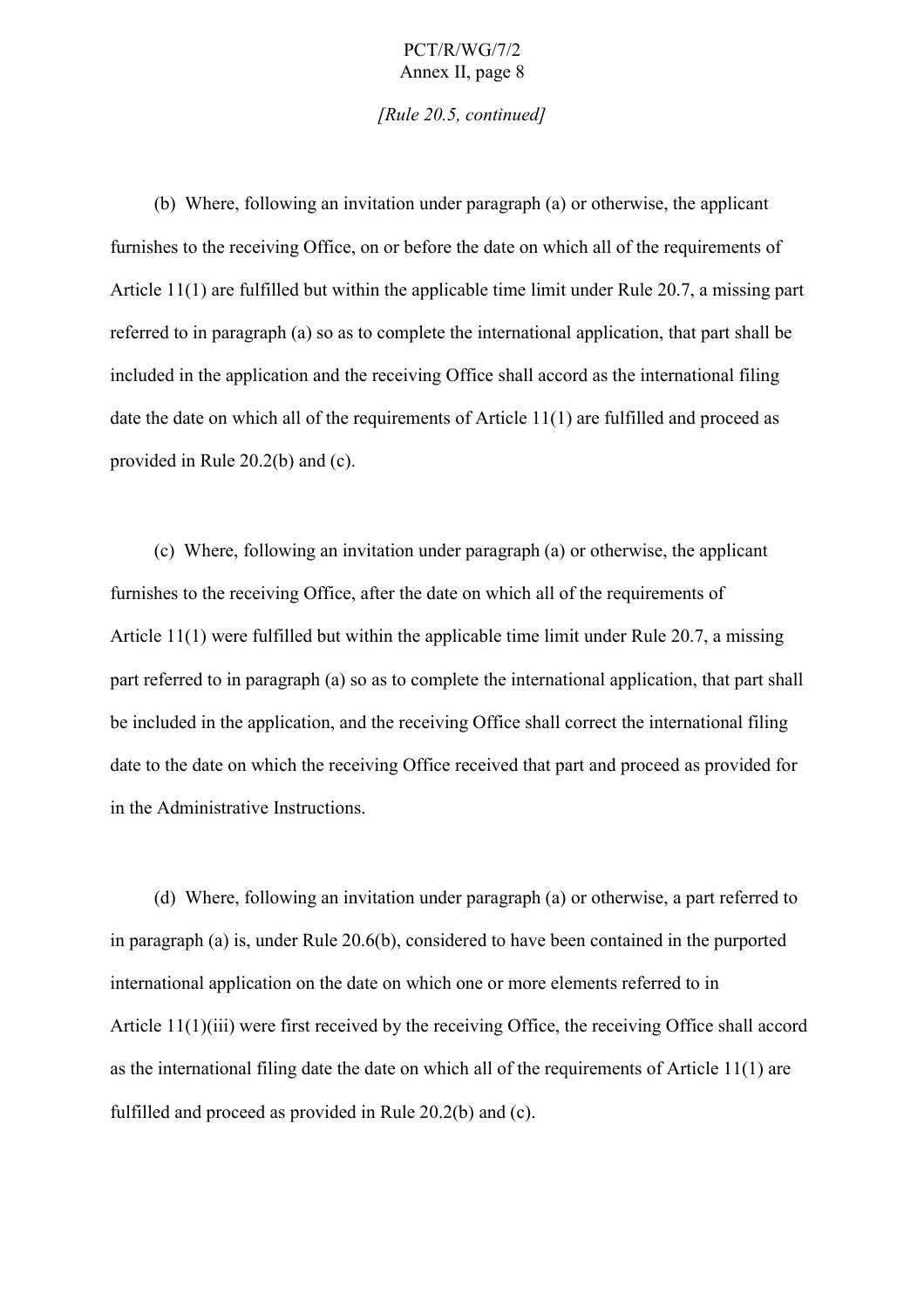*[Rule 20.5, continued]*

(e) Where the international filing date has been corrected under paragraph (c), the applicant may, in a notice submitted to the receiving Office within one month from the date of the notification under paragraph (c), request that the missing part concerned be disregarded, in which case the missing part shall be considered not to have been furnished and the correction of the international filing date under that paragraph shall be considered not to have been made, and the receiving Office shall proceed as provided for in the Administrative Instructions.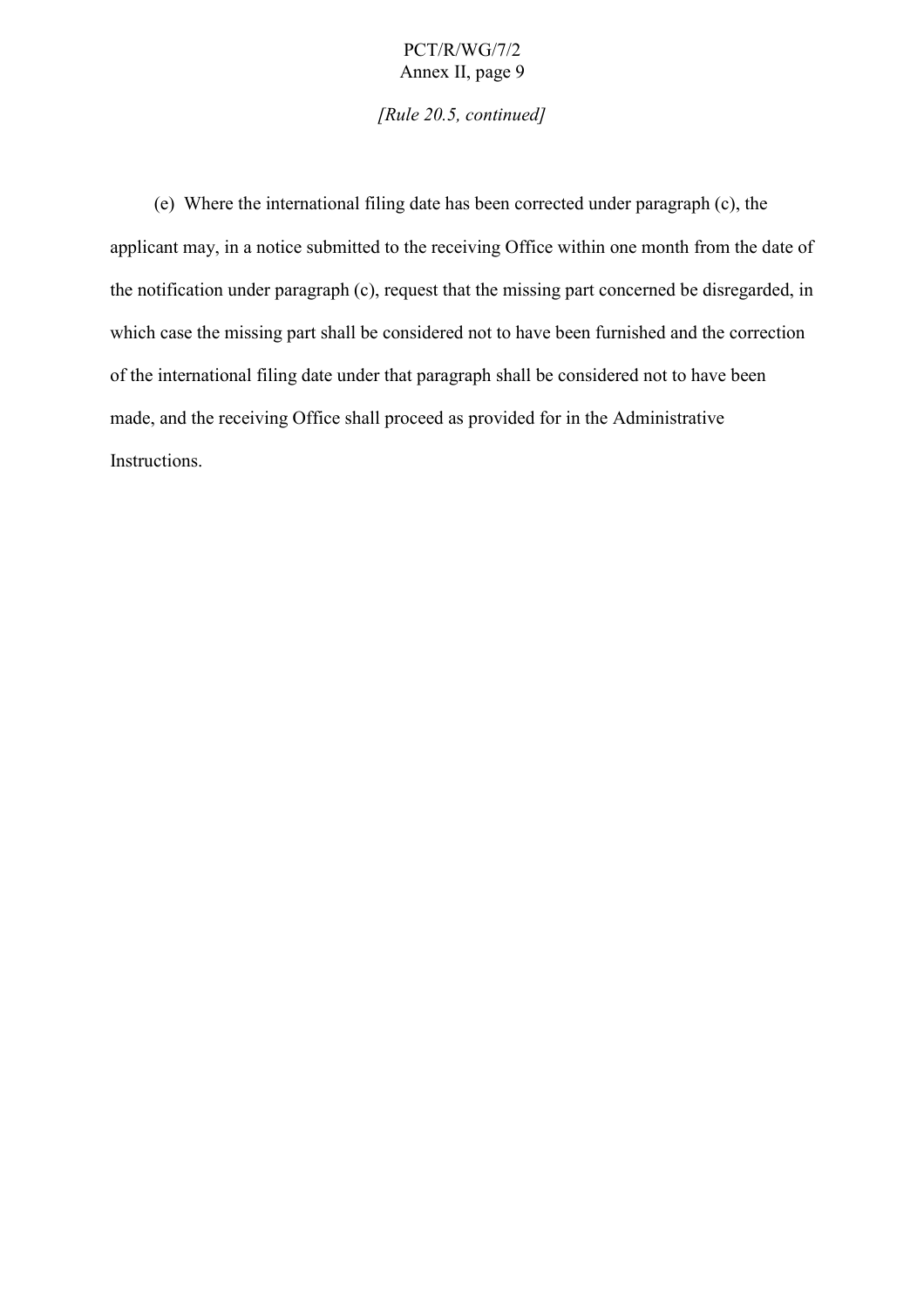#### 20.6 *Confirmation of Incorporation by Reference of Elements and Parts*

(a) The applicant may submit to the receiving Office, within the applicable time limit under Rule 20.7, a written notice confirming that an element or part is incorporated by reference in the international application under Rule 4.18, accompanied by:

(i) a sheet or sheets embodying the element or part concerned;

(ii) where the applicant has not already complied with Rule 17.1(a), (b) or (b-*bis*) in relation to the priority document, a copy of the earlier application as filed;

(iii) where the earlier application is not in the same language as the international application as filed, a translation of the earlier application into that language or, where a translation of the application is required under Rule 12.3(a) or 12.4(a), a translation of the earlier application into both the language of the application as filed and the language of that translation; and

(iv) in the case of a part of the description, claims or drawings, an indication as to where that part is contained in the earlier application.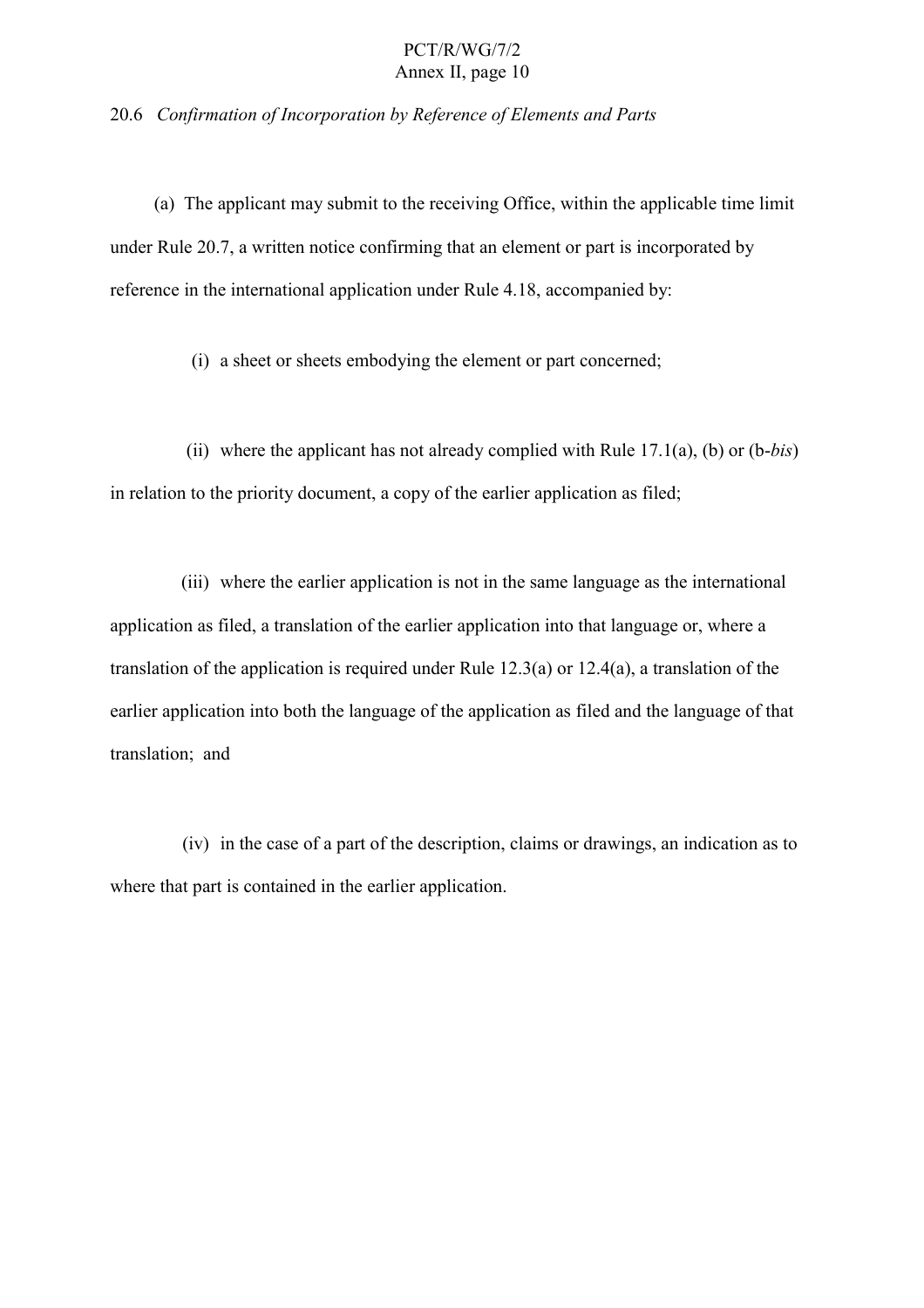*[Rule 20.6, continued]*

(b) Where the receiving Office finds that the requirements of Rule 4.18 and paragraph (a) have been complied with and that the element or part referred to in paragraph (a) is completely contained in the earlier application concerned, that element or part shall be considered to have been contained in the purported international application on the date on which one or more elements referred to in Article 11(1)(iii) were first received by the receiving Office.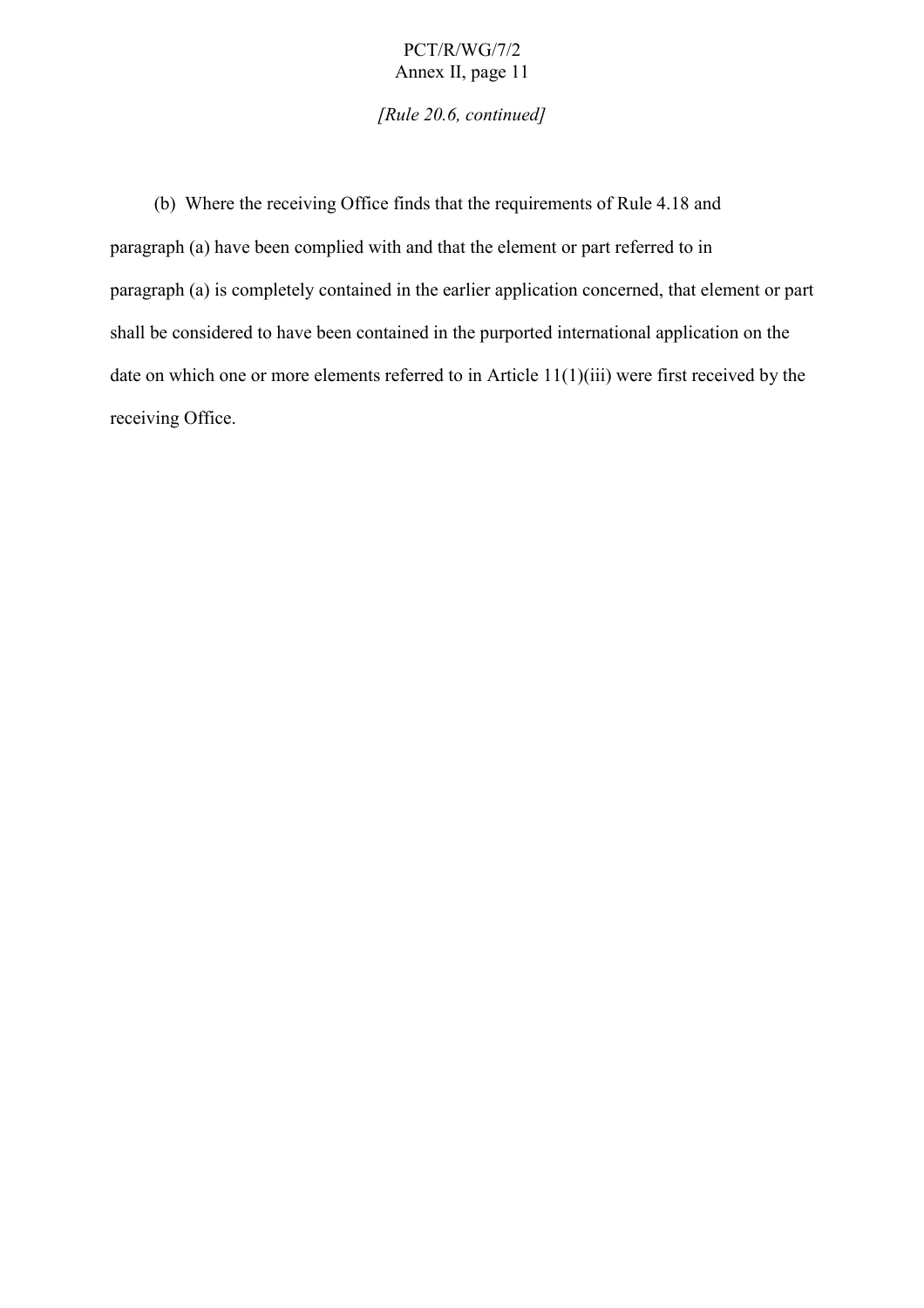#### 20.7 *Time Limit*

The applicable time limit referred to in Rules  $20.3(a)$ ,  $20.3(b)$ ,  $20.4$ ,  $20.5(a)$ , (b) and (c), and  $20.6(a)$  shall be:

- (i) where an invitation under Rule  $20.3(a)$  or  $20.5(a)$ , as applicable, was sent to the applicant, [one month] [two months] from the date of the invitation;
- (ii) where no such invitation was sent to the applicant, [one month] [two months] from the date on which one or more elements referred to in Article 11(1)(iii) were first received by the receiving Office;

provided that any correction under Article 11(2), or any confirmation under Rule 20.6(a) of the incorporation by reference of an element referred to in Article  $11(1)(iii)(d)$  or (e), that is received by the receiving Office after the expiration of the applicable time limit under this Rule but before that Office sends a notification to the applicant under Rule 20.4(i) shall be taken into account in determining whether the papers purporting to be an international application fulfill the requirements under Article 11(1).